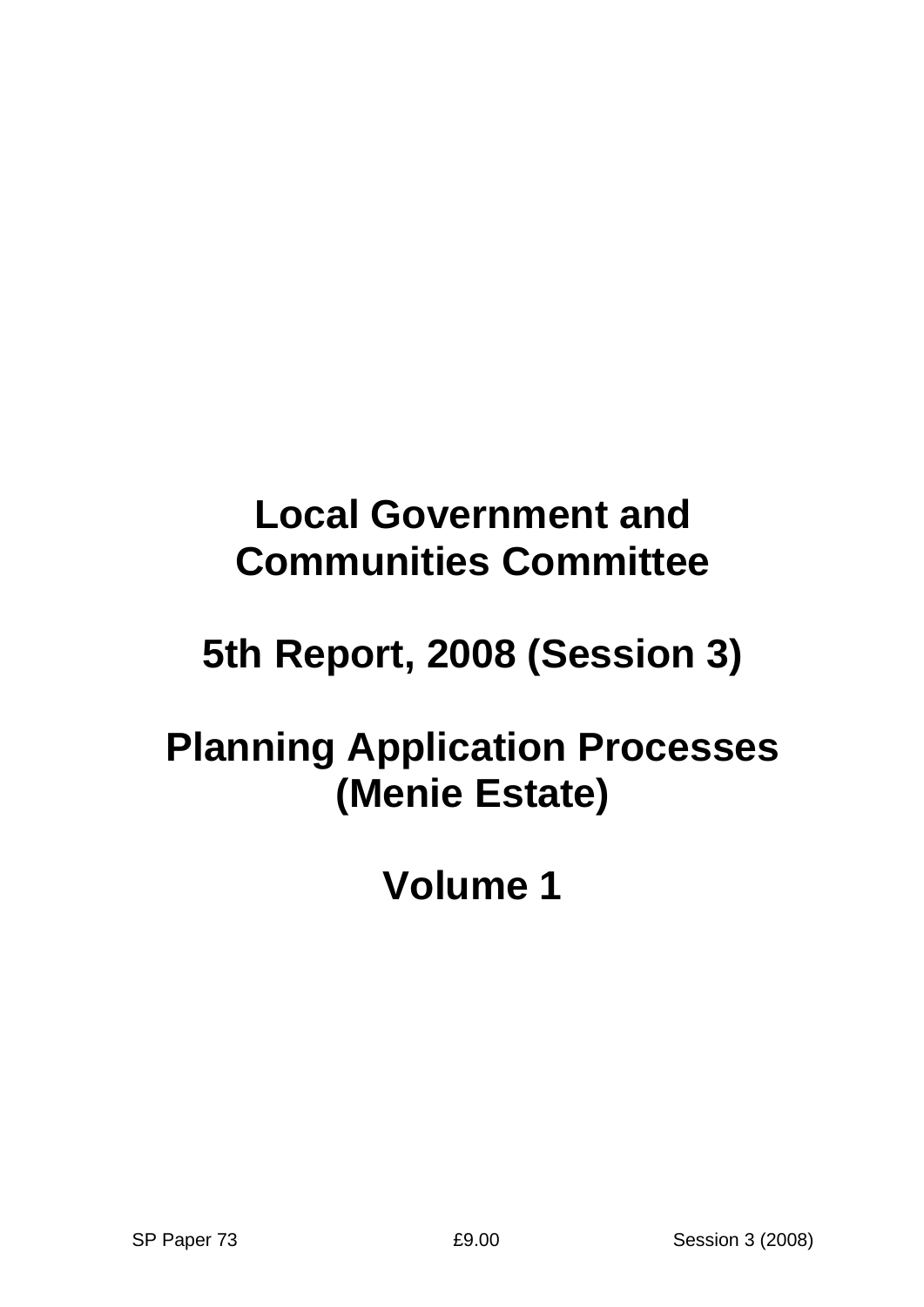For information in languages other than English or in alternative formats (for example Braille, large print, audio tape or various computer formats), please send your enquiry to Public Information Service, The Scottish Parliament, Edinburgh, EH99 1SP. You can also contact us by fax (on 0131 348 5601) or by email (at sp.info@scottish.parliament.uk).

We welcome written correspondence in any language.

©Parliamentary copyright. Scottish Parliamentary Corporate Body 2008.

Applications for reproduction should be made in writing to the Licensing Division, Her Majesty's Stationery Office, St Clements house, 2-6 Colegate, Norwich NR3 1BQ Fax 01603 723000, which is administering the copyright on behalf of the Scottish Parliamentary Corporate Body.

Produced and published in Scotland on behalf of the Scottish Parliamentary Corporate Body by RR Donnelley Scottish Parliamentary Corporate Body publications.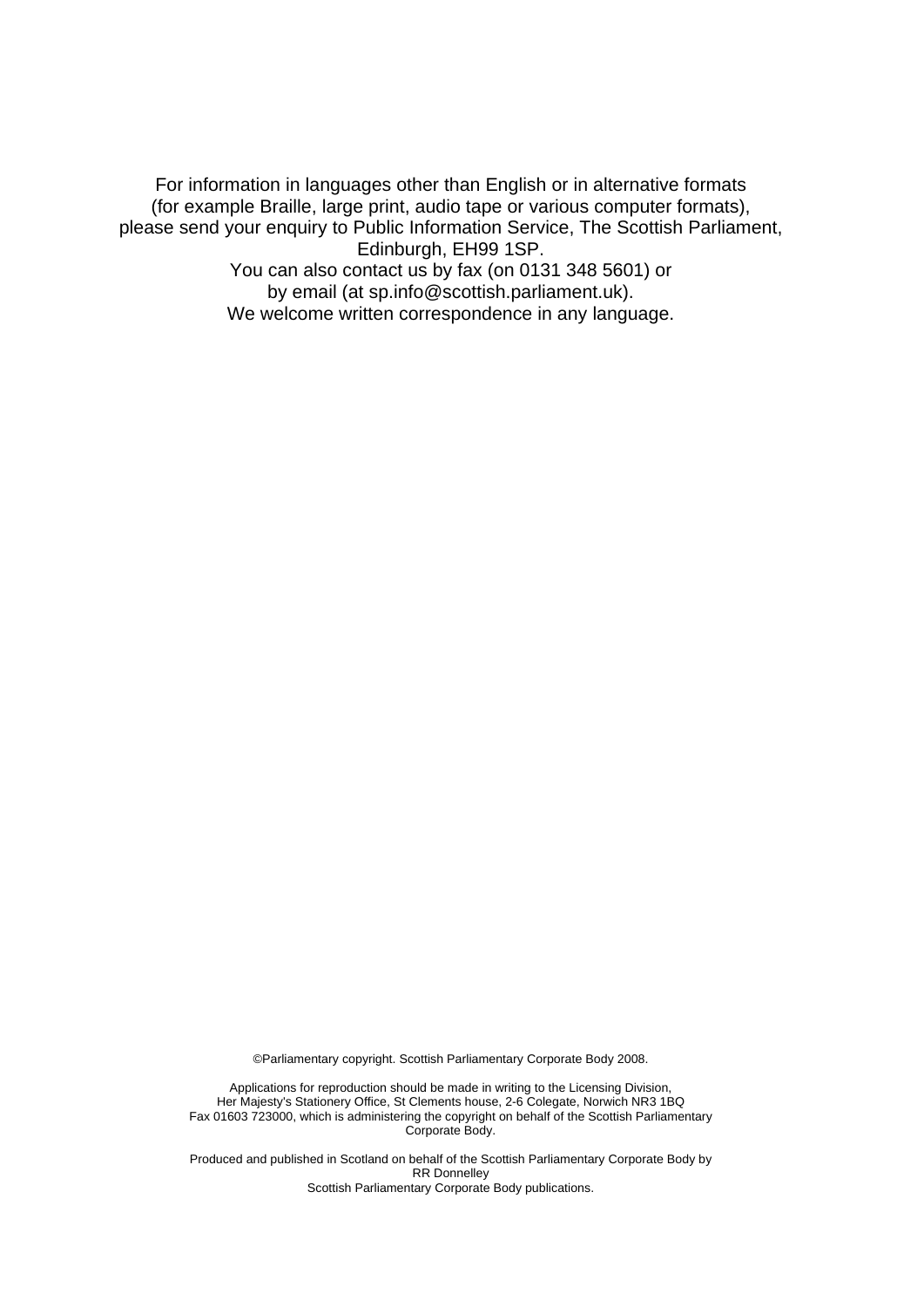

# **5th Report, 2008 (Session 3)**

## **Planning Application Processes (Menie Estate)**

# **Volume 1**

**Published by the Scottish Parliament on 13 March 2008**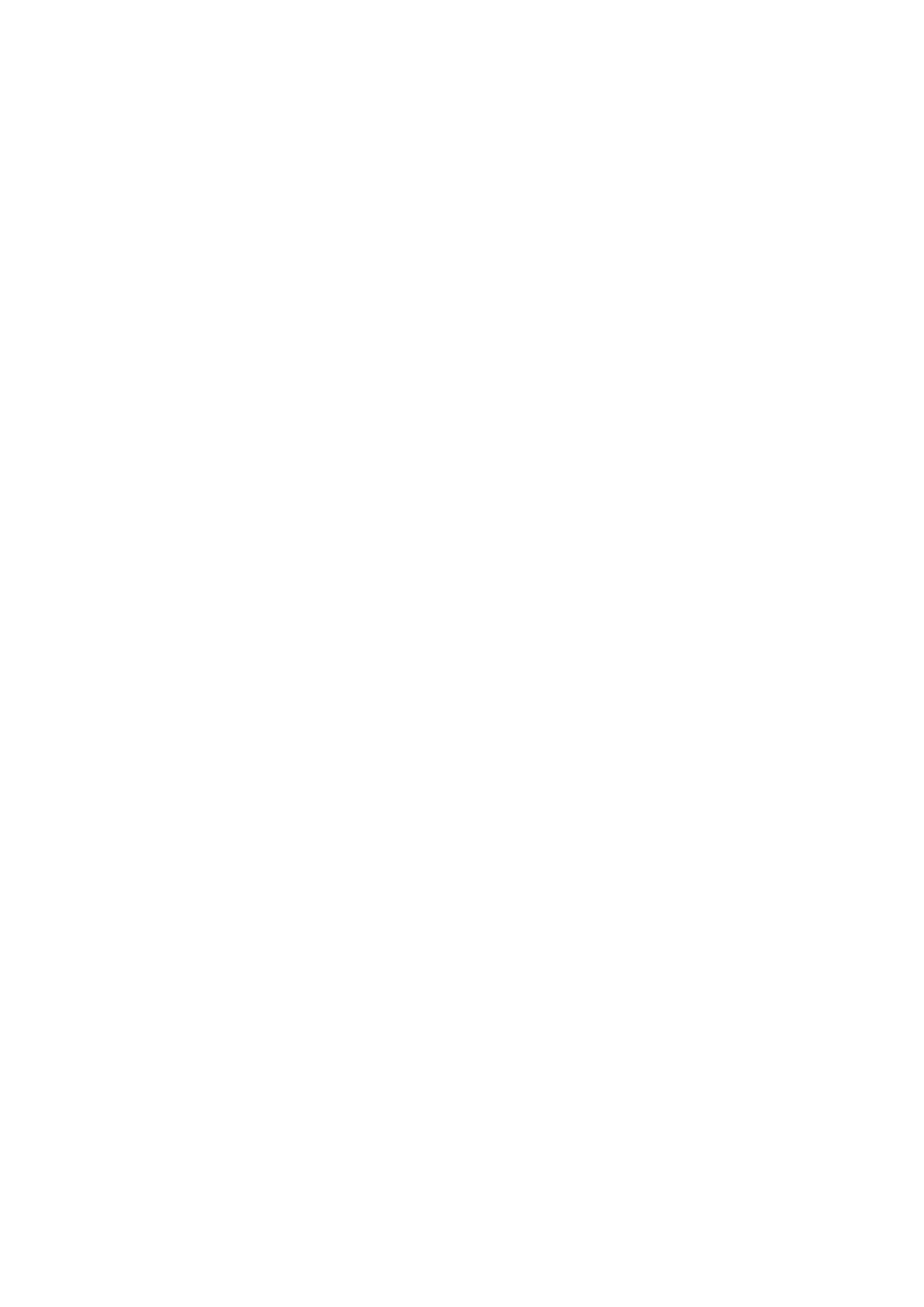

## **Remit and membership**

## **Remit:**

To consider and report on (a) the financing and delivery of local government and local services and planning; and (b) housing, regeneration, anti-poverty measures and other matters (apart from sport) falling within the responsibility of the Minister for Communities and Sport.

## **Membership:**

Alasdair Allan Bob Doris Patricia Ferguson Kenneth Gibson (Deputy Convener) Johann Lamont David McLetchie Duncan McNeil (Convener) Jim Tolson

## **Committee Clerking Team:**

**Clerk to the Committee** Martin Verity

**Senior Assistant Clerk** Jane-Claire Judson

**Assistant Clerk** Ian Cowan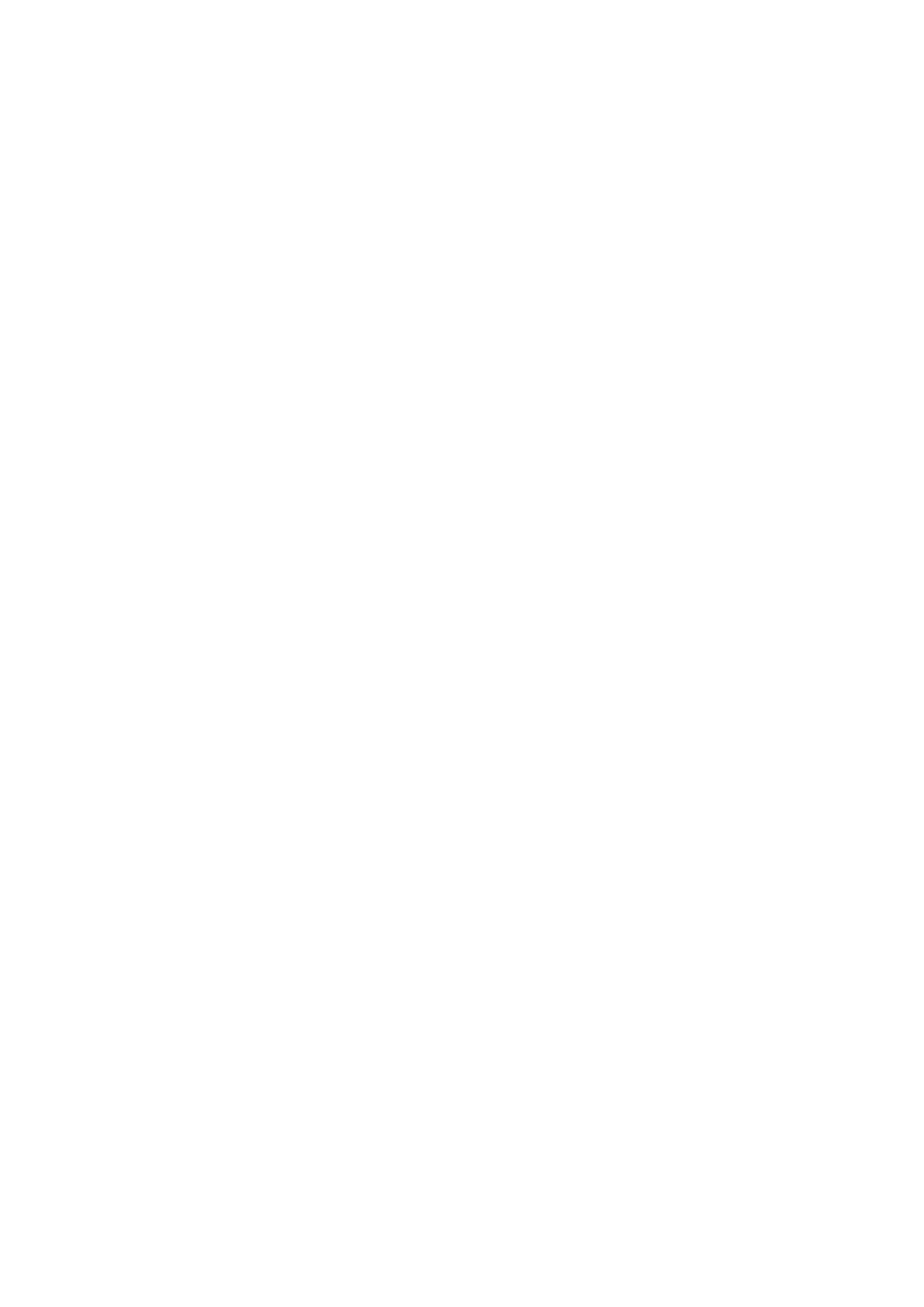

## **5th Report, 2008 (Session 3)**

## **Planning Application Processes (Menie Estate)**

The Committee reports to the Parliament as follows—

#### INTRODUCTION

1. An application for outline planning permission for a proposed development at the Menie Estate near Balmedie was submitted to Aberdeenshire Council on behalf of Trump International Golf Links (Scotland) by their agents SMC Jenkins & Marr on 27 November 2006 ("the Trump application").<sup>1</sup>

2. The proposed development included two 18 hole links golf courses: a golf clubhouse; a golf academy; golf maintenance building and caddy shack; a short game area and driving range; a 450 unit resort hotel, conference centre and spa; 36 golf villas; 950 holiday homes; staff accommodation; parking areas; access roads and two future private residential housing areas for 500 houses in total. $^2$ 

3. The proposed development was inconsistent with certain policies and proposals in both the Aberdeen and Aberdeenshire Structure Plan 2001-2016 and the Aberdeenshire local plan for the area. Part of the championship golf course would be built on the UK-designated $34$  Foveran Links Site of Special Scientific Interest and the residential part of the proposal was located in an area defined as not allocated for housing.<sup>5</sup>

4. The application was considered first by Aberdeenshire Council's Formartine Area Committee at its meeting of 20 November 2007, where councillors voted to support outline planning permission subject to 62 conditions. Under the Council's Scheme of Delegation, and in accordance with its normal procedures, the application then required to be referred to the Council's Infrastructure Services **Committee.** 

<sup>1</sup> Copy of application APP/2006/4606 on Aberdeenshire Council's website

<sup>&</sup>lt;sup>2</sup> Aberdeenshire Council, written submission.

 $3$  OR Col 429

<sup>4</sup> OR Col 429

<sup>&</sup>lt;sup>5</sup> Aberdeenshire Council, written submission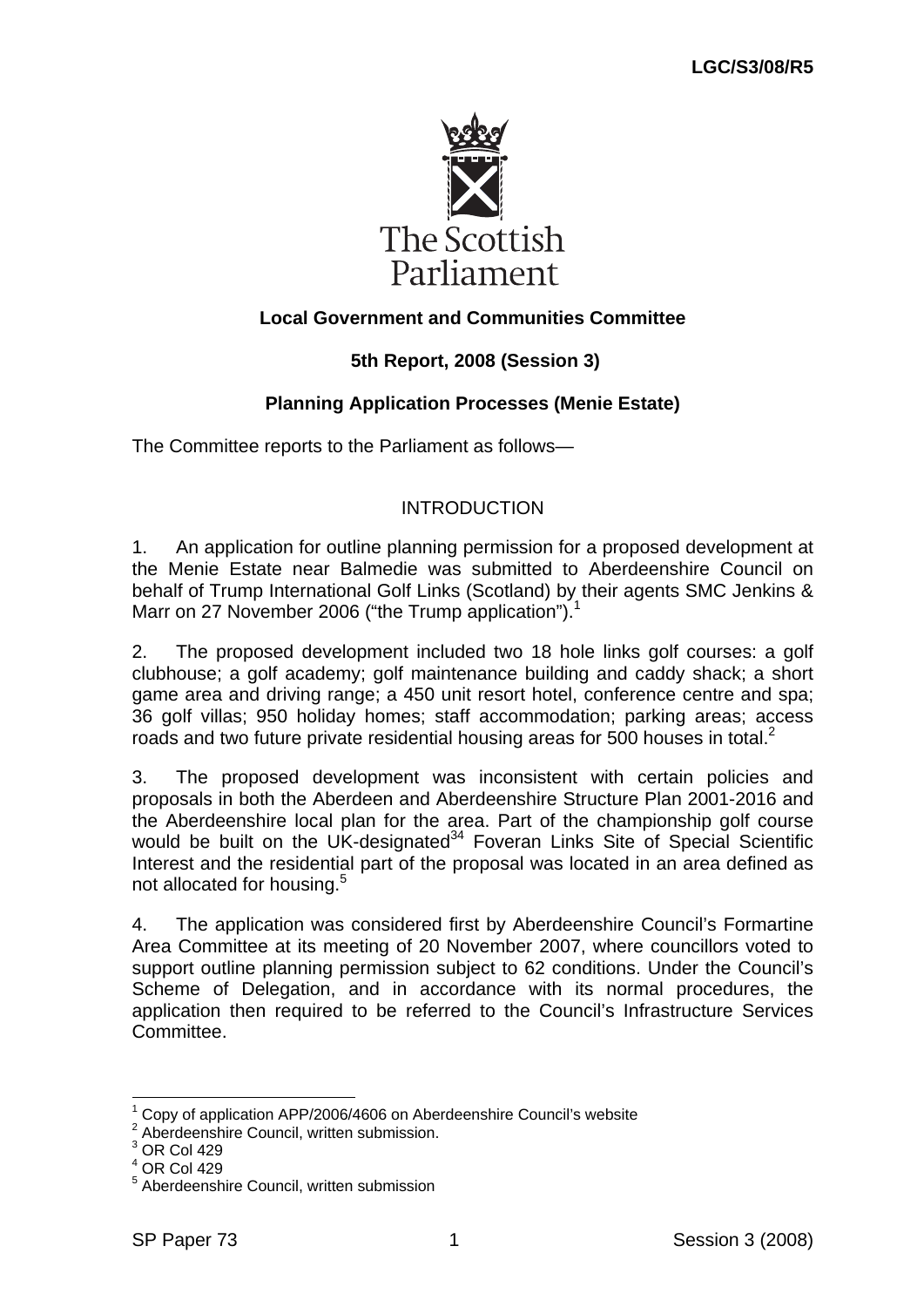#### *Local Government and Communities Committee, 5th Report, 2008 (Session 3)*

5. Aberdeenshire Council's Scheme of Delegation (as at 17 May 2007) made provision for the delegation of the Council's statutory and other functions to Committees. Under the Scheme, the Council's Infrastructure Services Committee was empowered to exercise the Council's statutory functions under planning legislation to consider applications for planning permission where the development was in conflict with Council-wide policy and the relevant Area Committee was minded to approve the development.<sup>6</sup>

6. The Infrastructure Services Committee refused the grant of outline planning permission for the proposed development at its meeting of 29 November 2007, on the casting vote of the Committee Chair, following a tied vote.<sup>7</sup> The Council's Standing Orders provide that where there is an equality of votes, the Chair of the meeting shall have a casting vote.<sup>8</sup>

7. The decision of the Committee was competent in terms of the Council's Standing Orders and, in terms of the Council's Scheme of Delegation, represented the final decision of the Council in terms of planning law.

8. On 4 December 2007 the Scottish Ministers announced that they would callin the application for their own decision, under powers granted by Section 46 of the Town and Country Planning (Scotland) Act 1997. At this point Aberdeenshire Council had not yet issued a decision letter refusing the application.

9. The decisions of Aberdeenshire Council and subsequent actions of the Scottish Government and the First Minister gave rise to considerable public interest and controversy.

10. For example, by 5.00pm on the day before the Infrastructure Services Committee meeting, the Council had received 2008 letters of representation in support of the proposal and 1115 objections.<sup>9</sup> The First Minister, in his oral evidence, told the Committee that he had received 959 letters and emails on the subject.<sup>10</sup>

11. The Royal Town Planning Institute's Scottish Executive Committee wrote to the Cabinet Secretary, John Swinney, on 12 December 2007. In its letter to him, it said—

"…the handling of this case has raised a number of matters of principle. Members of the Institute have expressed concerns that the manner in which this case is handled should not appear to damage the integrity of the planning system. They stress the need to ensure that procedures are transparent, respected, and clearly understood by all those involved. Members of the Institute are concerned that the approach to scrutiny of this case should be politically impartial and according to planning law and planning policy."

<sup>&</sup>lt;sup>6</sup> Aberdeenshire Council's written submission: Scheme of Delegation 7<br>7 Aberdeenshire Council's written submission: Committee Minute Fut

Aberdeenshire Council's written submission: Committee Minute Extract

<sup>&</sup>lt;sup>8</sup> Aberdeenshire Council's written submission: Standing Orders

<sup>&</sup>lt;sup>9</sup> Aberdeenshire Council's written submission

 $10$  OR Col 522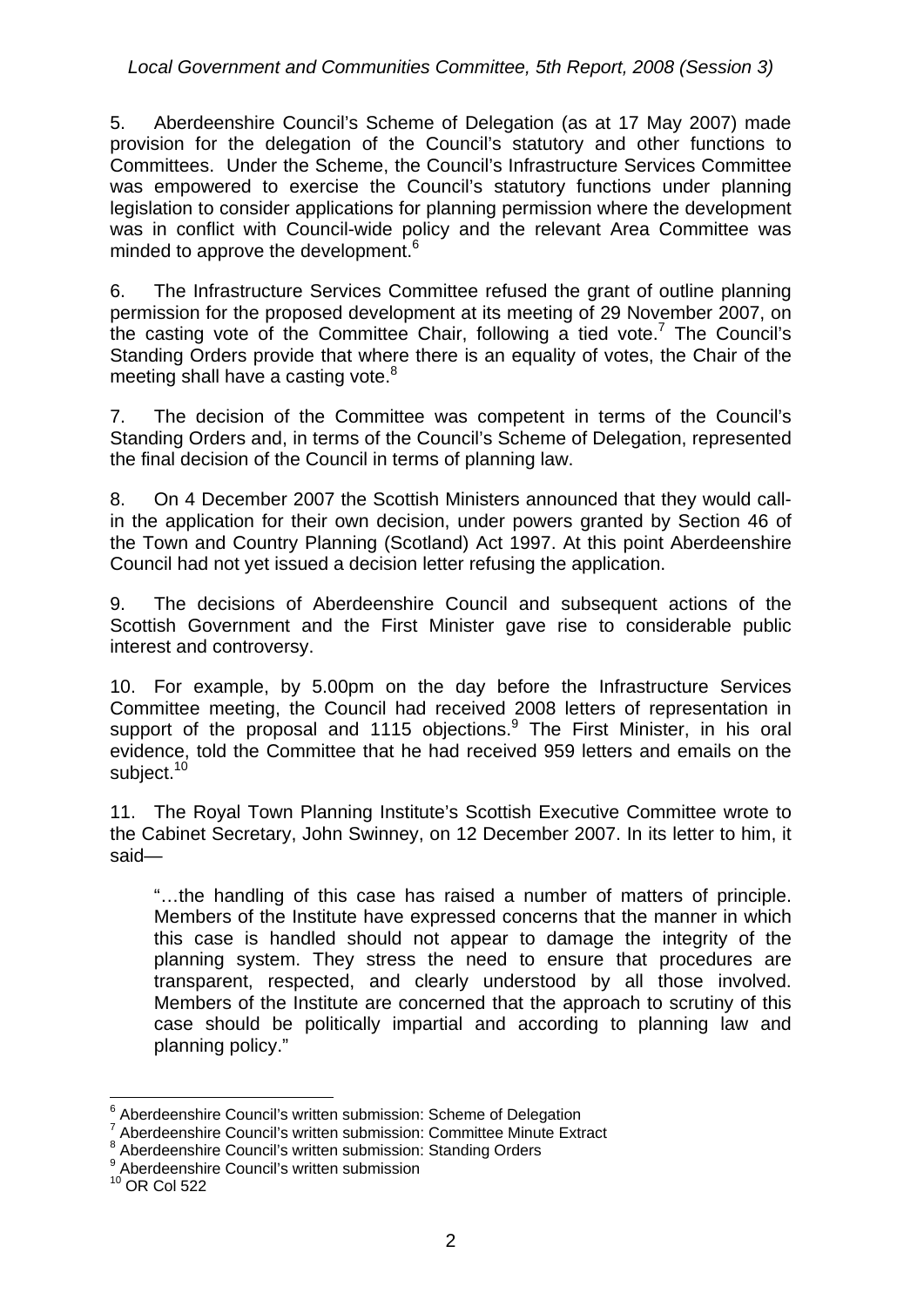*Local Government and Communities Committee, 5th Report, 2008 (Session 3)* 

12. Questions, both oral and written, were asked in the Parliament during December and there was extensive media coverage from the date of the Infrastructure Services Committee decision onwards.

13. Against this background, the Local Government and Communities Committee, at its meeting of 19 December 2007 agreed **to take evidence on all aspects of the Scottish Government's handling of the planning application for the Menie estate in Aberdeenshire and to examine the decision-making process of ministers and officials, the legal advice relied upon and the transparency of their actions.** 

14. As a consequence of the decision to call in an application once it had been refused and the reported actions of the First Minister and the Chief Planner meeting the developer after the decision to refuse was made and before the proposal was called in, some MSPs and others were concerned about the important balance of interests which need to be considered in the planning system.

15. Oral evidence was taken by the Committee at its meeting of 16 January 2008 from the Chief Executive of Aberdeenshire Council, Alan Campbell; the Scottish Government's Chief Planning Officer, Jim Mackinnon; the Cabinet Secretary for Finance and Sustainable Growth, John Swinney MSP; the First Minister, Alex Salmond MSP; and accompanying officials. The Committee took further evidence from Alex Salmond and John Swinney on 23 January.

16. On 30 January, the Committee heard from Roger Kelly, Convener, and Alistair Stark, past Convener, of the Royal Town Planning Institute in Scotland. Finally, the Committee took evidence on 6 February from George A Sorial, Managing Director of International Development and Assistant General Counsel, Trump Organisation and from Neil Hobday, Project Director in Scotland, Trump International Golf Links.

17. Aberdeenshire Council and the RTPI also made written submissions. The Committee is grateful to all those who gave written and oral evidence.

18. The Committee is of the view that the written and oral evidence which it has received, subsequent correspondence, answers to Parliamentary Questions and Ministerial statements have helped to illuminate the decision making process during the Scottish Government's handling of this application and that this has been helpful to Parliamentary scrutiny.

19. The Committee notes that additional information, in response to requests for information under the Freedom of Information Act, is still to be published by the Scottish Government at the time of publication of this report.

#### THE PLANNING FRAMEWORK

#### **Legislative and administrative framework**

#### *Legislation*

20. Two key pieces of legislation govern the operation of the planning system: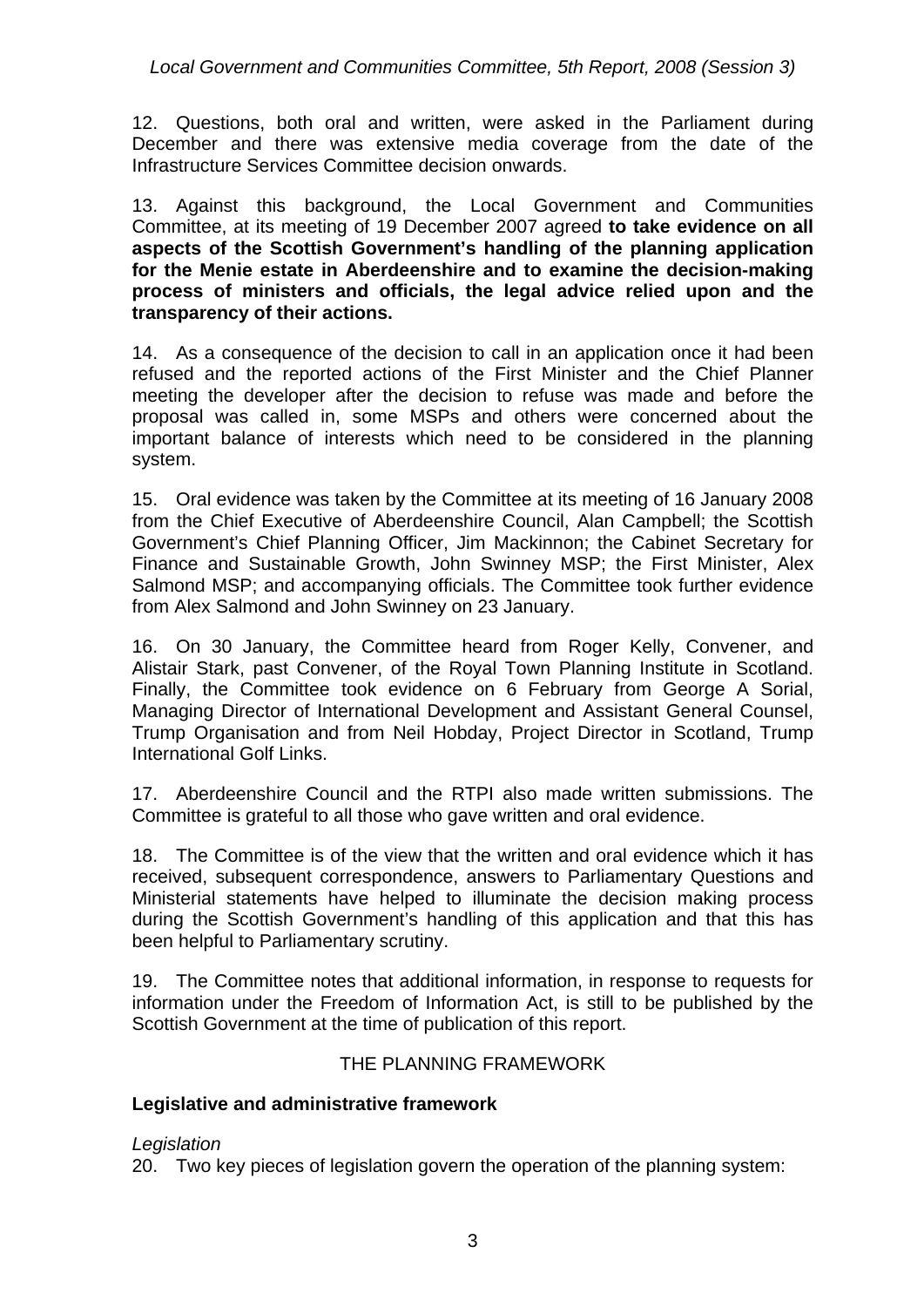Town and Country Planning (Scotland) Act 1997 (c.8) ("the 1997 Act"): This Act is the basis for the planning system and sets out the roles of the Scottish Ministers and local authorities with regard to development plans, development control and enforcement.

Planning (Listed Buildings and Conservation Areas) (Scotland) Act 1997 (c.9): This Act is mainly concerned with the designation and protection of listed buildings and conservation areas.

21. The Planning etc. (Scotland) Act 2006 was an amending Act and the 1997 Act, although substantially amended, remains the principal piece of planning legislation. Most of the provisions of the 2006 Act are yet to be enacted, meaning that the Trump application was effectively processed under planning legislation largely unchanged since the enactment of the 1997 Act.

22. The Committee notes that at all levels the planning process should be both clearer and simpler for all participants and recognises that the implementation of the Planning etc (Scotland) Act 2006 seeks to achieve this.

23. While many of the provisions of the 2006 Act are still to be enacted, the culture change signalled by the legislation is already being developed. Critically, planning should be development plan led, the process should be transparent and the key role of early engagement with the local community in promoting a shared understanding of development proposals should already be prioritised.

#### *Policy*

24. The Scottish Government publishes a series of policy documents, known as Scottish Planning Policies (SPPs), on nationally important land use and other planning matters. Older examples of these documents are known as National Planning Policy Guidelines (NPPGs).

## *Circulars*

25. These provide mainly procedural guidance along with interpretation of legislation.

## *Advice*

26. The Scottish Government produces a series of Planning Advice Notes (PANs) which provide advice, principally aimed at local authority planners, on good practice and other relevant information.

## **Scottish Ministers and the Ministerial Code**

27. Scottish Ministers approve Structure Plans and, in doing so, ensure that they are consistent with national policy. Ministers also ensure that local plans are in line with national policy during their preparation, although local plans are adopted by planning authorities.

28. The Scottish Ministerial Code sets out key information for Ministers on how they should conduct themselves in their Ministerial role. It is important to note that the Code is not a rulebook and it is up to individual Ministers to decide how best to act in any particular situation. Enforcement of the Code is a matter for the First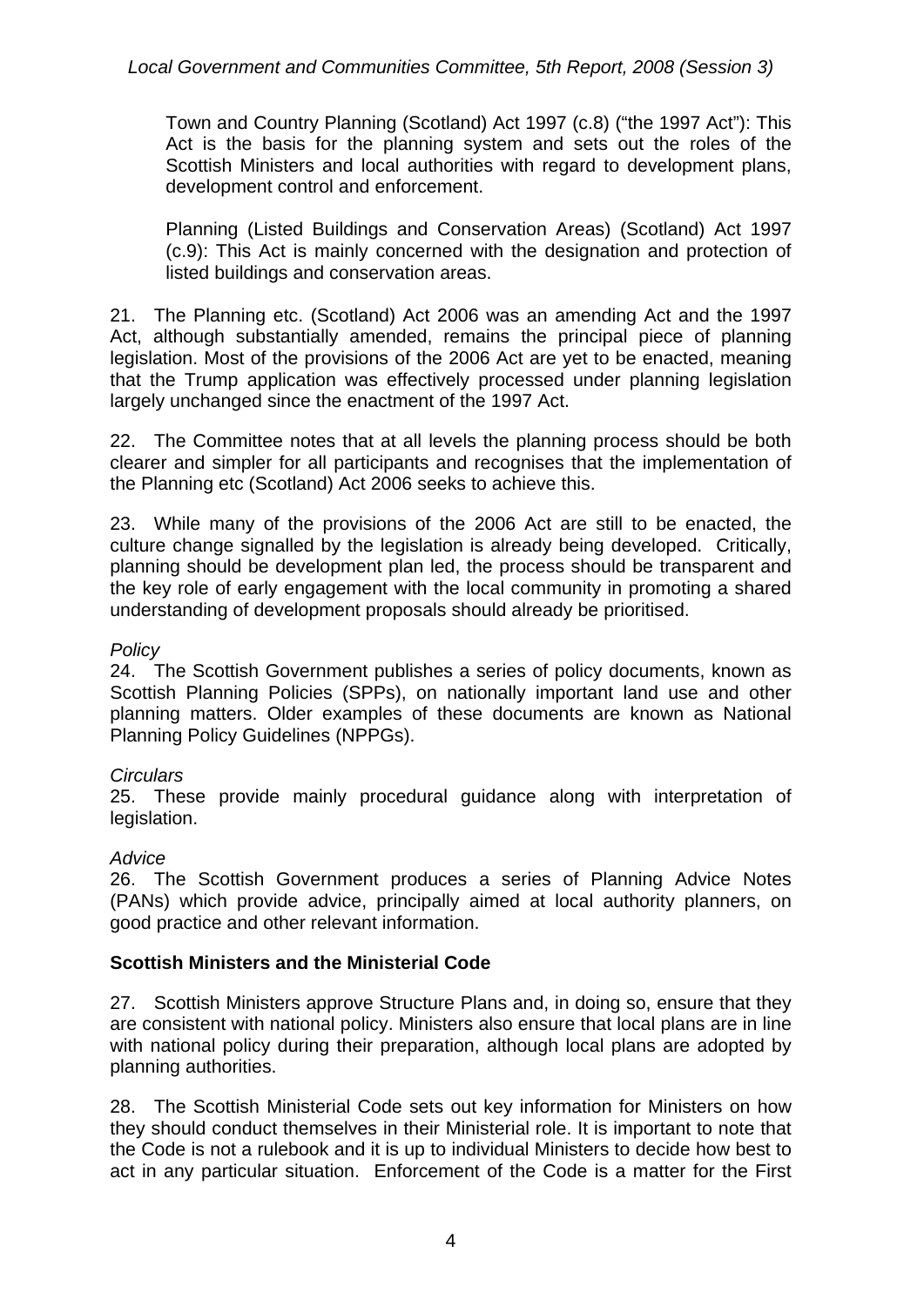Minister and not the Permanent Secretary, although the Permanent Secretary can provide advice to Ministers on the application of the Code.

29. The full Scottish Ministerial Code is published on the Scottish Government's website at http://www.scotland.gov.uk/About/14944/684

30. The Code includes a section on ministerial involvement in planning cases, stating that—

"Ministers are free to make their electorate's views about constituency matters known to the responsible Minister by correspondence, by leading deputations or by personal interview, provided they make clear that they are acting as their electorate's representative and not as a Minister. "<sup>11</sup>

31. It goes on to say—

**"It is particularly important to bear in mind that any attempt to influence the Minister taking a decision on a planning case, other than through the proper channels, could imperil the decision."12**

32. The Code summarises actions which Ministers can take, in representing their electorate's views on planning cases as follows:

(a) They may write to the Minister responsible for taking a decision on a planning application arguing against/in favour of a particular course of action. But in so doing they should make it clear that they are representing their electorate or are acting at the request of a particular group or person;

(b) There is no reason why Ministers should not express agreement with the views of a particular group or person when submitting representations in connection with a planning application;

(c) Such expressions of personal opinion should, however, be restricted to those cases in which Ministers find it "unavoidable to express a view". In such cases Ministers should ensure that they follow the procedures set out at paragraph 6.8 above;

(d) Where, however, the determination of a planning application will lead to, or will implicitly involve, other decisions in which the Minister making representations is involved then that Minister should not make any comment of his or her own;

(e) Ministers may attend public meetings; they may make representations to a planning authority; they may argue a constituent's case at a public local inquiry; and they may take a personal position. But their role must be consistent with (a) to (c) above. They may not take a personal position in respect of cases under (d) above; and

<sup>1</sup> <sup>11</sup> Ministerial Code Section 6.7

<sup>&</sup>lt;sup>12</sup> Ministerial Code Section 6.8 (Text in bold format in the original document)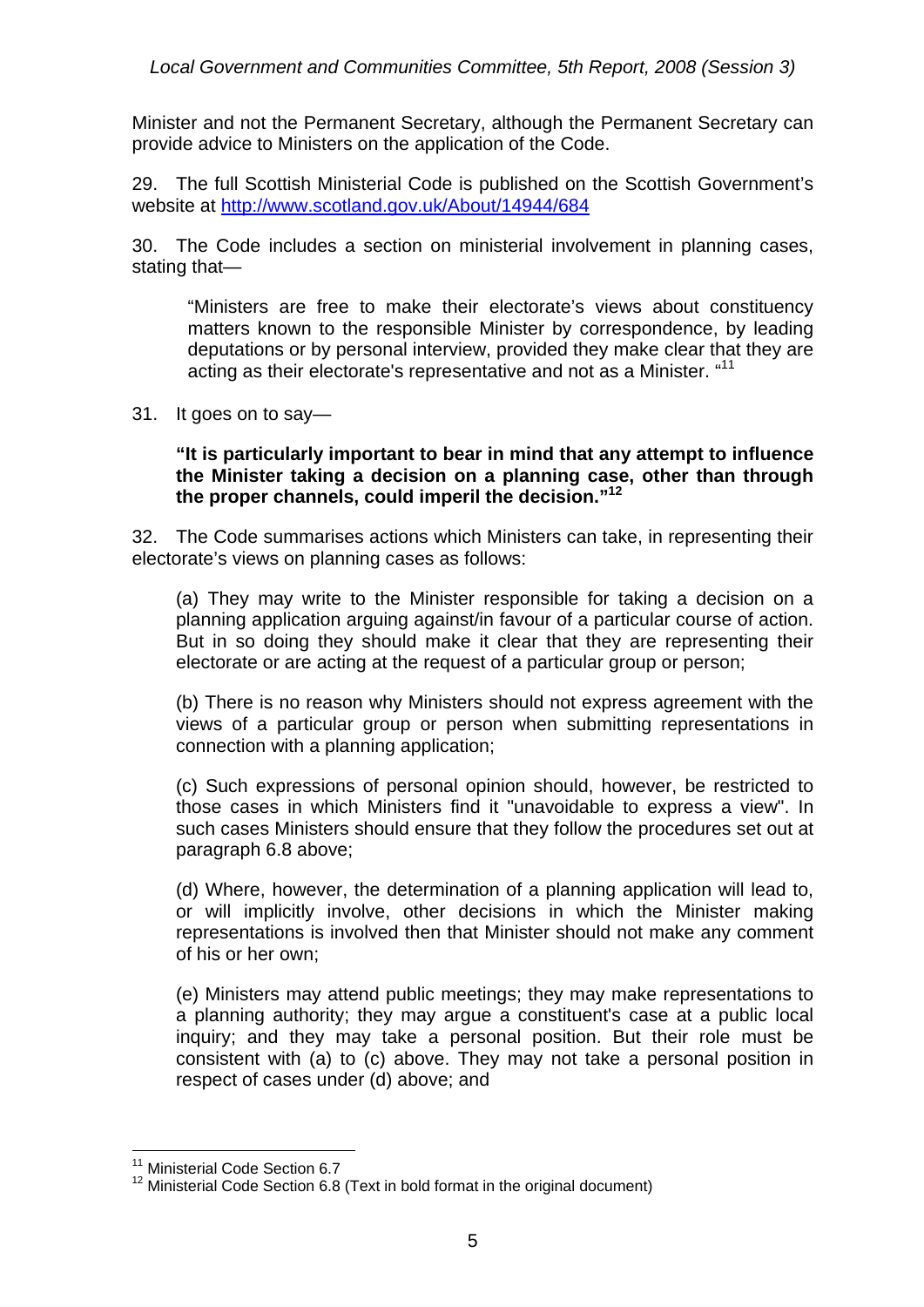(f) Any broadcasts or contributions to press articles should be cleared with the responsible Minister (see paragraph  $8.11$ ).<sup>13</sup>

33. In addition the Code includes a section on planning specifically aimed at the Planning Minister, which states:

"One of the basic tenets of the planning system is that, in the interests of natural justice, decisions are based on an open and fair consideration of all relevant planning matters with the same information being available to all interested parties. Accordingly, **Ministers, and in particular the Planning Minister, must do nothing which might be seen as prejudicial to that process, particularly in advance of the decision being taken**. Action that might be viewed as being prejudicial includes (i) taking a decision, or being part of the decision-making process, in respect of an application which falls within the Minister's constituency; (ii) expressing an opinion publicly on a particular case which is, or may subsequently come, before the Minister for decision; (iii) meeting the developer or objectors to discuss the proposal, but not meeting all parties with an interest in the decision; or (iv) commenting on decisions once they have been issued, other than in terms of what has appeared in the decision letter or, in the case of structure plan approvals, any accompanying explanatory annexes."<sup>14</sup>

## **Power to call-in planning applications**

#### *Legislative basis*

34. Section 46 of the Town and Country Planning (Scotland) Act 1997 (the 1997 Act) allows Scottish Ministers to direct that any planning application, or particular class of planning application, be referred to them for their decision.

## *Scottish Government Policy*

35. The 1997 Act provides that Scottish Ministers have the power to direct a planning authority to refer any planning application to them for their decision at any point up until a decision letter is issued to the applicant. This process is known as 'calling-in' an application.

36. The Scottish Government has chosen to establish a clear policy framework governing the exercise of this power. Scottish Planning Policy 1, as amended by Planning Circular 5/2007, states:

In the main, local authorities are the planning authorities for their areas and, as such, it is right that they should be responsible for making decisions about the future development of their communities.

Scottish Ministers have a general power to intervene by calling in planning applications for their own determination - whether or not an application has

<sup>1</sup> <sup>13</sup> Ministerial Code Section 6.10

<sup>&</sup>lt;sup>14</sup> Ministerial Code Section 6.11 (The text in bold format is bold in the original document)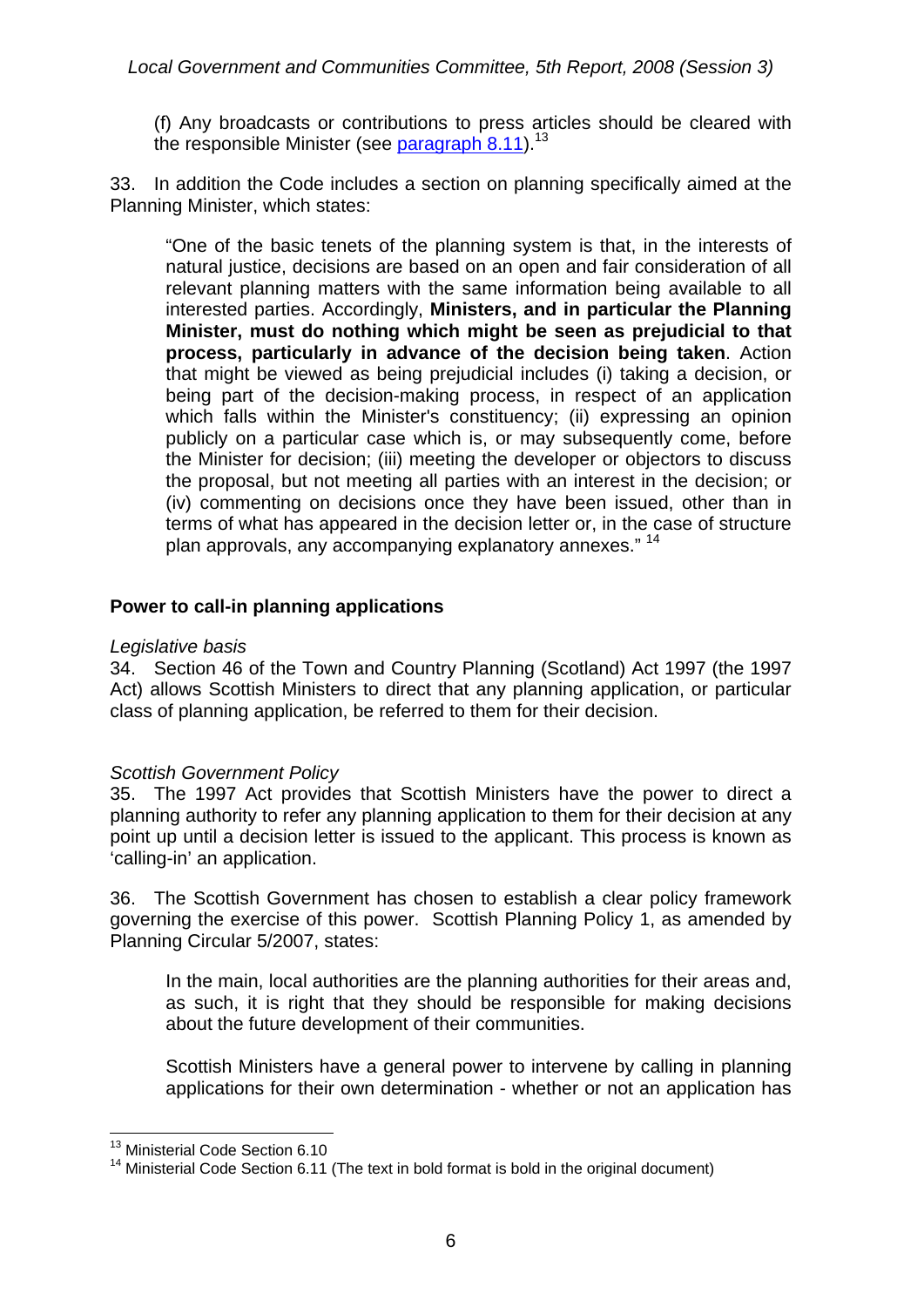previously been notified to them. Ministers will, however, continue to respect the important role of planning authorities in making planning decisions, and will exercise this power to intervene in the process only where they consider such action necessary.

There can be a number of reasons why Ministers may choose to call in a planning application, and this will depend very much on the individual circumstances of the case. Circumstances where Scottish Ministers may intervene include:

- Where the proposal raises issues of national importance that would require a decision to be made at a national level.
- Where the planning authority proposes to grant planning permission against the advice of relevant national advisers (e.g. SNH, SEPA, HSE, Transport Scotland etc.), and where Ministers have not been convinced by the authority's justification for doing so.
- Where the proposal conflicts significantly with national planning (or other national) policy.
- Where Ministers are concerned that the planning authority's assessment and decision has not properly or fully justified a departure from the development plan.
- Where Ministers consider that there has been insufficient attention paid to legitimate planning concerns expressed by consultees and/or local people. (The existence of a substantial number of objections is not, in itself, sufficient grounds to merit call-in.)
- Where the planning authority's consideration of the proposal might be seen to have been influenced by a conflict of interests. *(Further advice is given in Planning Advice Note 82: Local Authority Interest Developments.)*

This list is not exhaustive, but is intended to give a flavour of the types of situations where Scottish Ministers may become involved in deciding planning applications. It will not necessarily follow that a proposal which might appear to fall within any of the circumstances noted above will definitely be called in by Scottish Ministers. In reaching their conclusions, Ministers will take into account other factors, such as any demonstrated need or urgency for the development, or the likely prospects for the proposal to ultimately be granted planning permission.

37. It should be noted that, with the exception of the first point, the grounds for call-in are predicated on a local authority's approval of an application. The first point could apply to a refusal but only if the application raises issues of national significance.

38. Scottish Ministers also have a quasi-judicial role in the planning system, deciding on the grant of planning permission for called-in applications and for planning appeals. When a planning authority refuses planning permission or grants planning permission subject to conditions the applicant has a right of appeal to the Scottish Ministers within six months of the issue of the decision notice.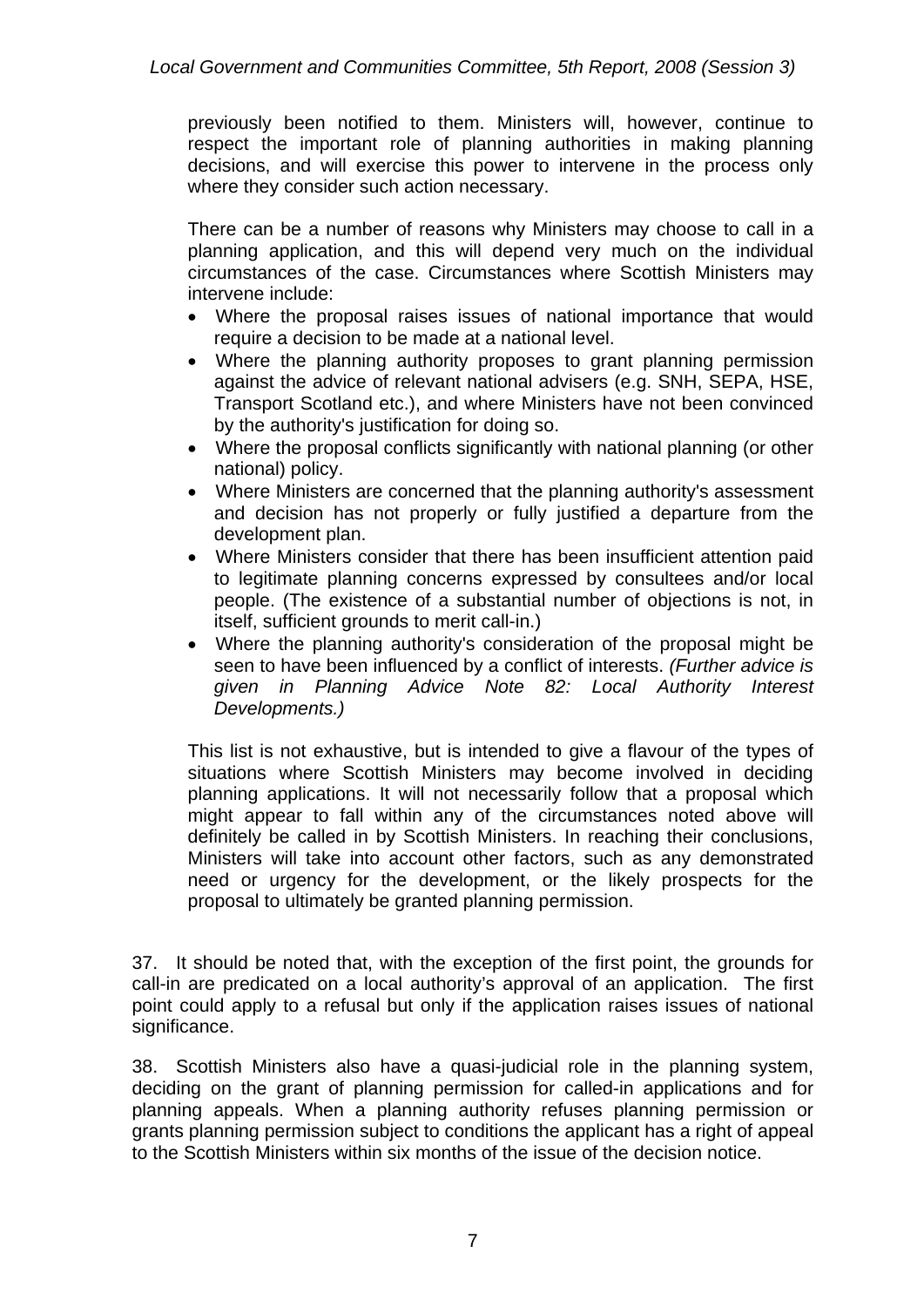## *"Issues of National Importance"*

39. There is no definition, in either legislation or policy, as to what constitutes an "issue of national importance". It is up to Ministers to decide whether a development raises issues of national importance.

 *"National Developments" and "Developments of National Significance"* 

40. A development which raises issues of national importance should not be confused with a "national development", sometimes referred to a "development of national significance".

41. The new Planning etc. (Scotland) Act 2006 (the 2006 Act) establishes a three tier hierarchy of developments:

- National Developments (Developments of National Significance)
- Major Developments
- Local Developments

42. The reason for introducing this hierarchy was described in the Policy Memorandum that accompanied the Planning etc. (Scotland) Bill as follows:

"Applications for proposed developments identified as falling within one of the designated categories (national, major, local and minor) will, during the development management process, be subject to different procedures for submission, processing and determination depending on the category in which they fall. The aim is to allow for a more proportionate approach by focusing engagement and scrutiny on the more complex development management issues, while at the same time seeking to streamline and speed up those processes, where possible."

43. The 2006 Act also requires that all national developments are listed in the National Planning Framework.

44. The National Planning Framework is currently being reviewed. The Scottish Government recently published "National Planning Framework for Scotland 2: Consultation Draft", which identifies nine large scale infrastructure projects as national developments. This list may change before the final version of the National Planning Framework is complete.

45. It is important to note that the provisions of the 2006 Act relating to the hierarchy of developments are yet to be enacted and do not apply to the Trump application. As such the Trump application is neither a national or major development, as defined in the 2006 Act.

46. In evidence to the Committee<sup>15</sup> the Chief Planner confirmed that, were the provisions of the 2006 Act in force, the Trump application would have been

<sup>1</sup>  $15$  OR Col. 465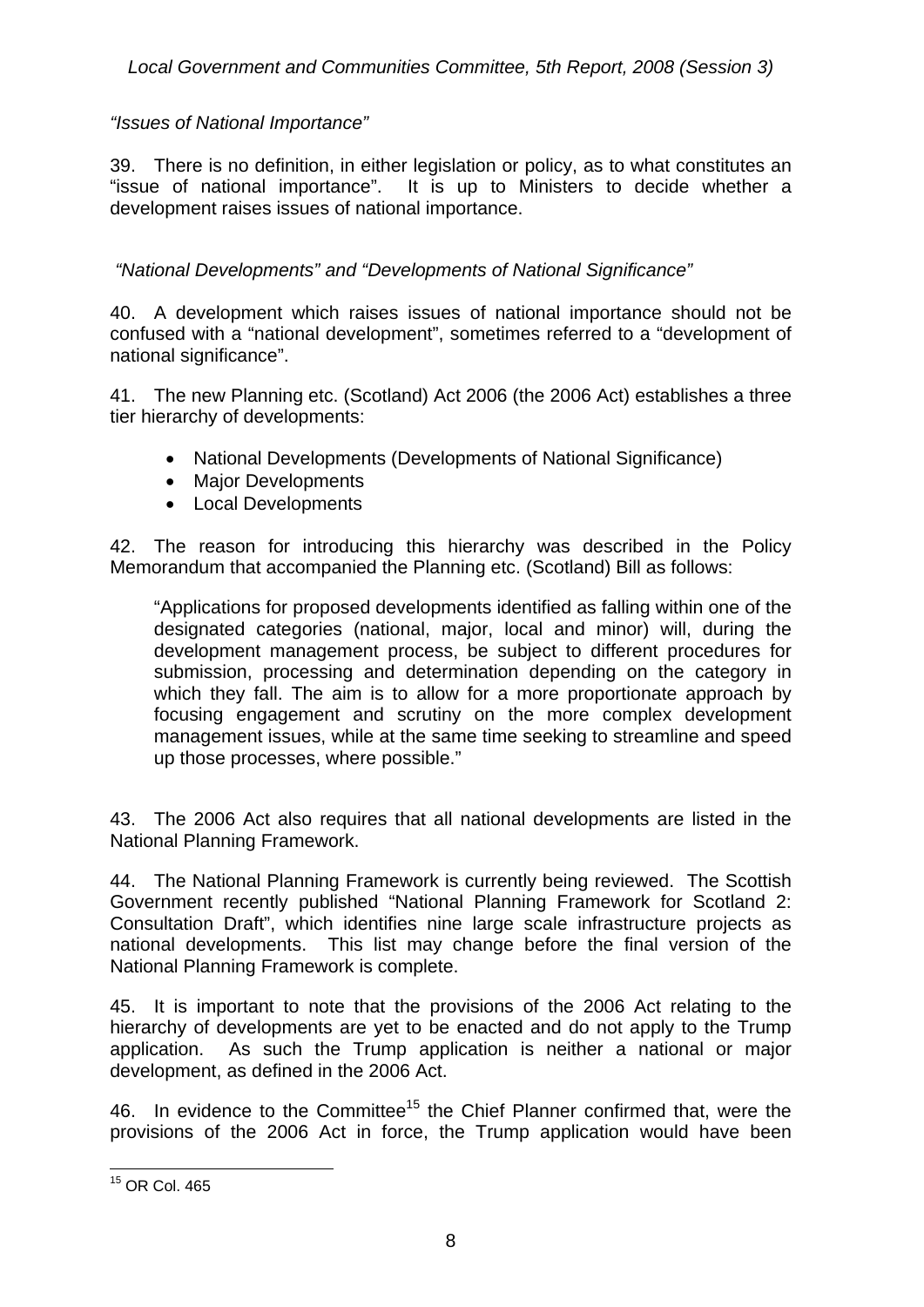considered a major development rather than a national development. Scottish Ministers will retain the power to call-in all types of planning application, including major developments, following the enactment of the 2006 Act. Indeed, it is likely that at least some major developments will raise issues of national importance.

## **Process of call-in and subsequent procedure**

47. Applications can be called-in by Scottish Ministers at any point during a planning authority's consideration of that application, up to the date at which the authority formally records a decision on the grant or refusal of planning permission. Article 22 of the Town and Country Planning (General Development Procedure) (Scotland) Order 1992, as amended, requires that the decision notice be made in writing, that it states the reasons for the authority's decision and, where permission is refused or granted subject to conditions, includes a notice setting out the applicant's right of appeal.

48. The date on which planning permission is deemed to be granted or refused is not necessarily the date on which the local authority reaches its decision. Section 37(4) of the Act states that the effective date is the date on which the "…*planning authority's decision bears to have been signed on behalf of the authority*". This is normally taken to mean the date on which the decision notice is sent to the applicant.

49. After an application is called-in, the Scottish Ministers effectively become the planning authority for that application. This means that Scottish Ministers are required to ensure that issues such as neighbour notification and public consultation are carried out as required by legislation. In practice, as most applications are only called-in once the planning authority is minded to grant permission, much of this is work will already have been carried out. Such administrative tasks and general management of the application process following a call-in are handled by Scottish Government planning officials.

50. Just as local authorities rely on their planning staff to consider a planning application and make recommendations, so Scottish Ministers rely on an independent Reporter working for the Directorate of Planning and Environmental Appeals, formerly the Scottish Executive Inquiry Reporters Unit (SEIRU), to examine the merits of a called-in application. The Reporter considers the application, prepares a report setting out their conclusions and recommends whether Scottish Ministers grant the application unconditionally, grant the application subject to conditions or refuse the application. The report is then submitted to Scottish Ministers who subsequently issue their decision, which does not have to follow the Reporter's recommended course of action.

51. A called-in planning application is not automatically the subject of a public inquiry. Scottish Ministers must allow a public inquiry into any called-in application if this is requested by the applicant or the relevant planning authority. However, if no such request is made then it is up to Scottish Ministers to decide whether the Reporter appointed to consider the application will do so through written submissions, an informal hearing or full public inquiry.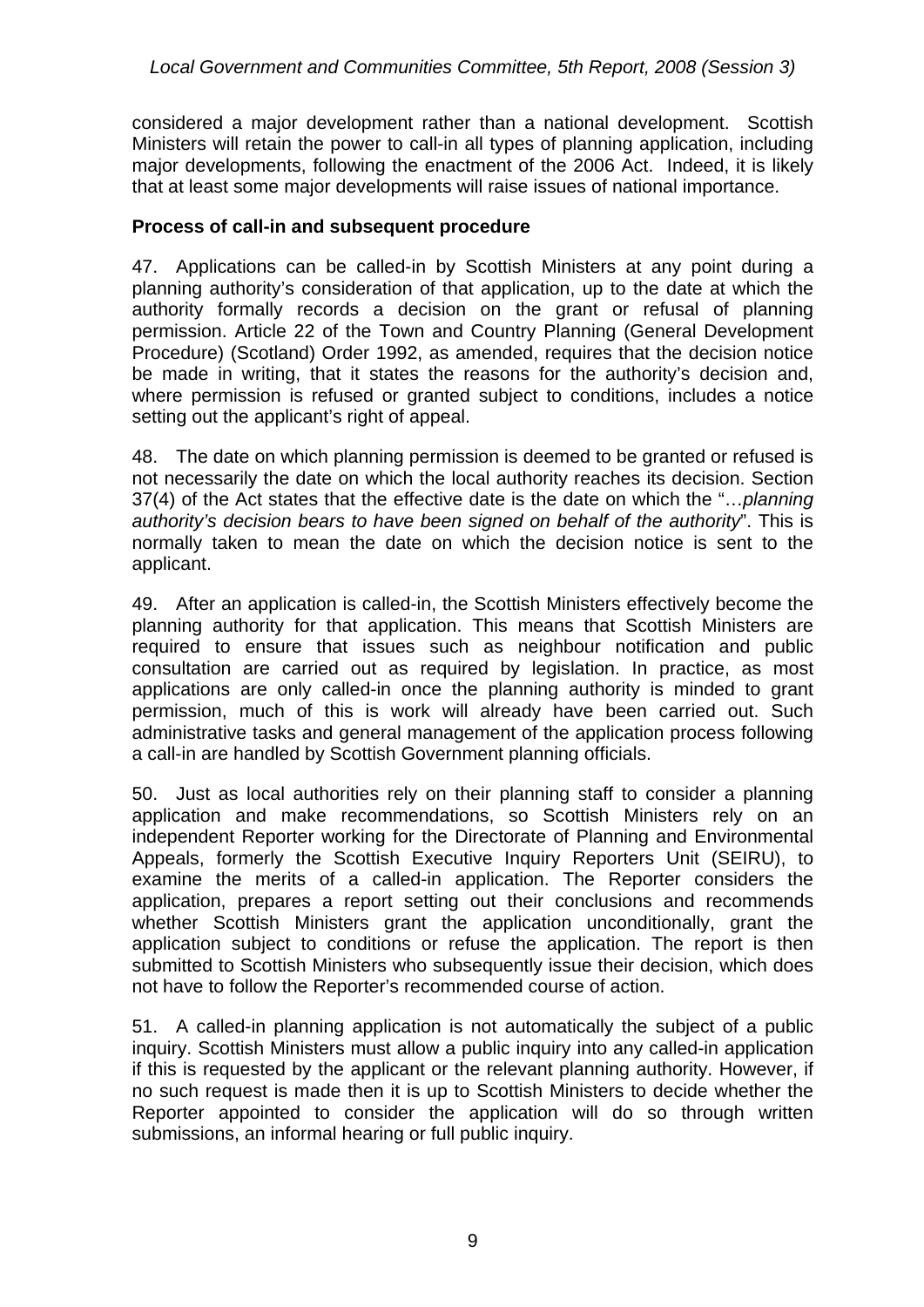52. The call-in system can only work when Scottish Ministers are aware of all the planning applications submitted to planning authorities which might meet their criteria for call-in. To ensure that all such applications are brought to the attention of Ministers, planning authorities are required to formally notify Scottish Ministers where they are minded to grant planning permission for certain types of application, e.g. development contrary to development plans, development on green belt land or industrial, petrochemical or business developments covering more than 100 hectares. Local authorities are not required to notify applications they are minded to refuse.

53. Once Scottish Ministers have been notified, they have 28 days to decide whether to call-in the application or return it to the planning authority for their own decision. Scottish Ministers can extend the 28 day period for as long as it takes them to reach a decision on whether to call-in an application.

54. Scottish Ministers call-in very few applications each year, given that planning authorities deal with over 40,000 applications annually, as shown in Table 1 below.

| Year         | Number of called-in<br>applications |
|--------------|-------------------------------------|
| 1999         | 44                                  |
| 2000         | 30                                  |
| 2001         | 41                                  |
| 2002         | 18                                  |
| 2003         | 23                                  |
| 2004         | 37                                  |
| 2005         | 21                                  |
| 2006         | 17                                  |
| 2007         | 19                                  |
| <b>TOTAL</b> | 25                                  |

| Table 1: Number of Applications Called in by Scottish Ministers1 |  |  |
|------------------------------------------------------------------|--|--|
|                                                                  |  |  |

55. The Menie estate application is the only one which was called in after a decision to refuse the application was made by a planning authority but before the authority issued the decision notice.

## **Code of Conduct for Members of the Scottish Parliament**

56. In answer to questions asked at First Minister's Question Time on 13 December 2007, in relation to the Trump application, and in his oral evidence to the Committee, the First Minister drew the attention of members to the Code of Conduct for Members of the Scottish Parliament.<sup>16</sup>

57. The Code, published by the Scottish Parliament on 4 May 2007, provides a set of principles and standards for MSPs.<sup>17</sup>

<sup>1</sup> 16 OR Col 4433

<sup>&</sup>lt;sup>17</sup> Code of Conduct for Members of the Scottish Parliament, 4 May 2007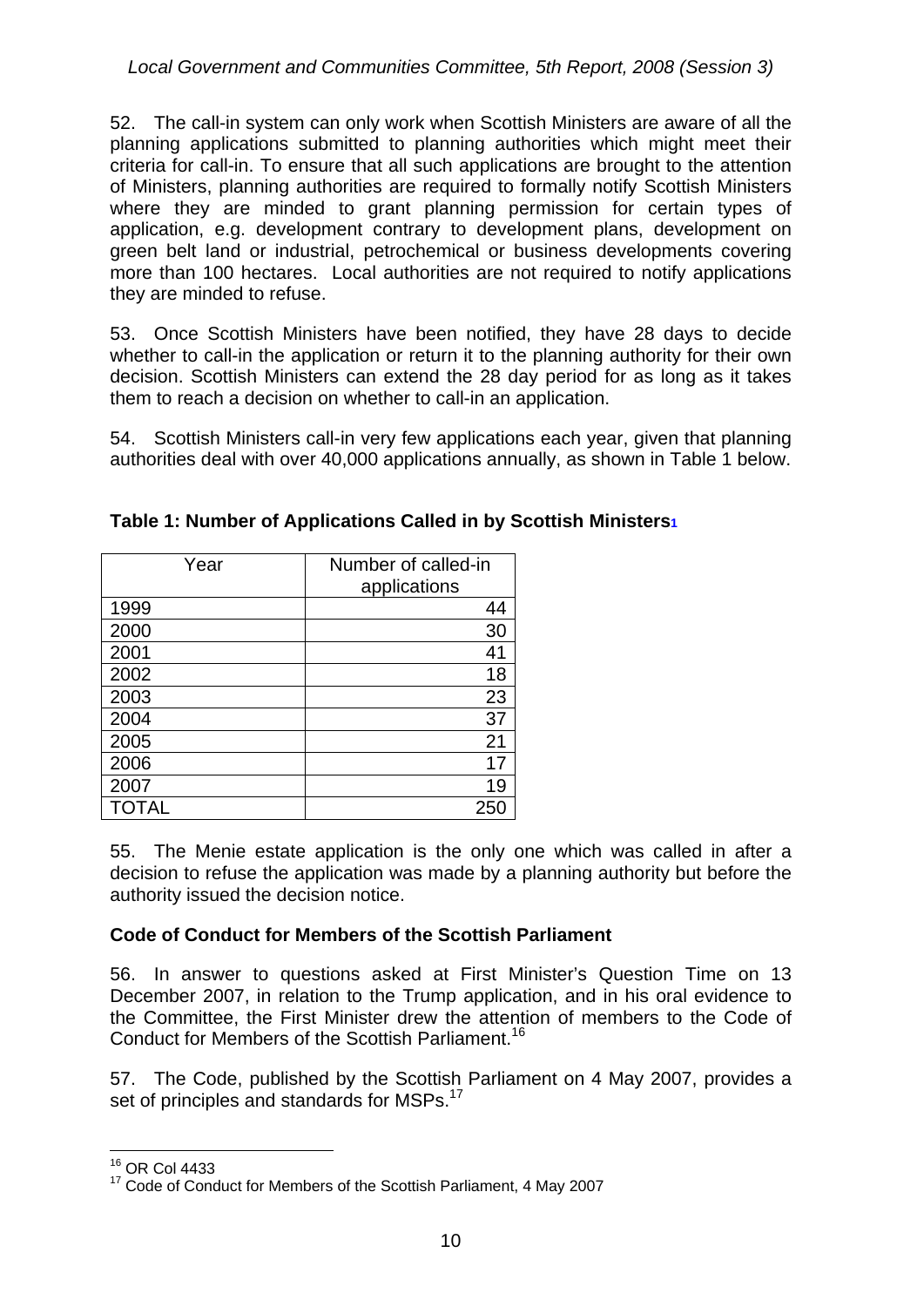58. The particular section to which the First Minister referred reads:

#### "**Duty as a representative**

3.1.5 Members should be accessible to the people of the areas for which they have been elected to serve and to represent their interests conscientiously."

#### **Aberdeenshire Council's Scheme of Delegation**

59. At the time of considering the application for the proposed development at the Menie estate, the Aberdeenshire Council operated a Scheme of Delegation which had been adopted on 17 May 2007. Under this Scheme, the Council delegated various powers to Committees of the Council.

60. The scheme provided, inter alia, that:

"When such functions, services, undertakings or other matters are delegated to a Committee, the Committee shall have the power to exercise the function as the Council could have exercised it had there been no delegation; provided that it shall be competent for a Committee in relation to any matter, instead of taking a decision, to make a recommendation to the Council in which event the matter shall be decided by the Council after consideration of the Committee's recommendation."<sup>18</sup>

61. In particular, the delegation to the Infrastructure Services Committee, stated:

To exercise, with the exception of matters properly delegated to officers of the Council, the statutory functions of the Council under Planning and Building Control legislation to consider applications for planning permission, building warrant and listed building consent where the development concerned is in conflict with Council-wide policy and the relevant Area Committee is minded to approve the development.

## SEQUENCE OF EVENTS

#### 62. **It appears to the Committee that the following is an outline of the series of events which took place since the first time that a proposed development at the Menie estate was mooted in 2003, until 12 December 2007, the date of a special meeting of Aberdeenshire Council.**

63. The information in the following table is taken from Answers to Parliamentary Questions (in which case the PQ number is footnoted), the statement made by the Cabinet Secretary for Finance and Sustainable Growth on 20 December 2007, the written evidence provided by the Chief Executive of Aberdeenshire Council, oral evidence (in which case the Official Report reference is footnoted) or information reported in the media.

 $18$  Aberdeenshire Council, written submission  $-$  Scheme of Delegation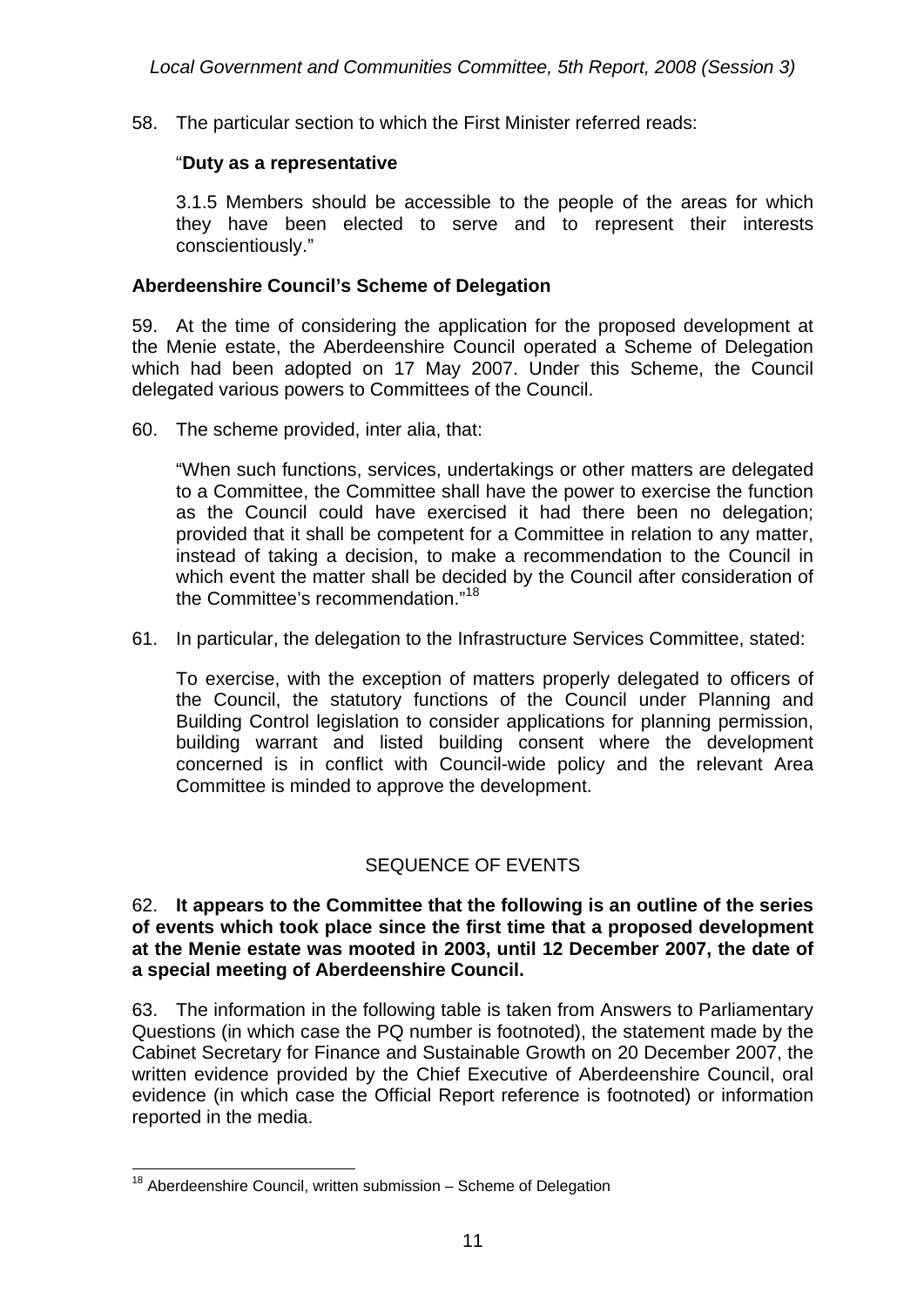| <b>Date</b>     | <b>Action</b>                                                                                                                                                                                                                                                               |
|-----------------|-----------------------------------------------------------------------------------------------------------------------------------------------------------------------------------------------------------------------------------------------------------------------------|
| 2003            | First proposal from owners of Menie estate for possible golf<br>course development. Proposal not pursued. <sup>19</sup>                                                                                                                                                     |
| 2005            | Renewed interest in a possible development expressed by<br>developers, who included Trump International. Initial meeting<br>held between developers' representatives and Council<br>officials. <sup>20</sup>                                                                |
| Nov 2005        | Developers requested scoping opinion in relation<br>to<br>environmental impact. Council's response indicated<br>that<br>proposals were likely to have a significant impact on the Site of<br>Special Scientific Interest <sup>21</sup> .                                    |
| <b>End 2005</b> | Site visit by Chief Executive of Aberdeenshire Council and<br>representatives of Trump Organisation. <sup>22</sup>                                                                                                                                                          |
| 29/12/05        | Chief Planner met Neil Hobday of the Trump Organisation to<br>explain the procedures involved in handling planning<br>applications, the timescales involved and the interaction<br>between the planning system and the requirements for<br><b>Environmental Assessment.</b> |
| Jan 2006        | Meeting between representatives of developers (Jenkins and<br>Marr), Council officials and Scottish Executive's Chief Planner.<br>There were numerous subsequent meetings between Council<br>officials and developers' representatives. <sup>23</sup>                       |
| April 2006      | Proposals for a project discussed at a meeting between Donald<br>Trump and then First Minister Jack McConnell MSP during<br>"Tartan Week" in New York.                                                                                                                      |
| 27/11/06        | Trump application received by Aberdeenshire Council <sup>24</sup>                                                                                                                                                                                                           |
| 30/3/2007       | Alex Salmond expressed qualified support for the proposed<br>development during the election campaign, at a public meeting<br>in Inverurie, prior to his being returned as MSP for Gordon. <sup>25</sup>                                                                    |
| 24/07/07        | Formartine Area Committee considered the process of handling<br>the application. <sup>26</sup>                                                                                                                                                                              |

<sup>&</sup>lt;u>.</u> <sup>19</sup> Aberdeenshire Council, written submission

 $20$  ibid

 $21$  ibid

 $22$  OR Col 447

<sup>&</sup>lt;sup>23</sup> Aberdeenshire Council, written submission

<sup>&</sup>lt;sup>24</sup> Ministerial Statement 20 December 2007

 $^{25}$  OR Col 511 and OR Col 528

<sup>&</sup>lt;sup>26</sup> Aberdeenshire Council, written submission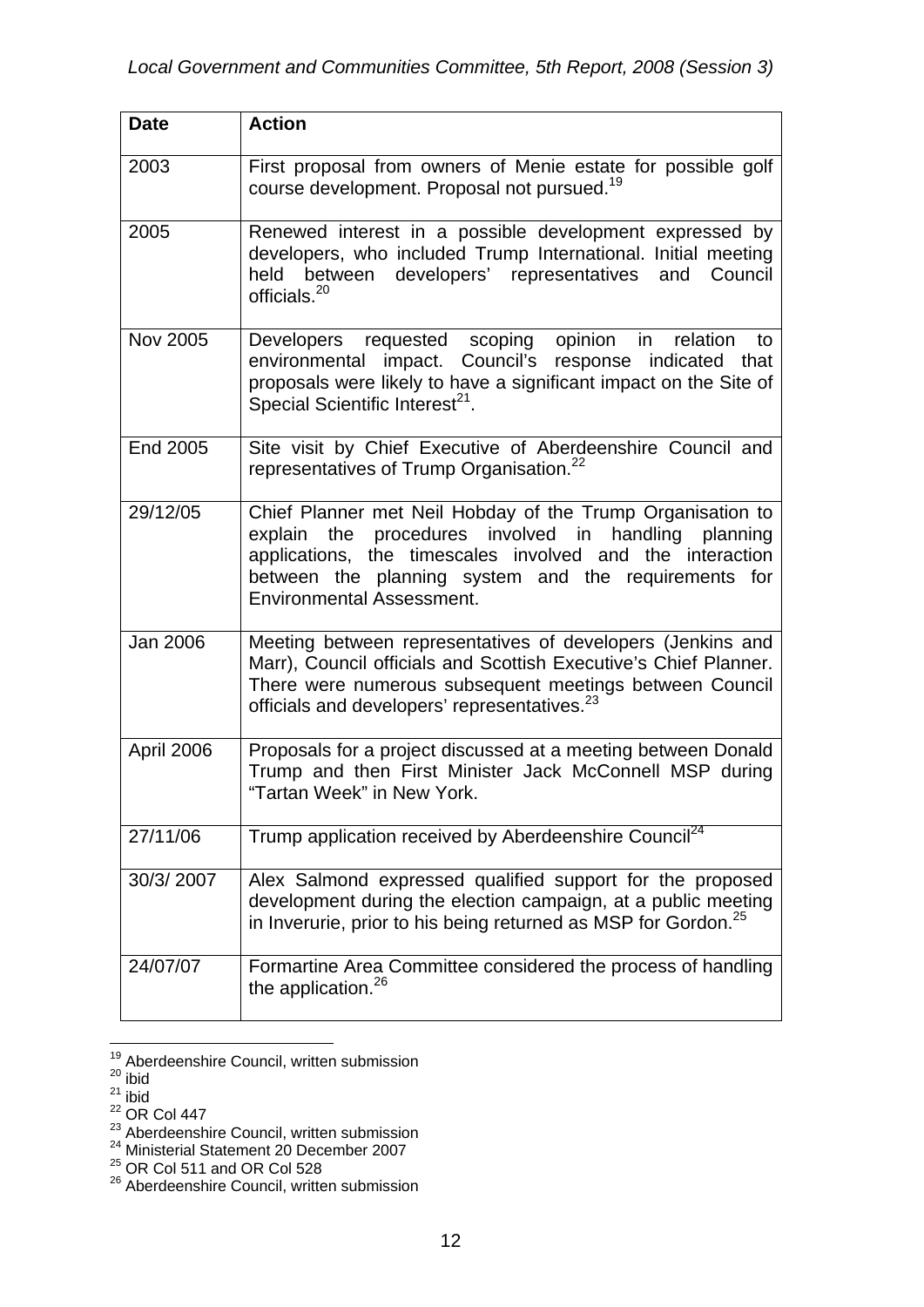| 29/08/07               | Site visit by Scottish Government's Chief Planner, a Council<br>planning officer and a representative of the applicant. <sup>27</sup>                                                                                                                                                                                                                                                                                                                                                                                                                                                      |
|------------------------|--------------------------------------------------------------------------------------------------------------------------------------------------------------------------------------------------------------------------------------------------------------------------------------------------------------------------------------------------------------------------------------------------------------------------------------------------------------------------------------------------------------------------------------------------------------------------------------------|
| 18/09/07               | Report to Aberdeenshire Council's Formartine Area Committee<br>recommended approval of outline planning permission.<br>Committee considered the application and agreed to defer<br>consideration until after they had visited the site. <sup>28</sup>                                                                                                                                                                                                                                                                                                                                      |
| 24/09/07               | Alex Salmond met representatives of the Trump organisation<br>on a site visit to the Menie estate, at their request. <sup>29</sup>                                                                                                                                                                                                                                                                                                                                                                                                                                                         |
| 27/09/07               | Formartine Area Committee visited the site of the proposed<br>development <sup>30</sup> , together with members of the Infrastructure<br>Services Committee, the Chief Executive and George A Sorial<br>of the Trump Organisation. <sup>31</sup>                                                                                                                                                                                                                                                                                                                                           |
| 27/09/07               | Formartine Area Committee held a public hearing on the<br>proposed development in Balmedie Primary School.                                                                                                                                                                                                                                                                                                                                                                                                                                                                                 |
| Early/10/07            | Alex Salmond met the Chief Executive at a public meeting in<br>Pennan and asked about the Trump application. <sup>32</sup>                                                                                                                                                                                                                                                                                                                                                                                                                                                                 |
| 18/10/07               | Alex Salmond MSP met with objectors to the Trump<br>application, in his capacity as MSP for Gordon,                                                                                                                                                                                                                                                                                                                                                                                                                                                                                        |
| 25/10/07 <sup>33</sup> | John Swinney MSP, Cabinet Secretary for Finance and<br>Sustainable Growth, took over responsibility for considering the<br>application from Stewart Stevenson MSP, Minister for Planning,<br>who has a constituency interest in Aberdeenshire, and he<br>informed Alex Salmond. <sup>34</sup> He told the Committee that he took<br>this decision because Ministers had been operating under the<br>assumption that it was inevitable that the application would<br>come to them. In order to prepare for that, he wanted to make<br>the process as transparent as possible. <sup>35</sup> |
| 20/11/07               | Formartine Area Committee voted seven to four in favour of the<br>granting of outline planning permission, subject to conditions.<br>extent of the departure from the Council's<br>Given the<br>Development Plan, the matter then required to be referred to                                                                                                                                                                                                                                                                                                                               |

<sup>1</sup>  $27$  ibid

- $31$  OR Col 447
- $32$  OR Col 441
- $33$  OR Col 567
- $34$  OR Col 515

<sup>28</sup> ibid

 $^{29}$  OR Col 508

<sup>&</sup>lt;sup>30</sup> Ministerial Statement 20 December 2007

 $35$  OR Col 499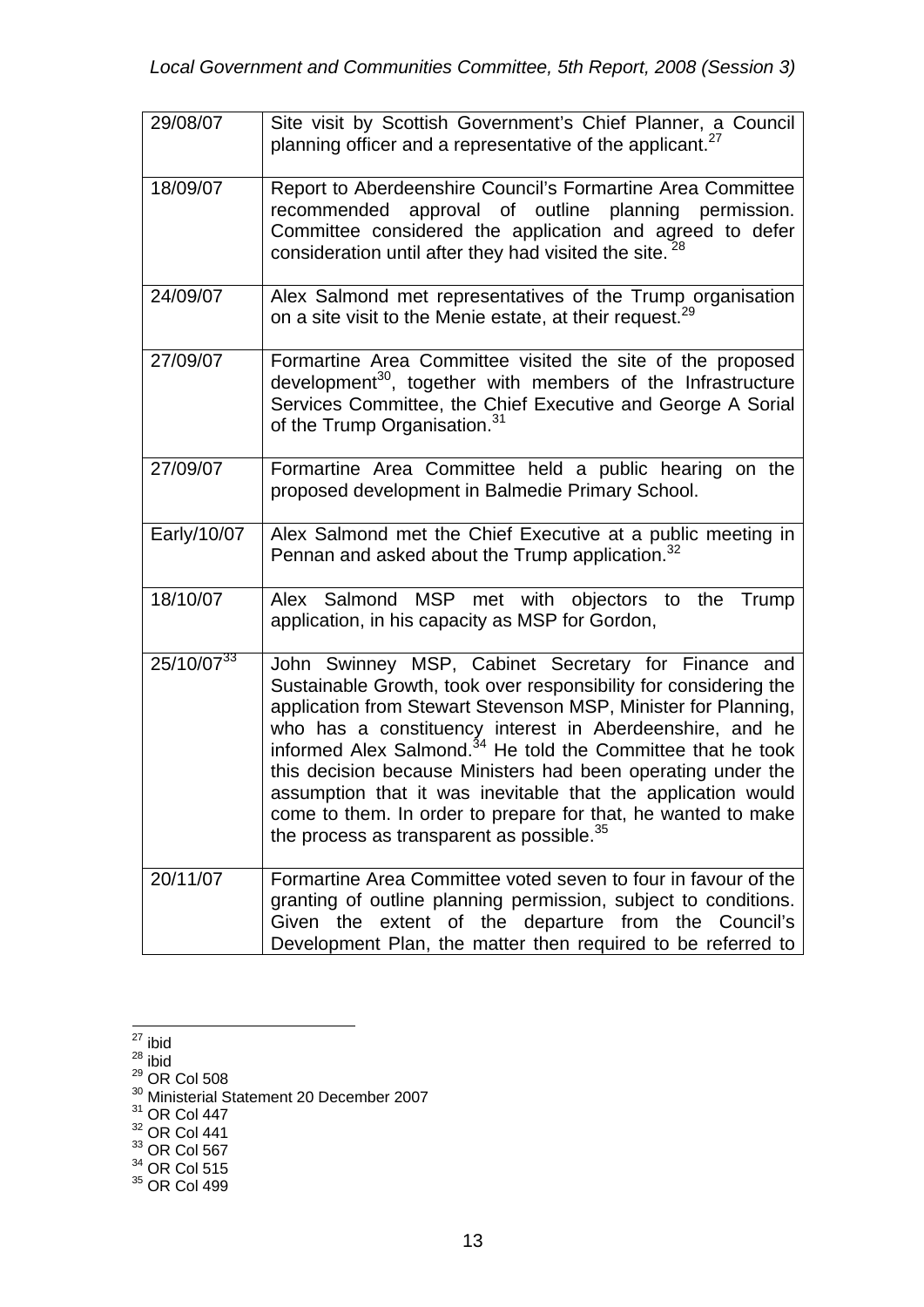|                        | the Infrastructure Services Committee in terms of the Council's<br>Scheme of Delegation. <sup>36</sup>                                                                                                                                                                                                                                                                                                                                                                                                                                                                                    |
|------------------------|-------------------------------------------------------------------------------------------------------------------------------------------------------------------------------------------------------------------------------------------------------------------------------------------------------------------------------------------------------------------------------------------------------------------------------------------------------------------------------------------------------------------------------------------------------------------------------------------|
| 29/11/07<br>(Thursday) | Infrastructure Services Committee met at 10.15am. It refused<br>the grant of outline planning permission for the Trump<br>application. The decision was made on the casting vote of the<br>Committee Chair, following a tied vote where seven Committee<br>members voted for the refusal of permission and seven voted<br>to defer the item to allow further negotiations with the<br>applicants.                                                                                                                                                                                         |
| 29/11/07               | After the news broke, Alex Salmond had a request to meet the<br>Trump Organisation and sought advice from officials as to<br>whether he was still able to meet them. <sup>37</sup>                                                                                                                                                                                                                                                                                                                                                                                                        |
| 29/11/07               | The Scottish Government Chief Planner and Head of Planning<br>Decisions Division offered advice to Alex Salmond MSP that, in<br>his capacity as MSP for Gordon, he could meet with<br>representatives of the Trump Organisation and other interested<br>parties. They also confirmed that, because the proposed<br>development was in his constituency, he could not become<br>involved in the decision making process. <sup>38</sup><br>Alex Salmond asked about the consequences of the<br>Infrastructure Services Committee's decision to refuse planning<br>permission. <sup>39</sup> |
|                        | The Chief Planner told Alex Salmond that he would try to<br>establish the facts with Aberdeenshire Council and that he<br>would speak to Council officials the next day and phone back<br>Mr Salmond. <sup>40</sup>                                                                                                                                                                                                                                                                                                                                                                       |
| 29/11/07               | At some time, Alex Salmond asked the Chief Executive of<br>Aberdeenshire Council what had happened at the Infrastructure<br>Services Committee and what the options for the Council were<br>at that point. <sup>41</sup>                                                                                                                                                                                                                                                                                                                                                                  |
| 29/11/07               | In the early evening, representatives of the Trump organisation<br>asked for a meeting with the Chief Executive. <sup>42</sup>                                                                                                                                                                                                                                                                                                                                                                                                                                                            |
| 29/11/07<br>30/11/07   | In the evening of 29 and then again on the morning of 30/11/07<br>the Chief Planner sought to ascertain from Aberdeenshire                                                                                                                                                                                                                                                                                                                                                                                                                                                                |

 <sup>36</sup> Aberdeenshire Council, written submission

 $40$  OR Col 487

 $37$  OR Col 514

<sup>&</sup>lt;sup>38</sup> Ministerial Statement 20 December 2007

 $39$  OR Col451

 $41$  OR Col 442

 $42$  OR Col 447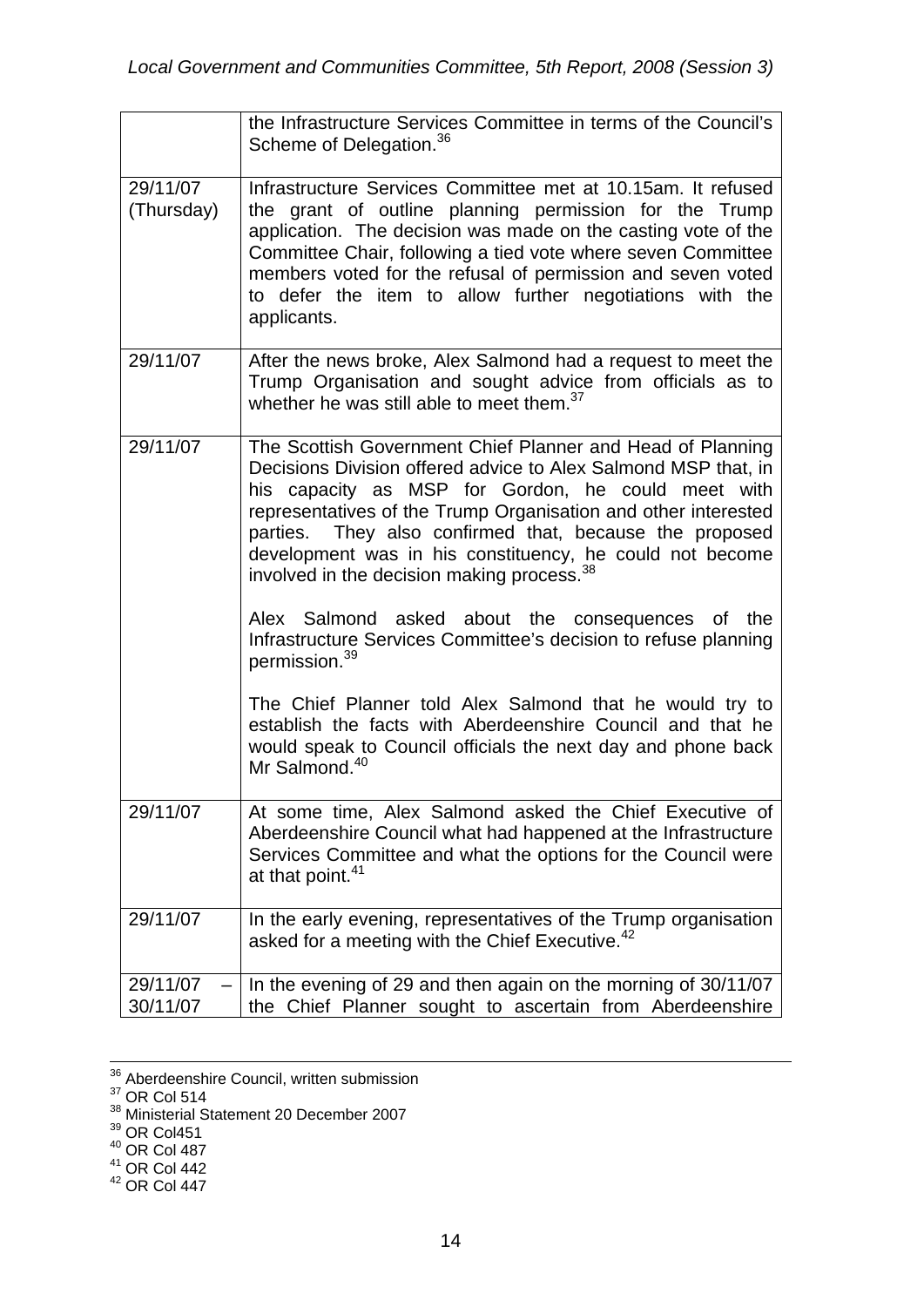| (Friday)             | Council whether it was possible for the application to be<br>reconsidered by the Council. <sup>43</sup> The Chief Executive made it<br>clear to the Chief Planner that the Council would be seeking<br>legal opinion on whether it would be possible for the Council to<br>proceed in accordance with what appeared to be the desire of<br>the Council. <sup>44</sup>                                                                                                                                                                                                                                                                                                     |
|----------------------|---------------------------------------------------------------------------------------------------------------------------------------------------------------------------------------------------------------------------------------------------------------------------------------------------------------------------------------------------------------------------------------------------------------------------------------------------------------------------------------------------------------------------------------------------------------------------------------------------------------------------------------------------------------------------|
| 30/11/07             | Trump representatives were in contact with the<br>Chief<br>Executive. <sup>45</sup>                                                                                                                                                                                                                                                                                                                                                                                                                                                                                                                                                                                       |
| 30/11/07             | The Chief Planner phoned Alex Salmond in the afternoon to<br>say that the Council was revisiting the matter and obtaining<br>legal opinion on whether it could revisit the planning application<br>and that the right of appeal still existed. <sup>46</sup> The Chief Planner<br>again offered verbal advice to Alex Salmond MSP that, in his<br>MSP<br>for Gordon,<br>he<br>capacity<br>could<br>with<br>as<br>meet<br>representatives of the Trump Organisation and other interested<br>He also confirmed that, because the proposed<br>parties.<br>development was in his constituency, he could not become<br>involved in the decision making process. <sup>47</sup> |
| 01/12/07<br>02/12/97 | The Chief Planner told the Committee that over the weekend of<br>1-2 December, he formed the view that the simplest approach,<br>which would give certainty to all parties and interests in the<br>process to be followed, was to call in the application. <sup>48</sup>                                                                                                                                                                                                                                                                                                                                                                                                  |
| 02/12/07             | John Swinney attended a welcome event for the Globalscot<br>Conference at the Trump National Golf Club, Westchester,<br>New York State. Full commercial rates were paid for this event<br>received<br>Trump<br>sponsorship was<br>from<br>the<br>and<br>no<br>Organisation <sup>49</sup> John Swinney met no members of the Trump<br>organisation, which was not represented at the event. <sup>50</sup>                                                                                                                                                                                                                                                                  |
| 03/12/07<br>(Monday) | In the morning, <sup>51</sup> the Trump representatives were in contact<br>with the Chief Executive. <sup>52</sup>                                                                                                                                                                                                                                                                                                                                                                                                                                                                                                                                                        |
| 03/12/07             | At around noon, George A Sorial of the Trump Organisation<br>said on BBC radio that they were not going to appeal. <sup>5</sup>                                                                                                                                                                                                                                                                                                                                                                                                                                                                                                                                           |

 $\frac{43}{43}$  OR Col451

 $50$  S3W-7823

 $44$  OR Col 431

 $45$  OR Col447

<sup>46</sup> OR Col 487

<sup>&</sup>lt;sup>47</sup> This is not a repetition. A Scottish Government press release of 20 December 2007 states that the Chief Planner and Head of Planning Decisions Division offered verbal advice to Alex Salmond MSP on 29 and 30 December 2007.

<sup>48</sup> OR Col 451

<sup>49</sup> S3W-7899, S3W-7902

 $<sup>51</sup>$  OR Col 674</sup>

 $52$  OR Col447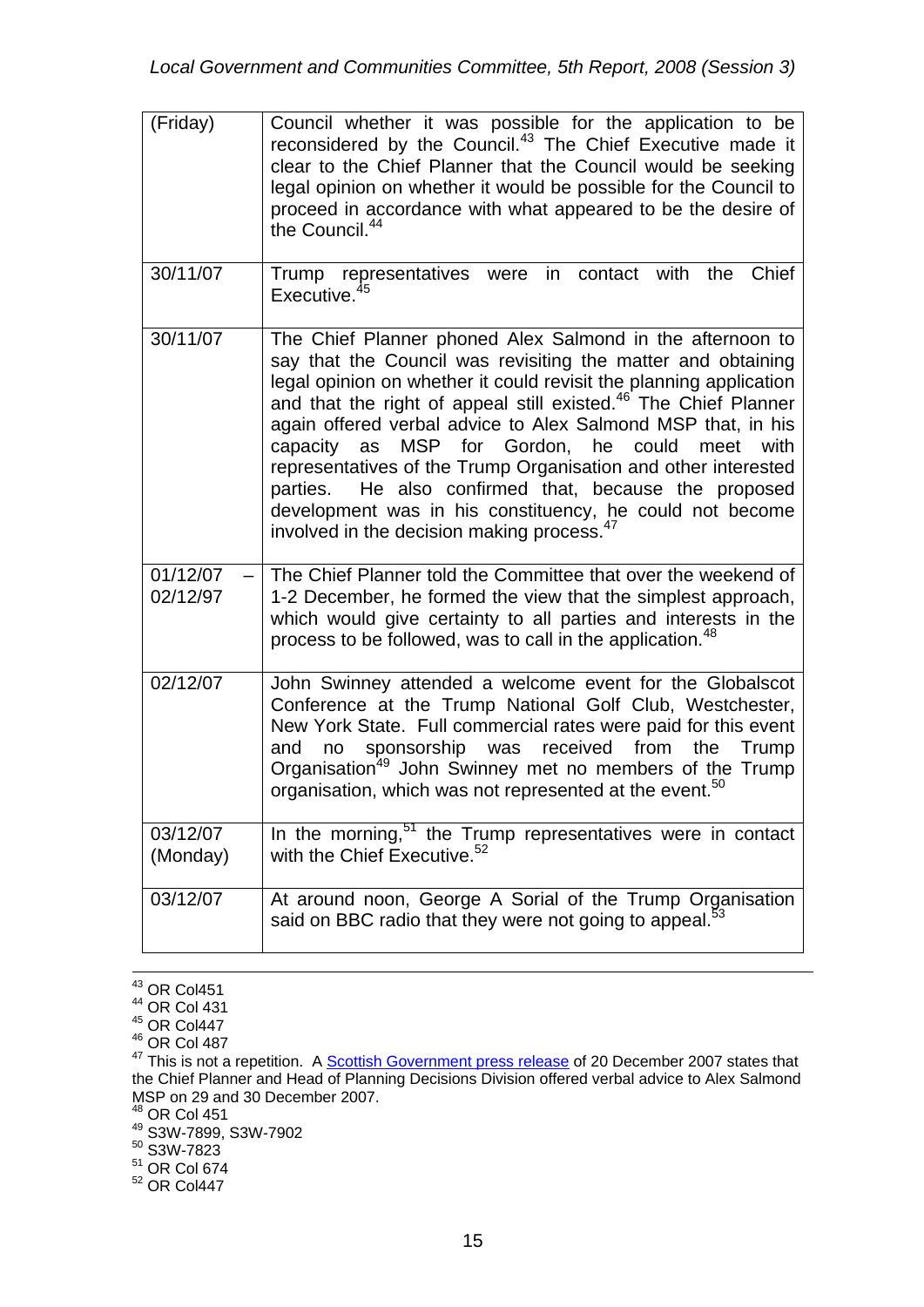| 03/12/07 | In the afternoon, Alex Salmond called the Chief Executive in<br>relation to what the Council was doing. <sup>54</sup>                                                                                                                                                                                                                                                                                                                                                                                                                                                                                |  |  |  |  |
|----------|------------------------------------------------------------------------------------------------------------------------------------------------------------------------------------------------------------------------------------------------------------------------------------------------------------------------------------------------------------------------------------------------------------------------------------------------------------------------------------------------------------------------------------------------------------------------------------------------------|--|--|--|--|
| 03/12/07 | In the early afternoon <sup>55</sup> (UK time), John Swinney spoke with the<br>Chief Planner, from the USA, about the Trump Organisation's<br>application for planning permission. <sup>56</sup> The call lasted 5 or 6<br>minutes. <sup>57</sup>                                                                                                                                                                                                                                                                                                                                                    |  |  |  |  |
|          | The Cabinet Secretary asked for an update on the situation,<br>asked for the Chief Planner's opinion and asked him what<br>options existed. <sup>58</sup>                                                                                                                                                                                                                                                                                                                                                                                                                                            |  |  |  |  |
|          | The Chief Planner explained that he had become increasingly<br>convinced that early call-in would provide certainty to all the<br>parties. <sup>59</sup>                                                                                                                                                                                                                                                                                                                                                                                                                                             |  |  |  |  |
| 03/12/07 | Some time after 5.00pm, Alex Salmond MSP was driven, by<br>Government car, <sup>60</sup> with his constituency secretary, Hannah<br>Bardell, <sup>61</sup> to the Marcliffe Hotel, Aberdeen to<br>meet<br>representatives of the Trump Organisation, at their request.<br>around 45<br>The<br>meeting<br>lasted<br>minutes. The Trump<br>representatives said to him that they wanted to request,<br>directly, a meeting with the Chief Planner. <sup>62</sup> Fuller accounts of<br>this meeting and of Alex Salmond's car journeys on this day<br>are given later in this report, in paragraph 98. |  |  |  |  |
| 03/12/07 | Alex Salmond MSP then telephoned the Chief Planner and<br>asked whether Scottish Government planning officials could<br>meet with representatives of the Trump Organisation.<br>The<br>Chief Planner confirmed that this was possible. <sup>63</sup> Alex Salmond<br>handed his phone to George A. Sorial of the Trump<br>organisation. <sup>64</sup> George Sorial spoke to the Chief Planner to<br>arrange a meeting. <sup>65</sup> The phone call was very brief. <sup>66</sup>                                                                                                                   |  |  |  |  |

 $\frac{1}{53}$  OR Col 679  $54$  OR Col 526 55 OR Col 472 56 S3W-7675 57 OR Col 472 58 OR Col 489  $59$  OR Col 451  $60$  S3W-8088  $61$  OR Col 507 <sup>62</sup> OR Col 512 <sup>63</sup> S3W-7666  $64$  OR Col 526 <sup>65</sup> OR Col 526  $66$  OR Col 526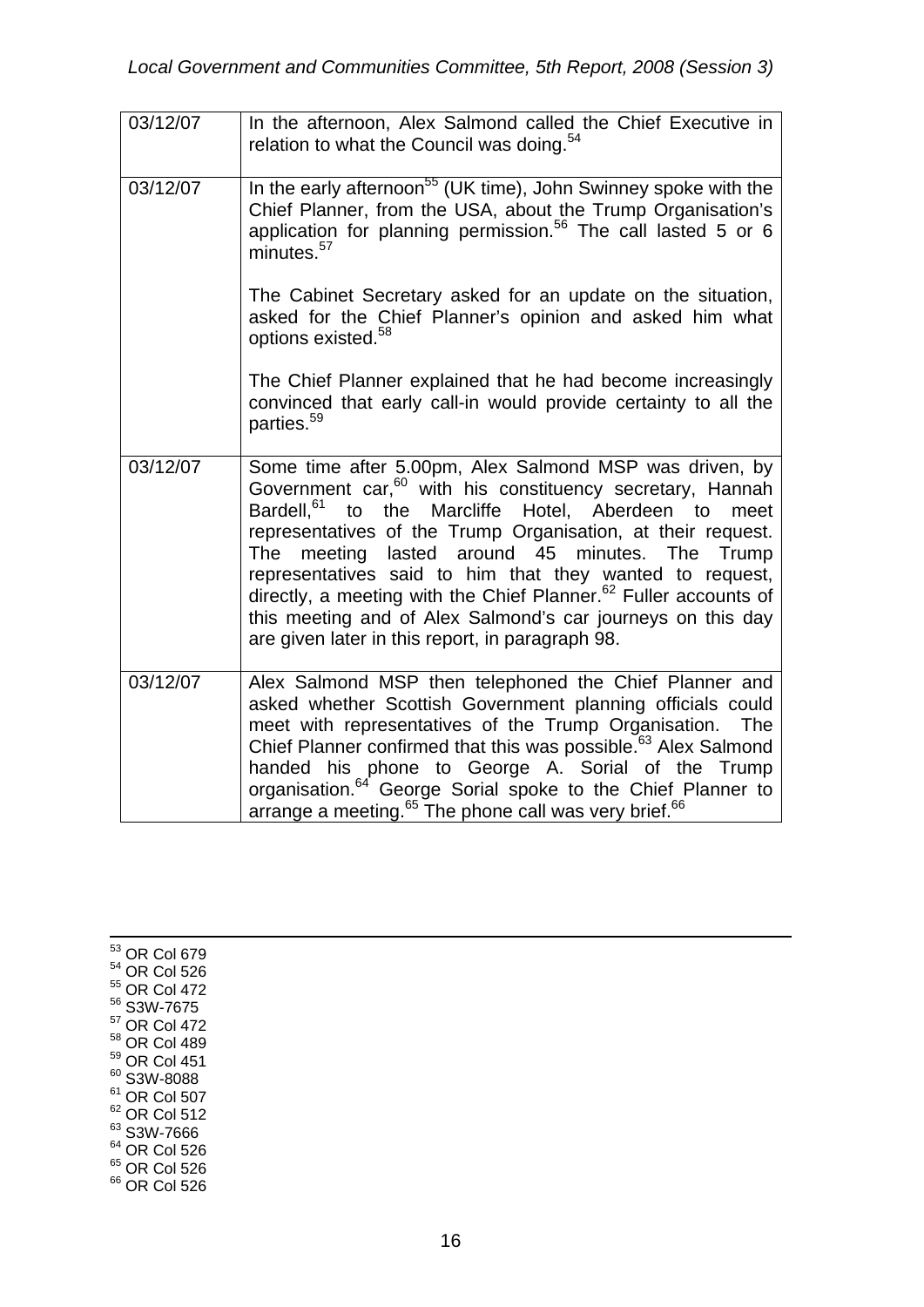Ē

| 04/12/07<br>(Tuesday)                        | By now, if not before, the Chief Planner would have received<br>the papers that had gone to the Formartine Area Committee<br>and the Infrastructure Services Committee. <sup>67</sup>                                                                                                                                                                                                                                                                                                          |
|----------------------------------------------|------------------------------------------------------------------------------------------------------------------------------------------------------------------------------------------------------------------------------------------------------------------------------------------------------------------------------------------------------------------------------------------------------------------------------------------------------------------------------------------------|
| 04/12/07                                     | George A Sorial and Neil Hobday had a briefing meeting with<br>Ann Faulds of Dundas and Wilson, their solicitors. <sup>68</sup>                                                                                                                                                                                                                                                                                                                                                                |
| 04/12/07<br>2.20 <sub>pm</sub> <sup>69</sup> | They then met the Chief Planner and the Head of Planning<br>Decisions Division in Victoria Quay, Edinburgh.                                                                                                                                                                                                                                                                                                                                                                                    |
|                                              | At some point during the meeting <sup>70</sup> , the Chief Planner<br>telephoned Ann Faulds of Dundas and Wilson. (The Chief<br>Planner told the Committee that the call had taken place that<br>afternoon, but did not indicate that it had occurred during the<br>meeting.)                                                                                                                                                                                                                  |
|                                              | Subsequently <sup>71</sup> , during the meeting, the Chief Planner<br>telephoned the Chief Executive of Aberdeenshire Council for<br>an update on the Council's consideration of the planning<br>application. During this call the Chief Planner indicated that<br>representatives of the Trump Organisation were present in his<br>office. The Council's Chief Executive asked that they leave for<br>the duration of the call, which they did. $72$ The call took place at<br>around 3.00pm. |
|                                              | These calls were not referred to in the subsequent minute of<br>the meeting.                                                                                                                                                                                                                                                                                                                                                                                                                   |
|                                              | A fuller account of this meeting is given later in this report.                                                                                                                                                                                                                                                                                                                                                                                                                                |
| 04/12/07                                     | Following the end of the meeting with Trump Organisation<br>representatives (just before they left the room $^{73}$ ), the Chief<br>Planner telephoned Alex Salmond MSP as a courtesy to say<br>that the meeting had taken place and that all discussion of<br>potential Ministerial action would be passed to the Cabinet<br>Secretary for Finance and Sustainable Development. <sup>74</sup>                                                                                                 |
| 04/12/07                                     | (After the Trump representatives had left the room <sup>75</sup> ) the Chief<br>Planner and Head of Planning Decisions Division agreed to                                                                                                                                                                                                                                                                                                                                                      |

<sup>1</sup>  $67$  OR Col 446

<sup>&</sup>lt;sup>68</sup> OR Col 680

<sup>&</sup>lt;sup>69</sup> OR Col 577

 $70$  OR Col 683

<sup>&</sup>lt;sup>71</sup> John Swinney's Ministerial Statement, 20/12/07<br><sup>72</sup> S3W-7699

 $73$  OR Col 487

<sup>74</sup> Ministerial Statement 20 December 2007

 $75$  OR Col 487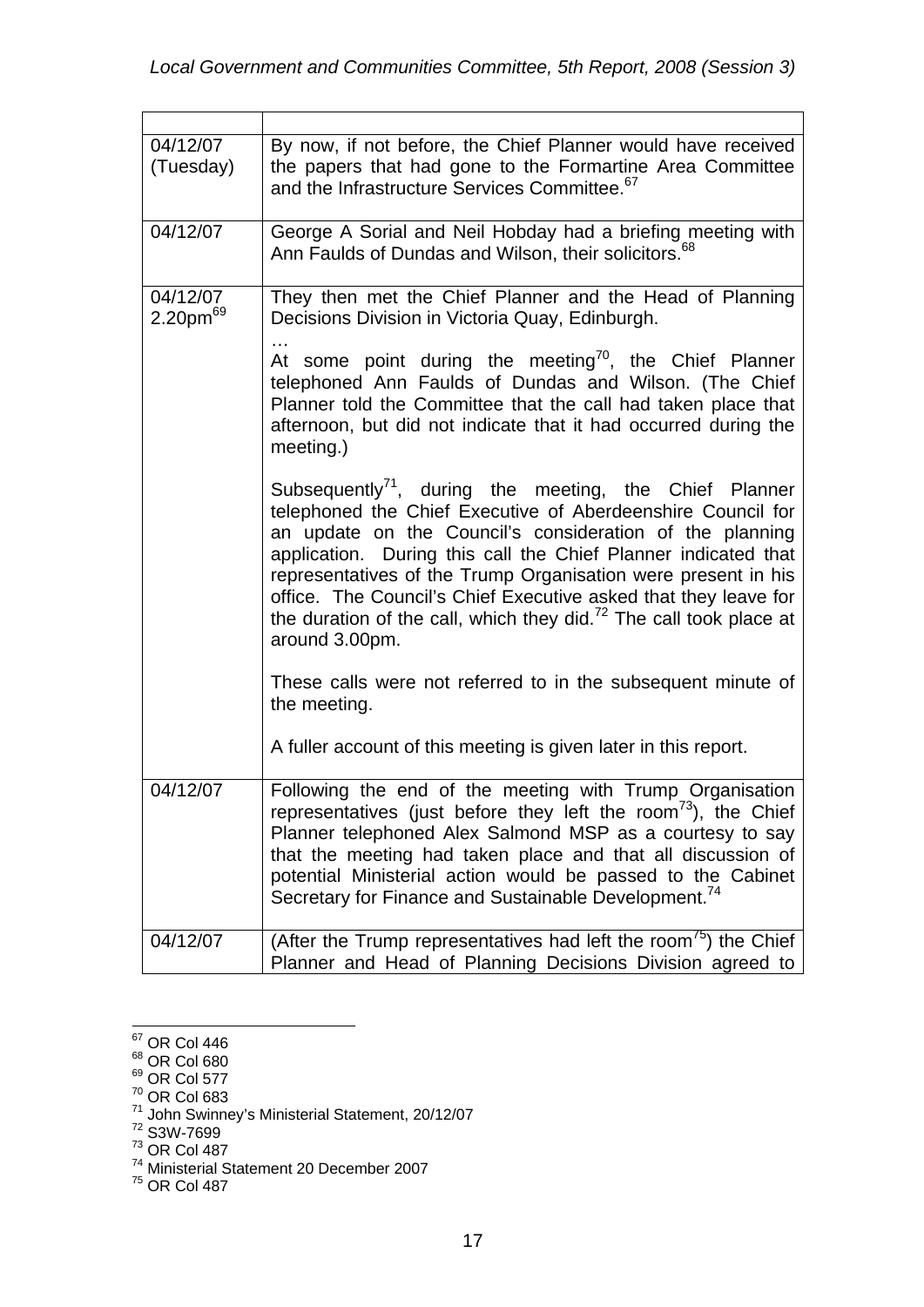|                                        | recommend to Ministers that the Trump Organisation's<br>application be called-in for ministerial decision. <sup>76</sup>                                                                                                                                                                                                                                                                                                                                                                                                                                                                                                                                      |
|----------------------------------------|---------------------------------------------------------------------------------------------------------------------------------------------------------------------------------------------------------------------------------------------------------------------------------------------------------------------------------------------------------------------------------------------------------------------------------------------------------------------------------------------------------------------------------------------------------------------------------------------------------------------------------------------------------------|
| 04/12/07                               | At around 3.45 pm the Chief Planner phoned the Chief<br>Executive as a courtesy to tell him what they were talking<br>about. <sup>77</sup>                                                                                                                                                                                                                                                                                                                                                                                                                                                                                                                    |
| 04/12/07                               | Before the Cabinet meeting of that day <sup>78</sup> , at around 3.45pm or<br>3.50pm <sup>79</sup> , the Chief Planner telephoned the Cabinet Secretary<br>for Finance and Sustainable Growth, John Swinney, and<br>recommended that the Trump Organisation's application be<br>called-in. During the call, the Chief Planner told the Cabinet<br>Secretary that he had ascertained from Aberdeenshire Council<br>that it was unlikely that the Council's standing orders would<br>allow the planning application to be reconsidered by the<br>Council. <sup>80</sup> The Cabinet Secretary agreed that the application<br>should be called-in. <sup>81</sup> |
| 04/12/07                               | The Cabinet Secretary for Finance and Sustainable Growth<br>advised the First Minister that the application had been called<br>in, $82$ just before they walked into the Cabinet meeting. $83$                                                                                                                                                                                                                                                                                                                                                                                                                                                                |
| 04/12/07                               | The Chief Planner telephoned the Chief Executive of<br>Aberdeenshire Council to advise that the Trump Organisation's<br>planning application was to be called in. <sup>84</sup>                                                                                                                                                                                                                                                                                                                                                                                                                                                                               |
| 04/12/07                               | There were further calls between the Council and the Chief<br>Planner to obtain a faxed copy of the decision. The direction<br>calling-in the application was faxed to the Chief Executive's<br>office at around 5.00pm. <sup>85</sup>                                                                                                                                                                                                                                                                                                                                                                                                                        |
| After<br>3.50 <sub>pm</sub><br>4/12/07 | At some time after the Chief Planner's conversation with the<br>Cabinet Secretary on 4 December, a written options paper was<br>sent to him. <sup>86</sup>                                                                                                                                                                                                                                                                                                                                                                                                                                                                                                    |
| 4/12/07?                               | At some time after the decision had been made, the Cabinet<br>Secretary informed Stewart Stevenson that he had decided to<br>call the application in. <sup>87</sup>                                                                                                                                                                                                                                                                                                                                                                                                                                                                                           |

<sup>76</sup> Ministerial Statement 20 December 2007<br><sup>77</sup> OR Col 487

- $81$  S3W-7675  $82$  S3W-7676
- $83$  OR Col 515
- <sup>84</sup> Ministerial Statement 20 December 2007
- <sup>85</sup> ibid
- <sup>86</sup> OR Col 472
- 86 OR Col 472<br>87 OR Col 570

 $78$  OR Col 488

<sup>&</sup>lt;sup>79</sup> OR Col 471

 $80$  S3W-8014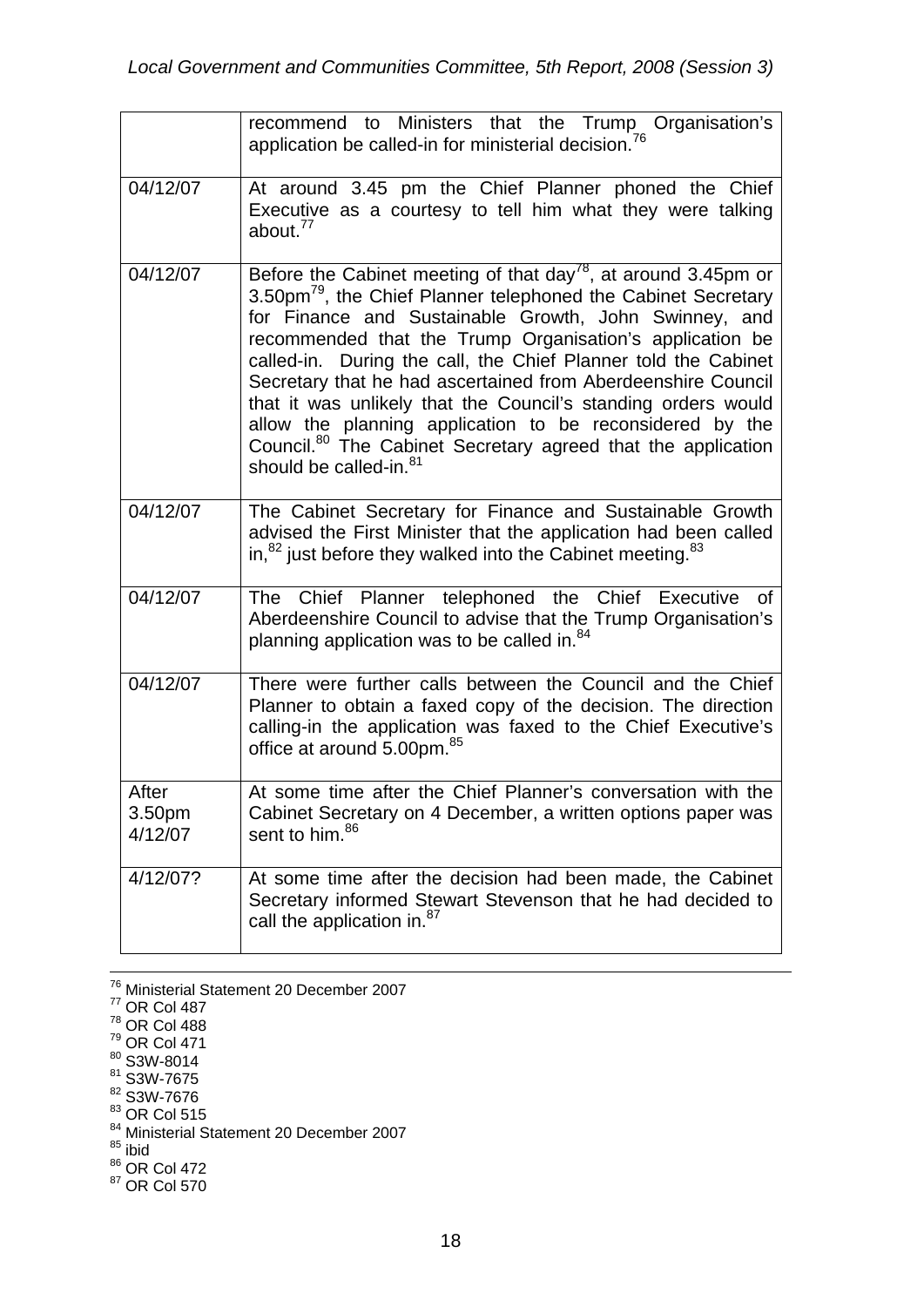| 12/12/07 | Special meeting of Aberdeenshire Council. The Chair of the      |  |  |  |  |  |
|----------|-----------------------------------------------------------------|--|--|--|--|--|
|          | Infrastructure Services Committee was removed from that post    |  |  |  |  |  |
|          | following a vote on an emergency motion. The Full Council       |  |  |  |  |  |
|          | expressed support for the Trump application and agreed to       |  |  |  |  |  |
|          | amend their Scheme of Delegation so that, in future, planning   |  |  |  |  |  |
|          | applications of regional or national importance are scrutinised |  |  |  |  |  |
|          | by the full Council rather than a Committee. (See also          |  |  |  |  |  |
|          | paragraph 90)                                                   |  |  |  |  |  |
|          |                                                                 |  |  |  |  |  |

## CONSIDERATION OF THE PLANNING PROPOSAL BY ABERDEENSHIRE **COUNCIL**

64. According to the written evidence submitted by the Chief Executive of Aberdeenshire Council, in view of what he described as the national standing of the proposal, Aberdeenshire Council arranged a meeting with Jenkins and Marr<sup>88</sup> and the Chief Planner, Jim Mackinnon, to acquaint him with the issues concerning the proposal which was held in January 2006. The note of the meeting highlights that while "the principle of a golf course and tourism related resort was a good fit with the inward investment goals of SDI and the need to diversify the economy of the Aberdeen area, due process must be followed by Aberdeenshire Council and the Scottish Executive to ensure that there is a clear audit trail including a transparent and rigorous consideration of the issues". The need for the applicants to "liaise closely with environmental agencies to ensure that all the relevant issues are addressed" was also noted. Reference was also made to the fact that should the Council be minded to approve the application, it would require to be referred to the then Scottish Executive.

65. For administrative purposes Aberdeenshire Council is split into six geographical blocks, each of which is covered by an 'area committee'. Area committees are responsible for many Council functions within their geographic area, including the consideration of applications for planning permission "…against which material objections have been lodged or which are recommended for refusal by officers or which, in the opinion of officers, raise issues of local significance for the area, provided the development concerned is not in conflict with Council-wide policy".

66. In addition to the six area committees, Aberdeenshire Council also has six subject committees. These include the Infrastructure Services Committee, which, at the time Aberdeenshire Council was considering the Trump application, was required to "…consider applications for planning permission, building warrant and listed building consent where the development concerned is in conflict with Council-wide policy and the relevant Area Committee is minded to approve the development".

67. The Chief Executive of Aberdeenshire Council stated in his written submission that following the validation of the application and at all times during the processing of the application, information relating to the application was

<sup>1</sup> <sup>88</sup> Representing the developers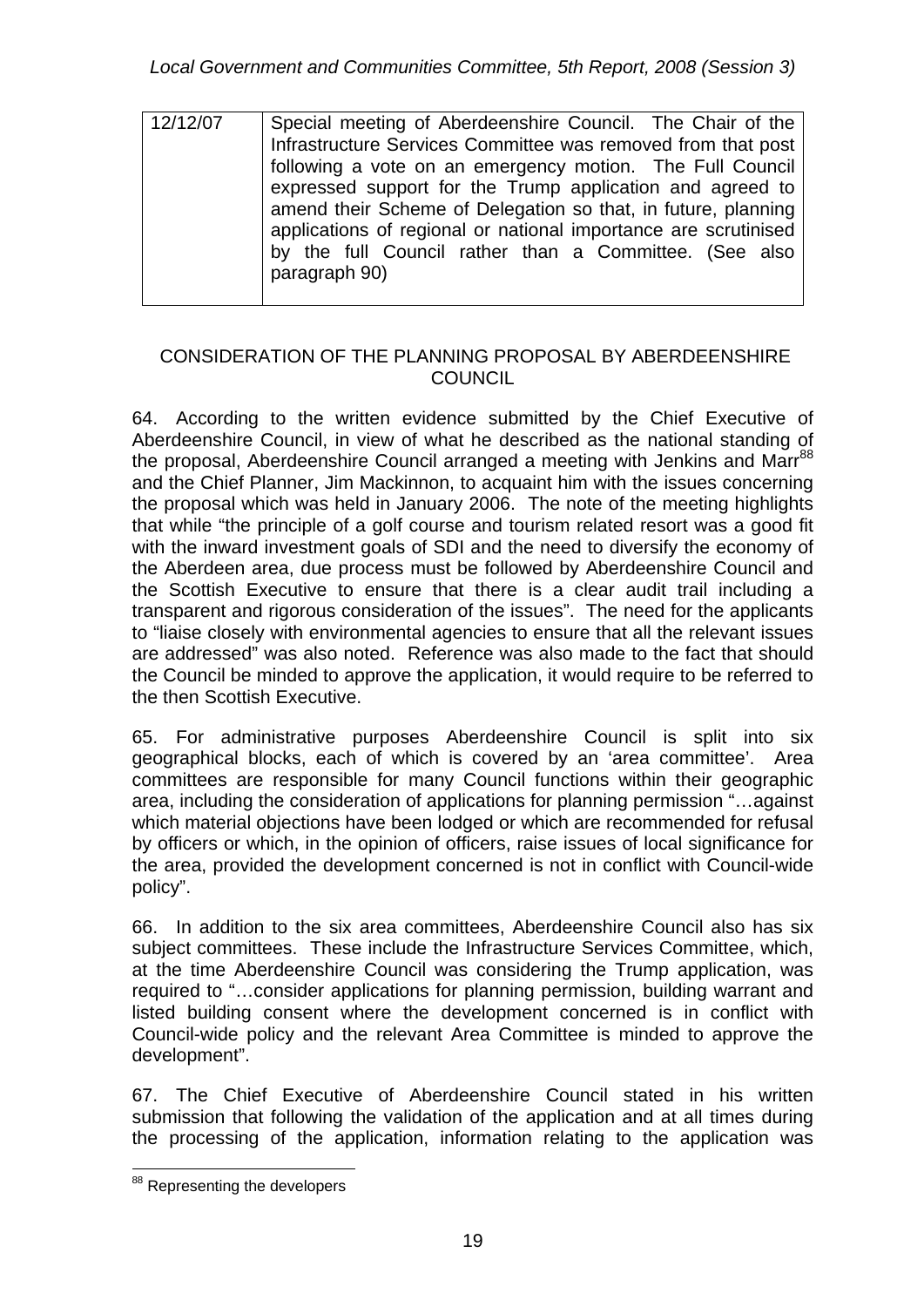available on the Council's website and updates on the processing and timescales involved in reporting the application to Committee were publicly available.

68. He said that the Planning Service met with the applicant and their agent on many occasions and letters were sent on 11 May 2007, 7 June 2007 and 8 August 2007 raising issues on which the Planning Service wished clarification or which had been raised by consultees. Meetings were also held with Scottish Natural Heritage to ascertain if there was any means by which its objection could be removed or ways in which the applicant could mitigate against the impact on the Site of Special Scientific Interest. Extensive discussions also took place with Transport Scotland with regard to access onto the Trunk Road in particular.

69. The Chief Executive stated that the principal planning issues in relation to the planning application were firstly, that the golf course, described in the application as the Championship Golf Course, affected part of a Site of Special Scientific Interest and was considered under Council policies related to wildlife, landscape and land resources, area of landscape significance, coastal planning, nature conservation, biodiversity and sustainability. Secondly, the residential part of the proposal was located in an area defined as countryside and not allocated for housing and was considered under Council policy relating to housing in the countryside. The relevant Development Plan comprises the Aberdeen and Aberdeenshire Structure Plan 2001 – 2016 and the Aberdeenshire Local Plan 2006.

70. Following an extensive process of consultation, which resulted in many submissions and representations of both support and objection, the application was placed on the agenda of the Formartine Area Committee meeting of 18 September 2007. That meeting deferred any consideration of the proposal pending a public hearing and site visit.

71. The site visit and public hearing took place on 27 September 2007. The written submission from the Chief Executive indicates that the public hearing took place in the evening at Balmedie Primary School and was very much in the context of an information gathering exercise. A large number of parties contributed to the event, a comprehensive note of which was later made available to both the Formartine Area Committee and Infrastructure Services Committee. Members of both the Formartine Area and Infrastructure Services Committees were invited to the site visit and hearing.

72. The Formartine Area Committee decided that it was minded to grant permission for the Trump development, at its meeting on 20 November 2007, after prolonged debate and two divisions. The Scheme of Delegation required it to refer the application to the Infrastructure Services Committee for their decision. This was due to the fact that the development would conflict with Council-wide policy, i.e. policies in both the local and structure plans.

73. The Chief Executive told the Committee that the application, having been considered by the Formartine Area Committee, required to go to the Infrastructure Services Committee. The Area Committee always knew this.<sup>89</sup> The application

<sup>1</sup> <sup>89</sup> OR Col 437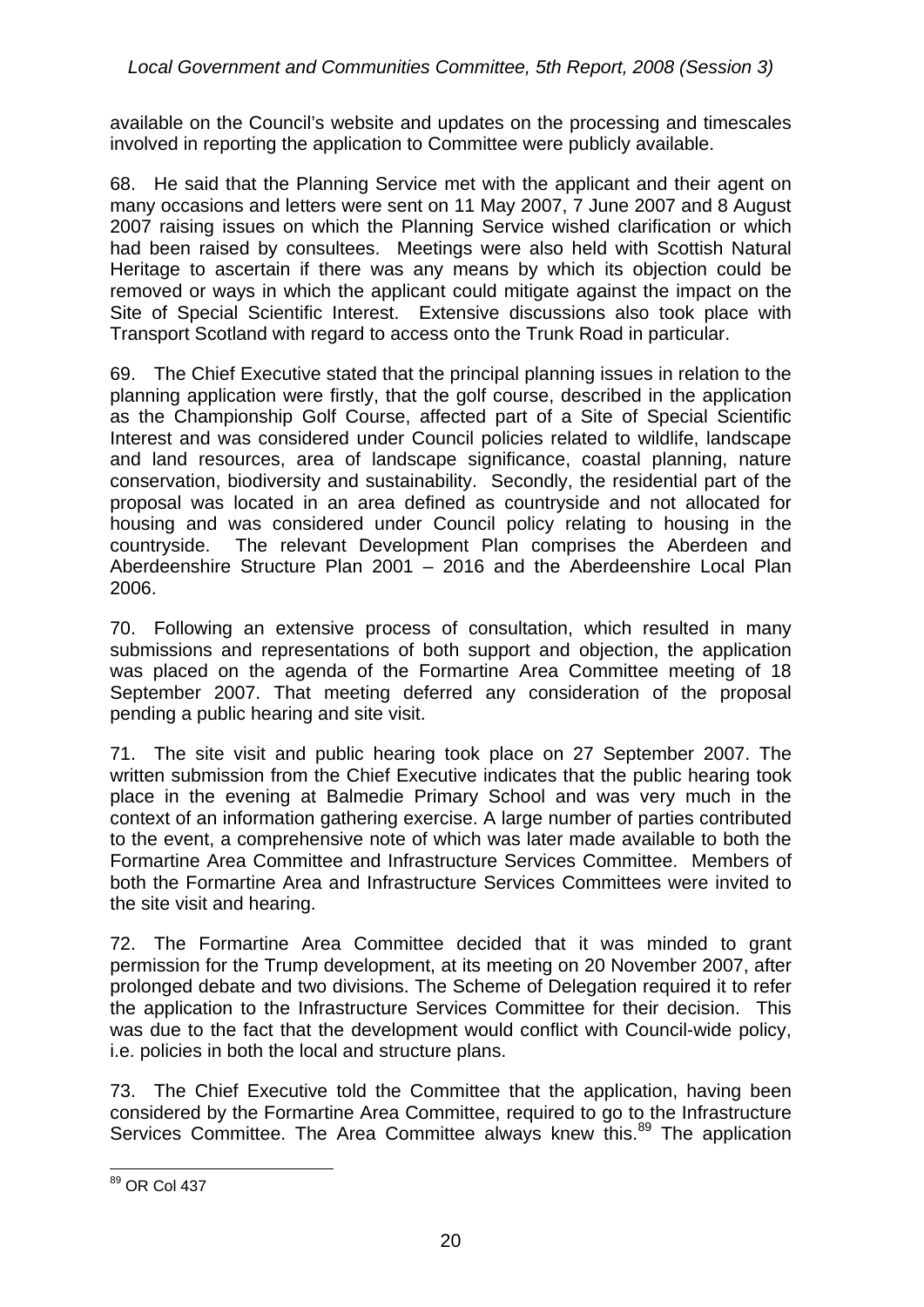*Local Government and Communities Committee, 5th Report, 2008 (Session 3)* 

could not have been referred to the Full Council without going through the Infrastructure Services Committee.90

74. The Infrastructure Servcices Committee considered the application at its meeting of 29 November 2007. After extensive debate and two divisions, a tied vote of 7 for and 7 against resulted in the Chair using his casting vote in favour of refusal. The Chief Executive, in his written submission, states that this was fully in accordance with the Council's Standing Order 17(d), which states "Where there is an equality of votes, the Chair of the meeting shall have a casting vote." In oral evidence, he confirmed that there is no further guidance to Chairs on the use of the casting vote.<sup>91</sup>

75. He told the Committee—

"There is no such convention. It is interesting to speculate on that because some organisations hold that the convention in use of a casting vote is to vote for the status quo. However, that raises all sorts of questions about what the status quo would have been. Would it have been the Formartine area committee's decision? Would it have been to allow no development, because that is what is currently on the site? Sometimes it has been assumed that the officials' recommendation might be the one that would be approved. Even if there was a convention, it would be quite difficult to have applied it in this context without there being some element of controversy or review. There is no such convention."<sup>92</sup>

76. Under the Scheme of Delegation, it would have been competent for the Infrastructure Services Committee Committee, had it wished to do so, to have decided not to make a decision on the application but to make instead a recommendation to the Council, in which event the matter would have been decided by the Council. However, this was not an option that was considered by the Committee on this occasion.

77. The Infrastructure Services Committee was entitled to take the decision to refuse planning permission and in taking that decision it acted in accordance with the Council's Standing Orders and with its Scheme of Delegation.

78. After the decision of the Infrastructure Services Committee, the decision letter was not issued immediately. The Chief Executive said in his oral evidence that this was not unusual and it was usually a couple of weeks before a decision notice was drawn up and issued. $93$ 

79. However, the Chief Planner, in his oral evidence, said that a decision letter can be issued quite quickly. He said that he could have written one in ten

<sup>&</sup>lt;sup>90</sup> OR Col 446

<sup>&</sup>lt;sup>91</sup> OR Col 430

<sup>92</sup> OR Col 430

<sup>93</sup> OR Col 446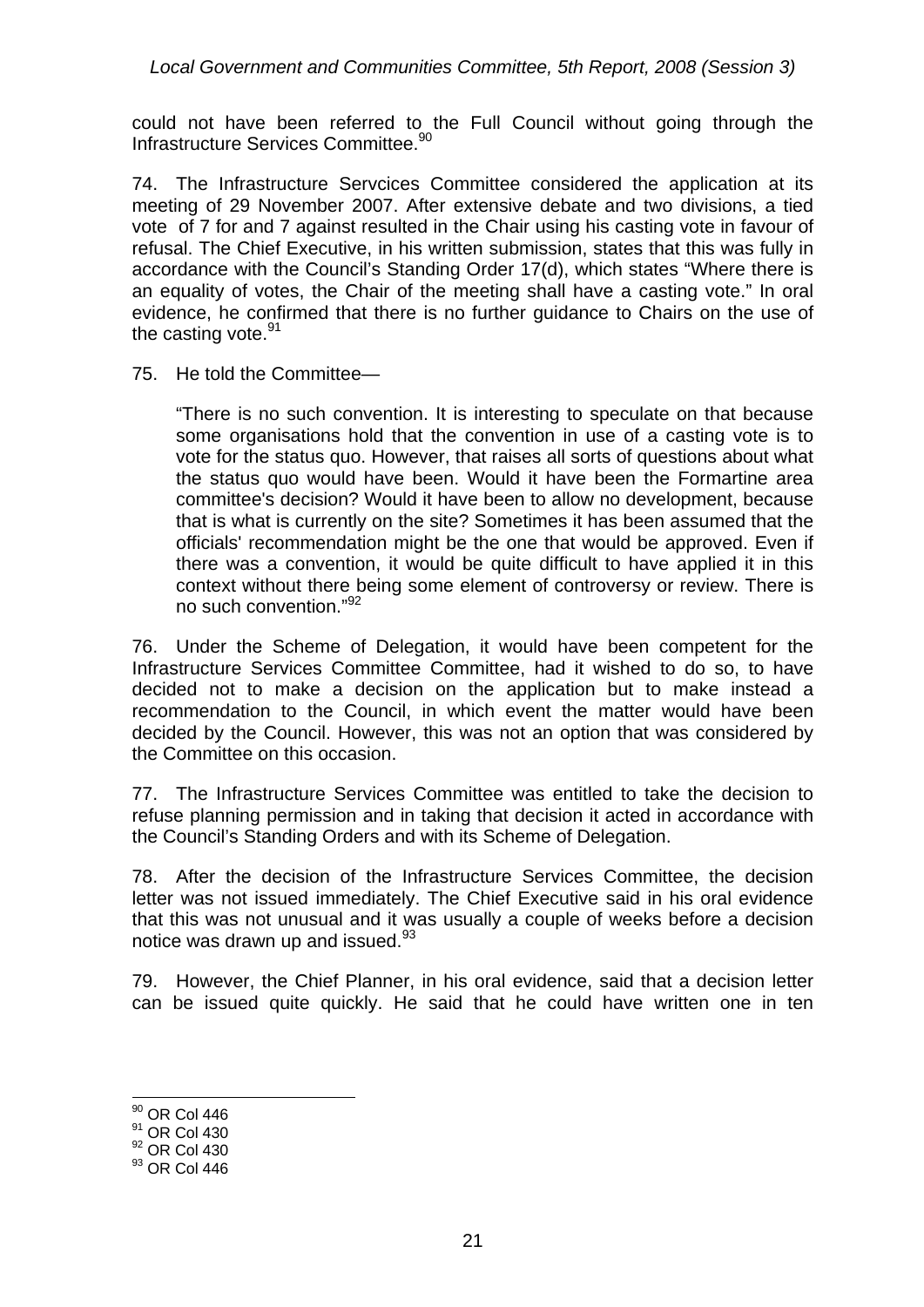minutes.<sup>94</sup> He accepted, though, that, on 4 December, he could have waited another 24 hours.<sup>95</sup>

80. The RTPI, in its evidence, told the Committee that decision letters would normally be written within a couple of days of the decision being made.<sup>96</sup>

81. Moves to requisition a Special Meeting of the Council started almost immediately. Very strong views were developing, both for and against the application.<sup>97</sup> The Chief Executive's evidence states that an Opinion of Senior Counsel was sought as to whether the Full Council could properly reopen the matter for further debate. By 4 December, the Council had a clear view of what the advice was likely to be, $98$  and the Opinion was obtained on 5 December 2007. It indicated that, as the Scheme of Delegation currently stood, there appeared to be no legitimate way for the Council to reopen discussion on the merits of the decision.

82. George A Sorial said to the Committee that he had not been able to get any clear guidance on certain procedural matters from Aberdeenshire Council officials.<sup>99</sup> He described the environment at Aberdeenshire Council as chaotic, in which the Trump representatives had completely lost faith.<sup>100</sup>

83. It was not, he told the Committee, clear that the decision of the Infrastructure Services Committee meant that the process was over. There was a lot of rhetoric to the effect that the Council might have been able to overturn the decision. Even on the Monday (3 December), no one, he said, could give him an answer on whether a decision of the full Council would have any force of law.<sup>101</sup>

84. According to the written evidence of the Chief Executive, he received a phone call from the Scottish Government's Chief Planner at around 3pm on 4 December. The conversation referred to whether the Council had exhausted its processes in regard to the application and the Chief Executive confirmed that legal advice was indicating that this was the case within the terms of the existing Scheme of Delegation.

85. At approximately 3.45pm, there was a further phone call from the Chief Planner indicating that the Scottish Government was considering calling-in the application. The Chief Executive states in his written submission that this was the first time that call-in had been referred to. At approximately 4.00pm a third phone call from the Chief Planner was received confirming that Scottish Ministers had directed that the application be referred to them and that the written Direction intimating the call-in was being prepared. The Chief Executive states in his submission that at this time the Decision Notice arising from the meeting of 29 November had not by then been issued or even drafted.

- <sup>95</sup> OR Col 470
- <sup>96</sup> OR Col 641
- <sup>97</sup> OR Col 444
- <sup>98</sup> S3W-8014
- <sup>99</sup> OR Col 656
- 100 OR Col 660 101 OR Col 661

<sup>&</sup>lt;u>.</u> <sup>94</sup> OR Col 468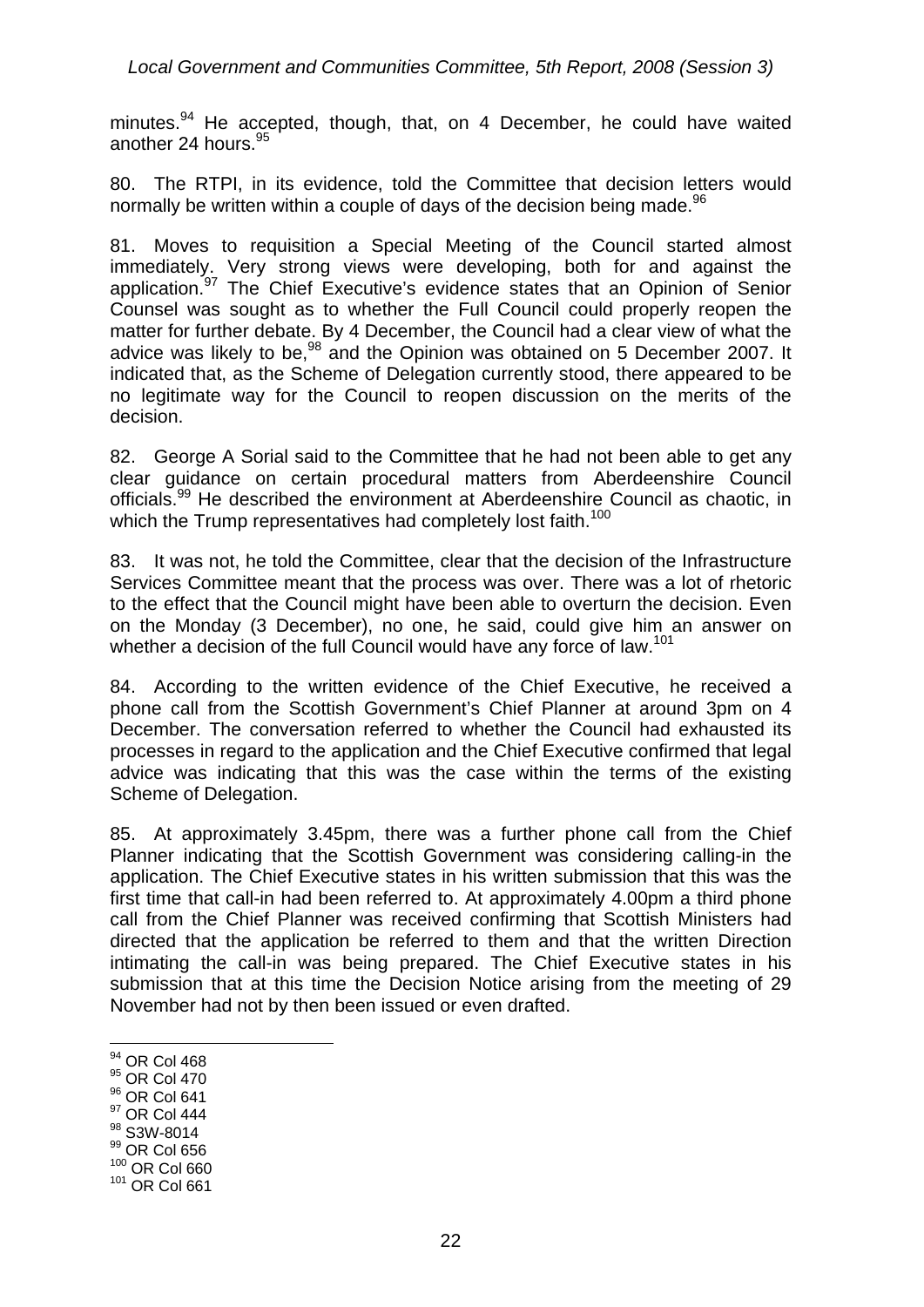#### *Local Government and Communities Committee, 5th Report, 2008 (Session 3)*

86. The Committee notes that the Chief Executive of Aberdeenshire Council with over 30 years' public service was not aware of the option of call-in before the decision notice had been issued.

87. The Committee notes that there is no indication that the Chief Planner asked, during these conversations, whether the Decision letter had yet been signed. The official minute of the meeting makes no reference to such a question being asked $102$ 

88. The call-in meant that in effect the Scottish Ministers became the planning authority for the application.

89. George A Sorial of the Trump Organisation stated that the Committee inquiry had caused a delay in the process, although he adduced no evidence to support this view.<sup>103</sup> On the contrary, the Committee stresses that the call-in process is entirely a matter for determination by the Scottish Ministers. The Committee has no locus in the determination of the application. The process and timescale that are to be followed are a matter for Ministers and are not affected by the Committee's deliberations.

90. Aberdeenshire Council discussed the issue of the application at a Special Meeting on 12 December 2007. The Council agreed to amend the Scheme of Delegation, so that future applications for planning permssion of regional or national importance would be considered by the full Council; it agreed that it supported the grant of planning permission for the Trump application, subject to conditions; and, on an emergency motion, it voted to replace the Chair of the Infrastructure Committee.

91. This Committee notes, however, that the Council's agreement to support the application is not relevant in terms of planning law. The Council, as planning authority, had in effect made its final decision when its Infrastructure Services Committee agreed to refuse the application on 29 November.

92. In his wrtten submission, the Chief Executive stated that-

"Aberdeenshire Council accepts that this proposal is one of national scale. Given the wide powers available to the Scottish Government the decision to call-in the application was considered to be properly within the powers of the Scottish Government. While such planning matters are not routine or everyday, the Chief Executive did not regard the process which the Chief Planner followed as being irregular in the way in which some observers have suggested."<sup>104</sup>

93. The Chief Planner told the Committee that the circumstances of the application were "one in a million." <sup>105</sup>

 $^{102}$  Minute of meeting, 4 December 2007<br> $^{103}$  OR Col 658-9

 $103$  OR Col 658-9<br> $104$  Aberdeenshire Council, written evidence

<sup>105</sup> OR Col 451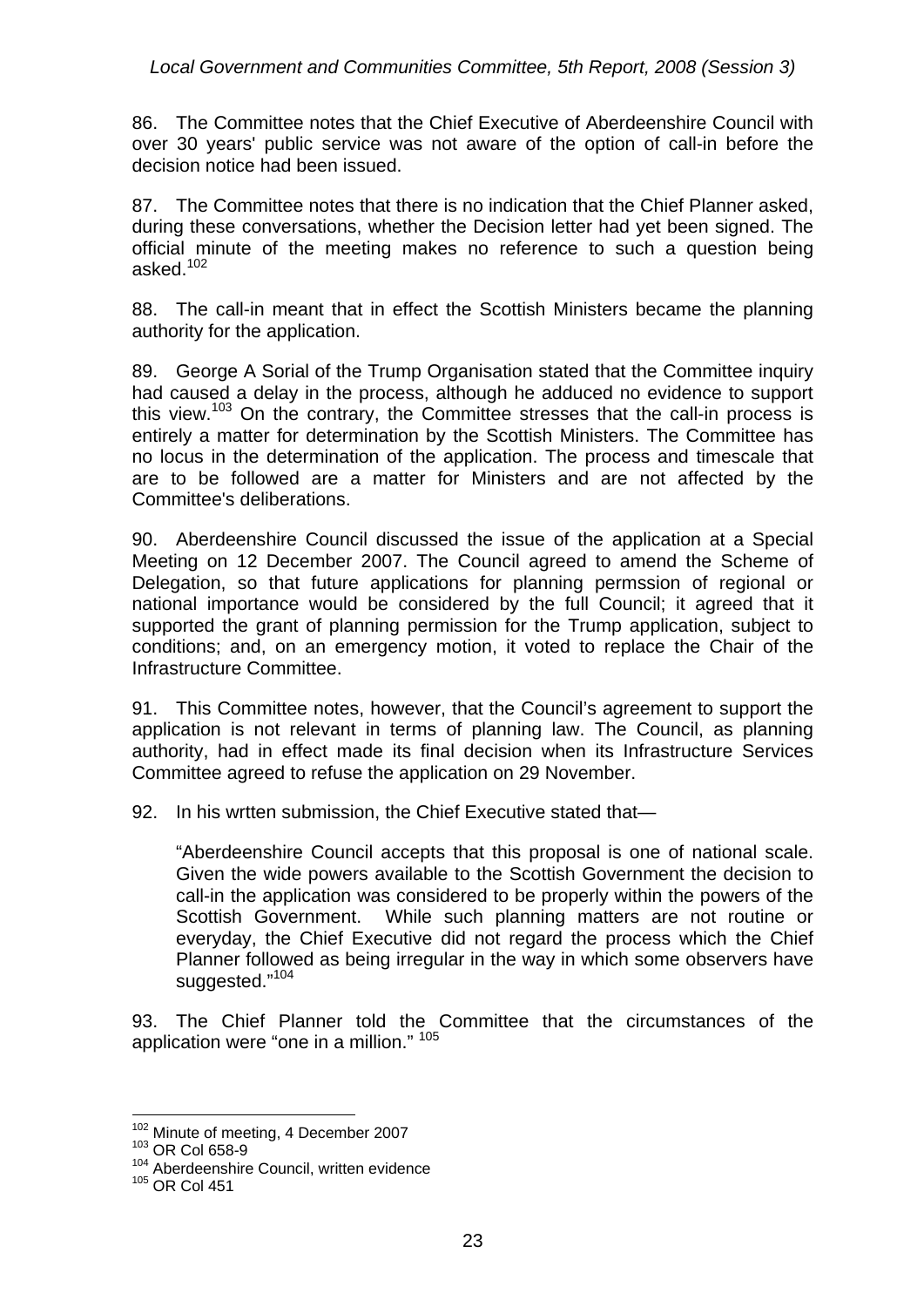#### *Local Government and Communities Committee, 5th Report, 2008 (Session 3)*

94. In his oral evidence to the Committee, Alistair Stark of the Royal Town Planning Institute in Scotland said that it was a situation in which a Council had properly reached a decision by its own procedures at that time. That had been immediately followed by statements made by Aberdeenshire Councillors outside the planning process that appeared to contradict the properly made view of the Council's Planning Committee. He described this as a "political decision with a small p."106

#### EVENTS SUBSEQUENT TO INFRASTRUCTURE SERVICES COMMITTEE 'S **DECISION**

#### **Alex Salmond's meeting with Trump Organisation on Monday 3 December 2007**

95. In oral evidence, Alex Salmond said that the Trump organisation issued a statement on 16 December which said that—

"On the advice of their legal counsel, meetings were requested with local MSP Alex Salmond and the Government Chief Planner Jim Mackinnon, which are clearly permissible and do not violate Scottish law or Ministerial rules. The purpose of those meetings was to seek clarification about legally available options relating to the procedural aspects of the planning process as no clear guidance had been provided by the local government officials."<sup>107</sup>

96. It was put to Alex Salmond in questioning that it was rare for him to set up a meeting for developers with the Chief Planner within 24 hours. Alex Salmond did not contest this assertion.108

97. In response to questions during oral evidence about his use of a Ministerial car, when meeting representatives of the Trump organisation on 3 December, Alex Salmond said—

"A special adviser was helping me in national engagements on both 3 and 4 December, and on 3 December I was dropping him off in Milltimber, which I think is where his parents' house is, and which is near the Marcliffe hotel. I knew that I would be doing that and that is why, as the permanent secretary indicated, the use of the ministerial car was perfectly in order, under the circumstances."109

98. In a Written Answer to a Parliamentary Question, further detail was provided as follows—

| Time | Pick Up         | ∨ia | Drop Off  | Passengers   |
|------|-----------------|-----|-----------|--------------|
| 1145 | <b>Strichen</b> |     | Inverurie | Alex Salmond |

1  $106$  OR Col 637

<sup>107</sup> OR Col 526

<sup>108</sup> OR Col 508

<sup>109</sup> OR Col 509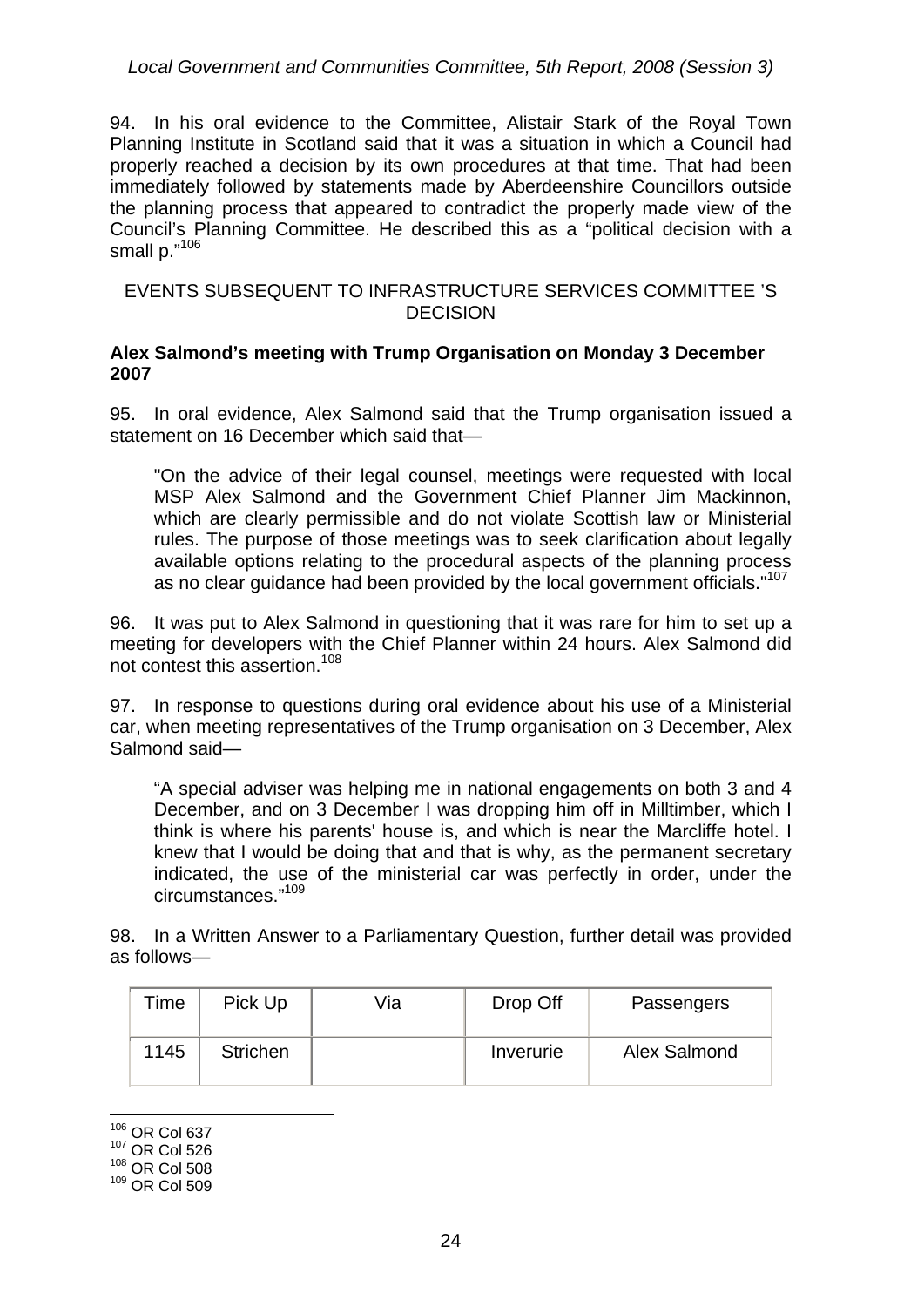| Time | Pick Up            | Via                                 | Drop Off           | Passengers                                           |
|------|--------------------|-------------------------------------|--------------------|------------------------------------------------------|
| 1700 | Inverurie          | Special Adviser's<br>Home, Aberdeen | Marcliffe<br>Hotel | Alex Salmond                                         |
|      |                    | (Geoff Aberdein<br>dropped off)     |                    | <b>Geoff Aberdein</b>                                |
|      |                    |                                     |                    | <b>Hannah Bardell</b><br>(Constituency<br>Assistant) |
| 1825 | Marcliffe<br>Hotel |                                     | <b>Strichen</b>    | Alex Salmond                                         |

99. Alex Salmond said that, during the meeting, the Trump Organisation was uncertain about the routes ahead. The bulk of the meeting was taken up by his (Alex Salmond's) opinion on what he detected about Aberdeenshire Council's wish to revisit the decision that the Infrastructure Services Committee had made. They spoke about the appeal process.<sup>110</sup> Alex Salmond said in his oral evidence that he thought that the Trump representatives were uncertain about the process of appeals.<sup>111</sup>

100. However, in oral evidence to the Committee, George A Sorial confirmed that the Trump organisation had a wide spectrum of advice on any issues that might conceivable arise. He said—

"There was never any issue relating to our not understanding our options."<sup>112</sup>

and—

"We were aware of the possibility of appealing from the outset."<sup>113</sup>

101. He said that the discussion at the meeting with Alex Salmond was strictly about procedure.114 They were focussed on whether procedurally it would be possible for the full Council to overrule the Infrastructure Services Committee.<sup>115</sup>

102. Alex Salmond said that he had asked the Trump representatives why they did not just appeal the decision. He said that they responded that they thought that they were in a position of great reputational damage. They did not want to be seen to be in a position of appealing over the heads of the local community.<sup>116</sup>

- 113 OR Col 656
- 114 OR Col 670

<sup>1</sup>  $110$  OR Col 512

<sup>111</sup> OR Cols 551-2

<sup>112</sup> OR Col 655

<sup>115</sup> OR Cols 674-5

<sup>116</sup> OR Col 512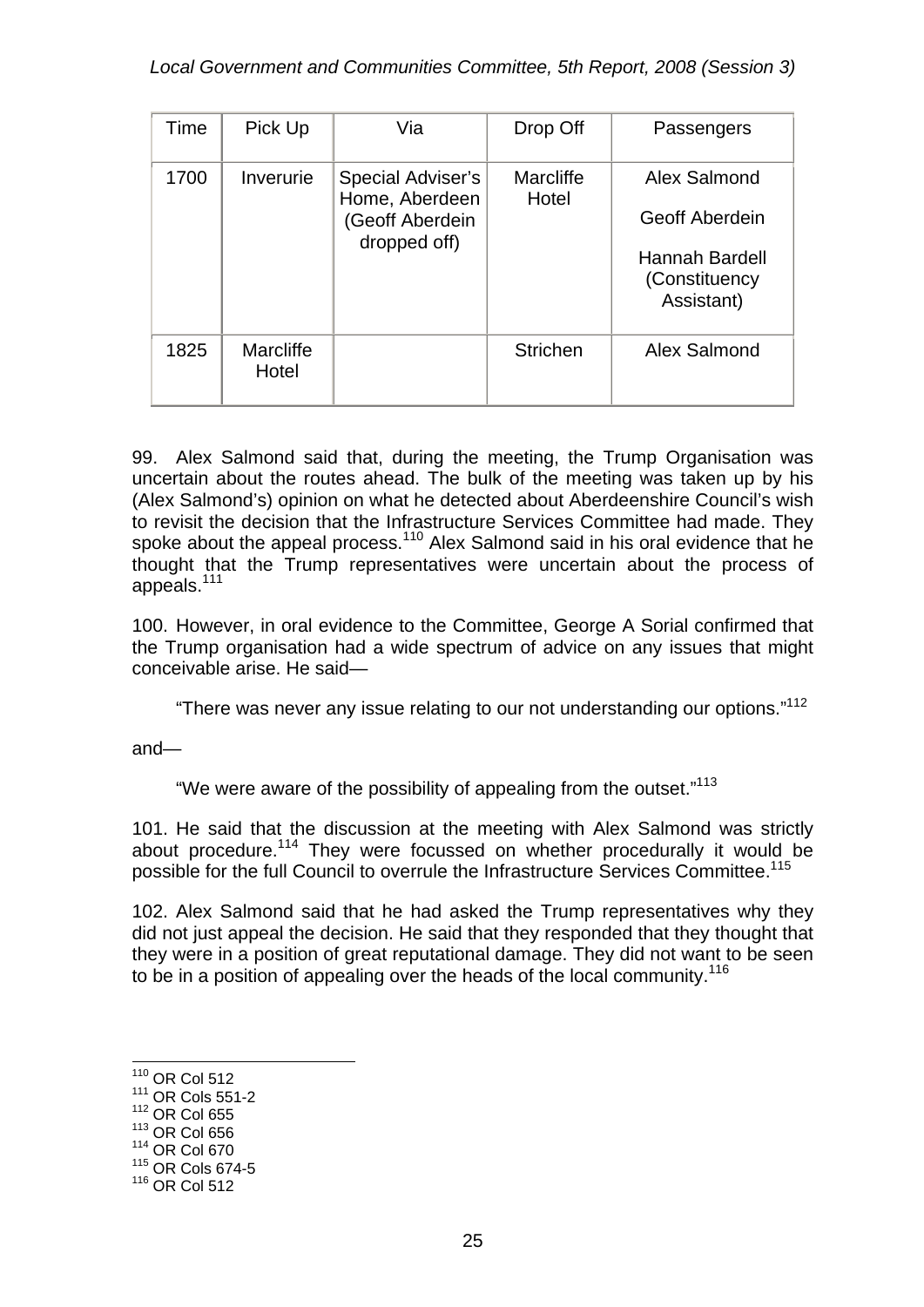#### *Local Government and Communities Committee, 5th Report, 2008 (Session 3)*

103. However, in his oral evidence to the Committee, George A Sorial said that the organisation did not appeal because it did not have the time to wait and it had other development opportunities available to it.

104. He went on to say that the proposals had overwhelming public support. He had seen polls showing between 80% and 90% support. They had been shocked by the decision.

105. George A Sorial accepted that they did have a degree of reputational damage. <sup>117</sup> He told the Committee, however, that the decision not to appeal had nothing to do with contempt for the process; it was simply that they had many opportunities elsewhere.<sup>118</sup>

106. Alex Salmond said that the question of call-in was never discussed at the meeting of 3 December. He was not aware that it was an option.<sup>119</sup>

107. He told the Committee that the Trump representatives had said that they wanted to request, directly, a meeting with the Chief Planner, Jim Mackinnon. Alex Salmond did not know whether, following Aberdeenshire's decision, someone from the planning department could still meet the developer. Therefore he phoned Jim Mackinnon at the close of the meeting.<sup>120</sup>

108. George A Sorial told the Committee that he did not find it unusual that the Chief Planner was able to meet him at short notice. He said—

"If a chief planner is not ready at a moment's notice when they might lose a £1 billion investment for their country, what are they doing occupying that position? That is what they are there for. I do not find any of that to be unusual."<sup>121</sup>

#### **Chief Planner's meeting with Trump Organisation on Tuesday 4 December 2007**

109. As a result of the phone call the previous evening, described in the "Sequence of Events" above, the Chief Planner and the Head of Planning Decisions Division met George A Sorial and Neil Hobday of the Trump Organisation in Victoria Quay, Edinburgh at 2.20pm on Tuesday 4 December 2007. The Chief Planner said to the Committee that he wanted to ensure that the Trump representatives were clear about the routes they could follow. He told the Committee that he was not there to negotiate or to say "We would prefer it if you appealed."<sup>122</sup>

110. George A Sorial told that Committee that he advised the Chief Planner that he had just finished the meeting with Ann Faulds and he wanted to hear his

<sup>117</sup> OR Cols 657-8

<sup>118</sup> OR Col 678

<sup>119</sup> OR Col 527

<sup>120</sup> OR Col 513

<sup>121</sup> OR Col 677

<sup>122</sup> OR Col 460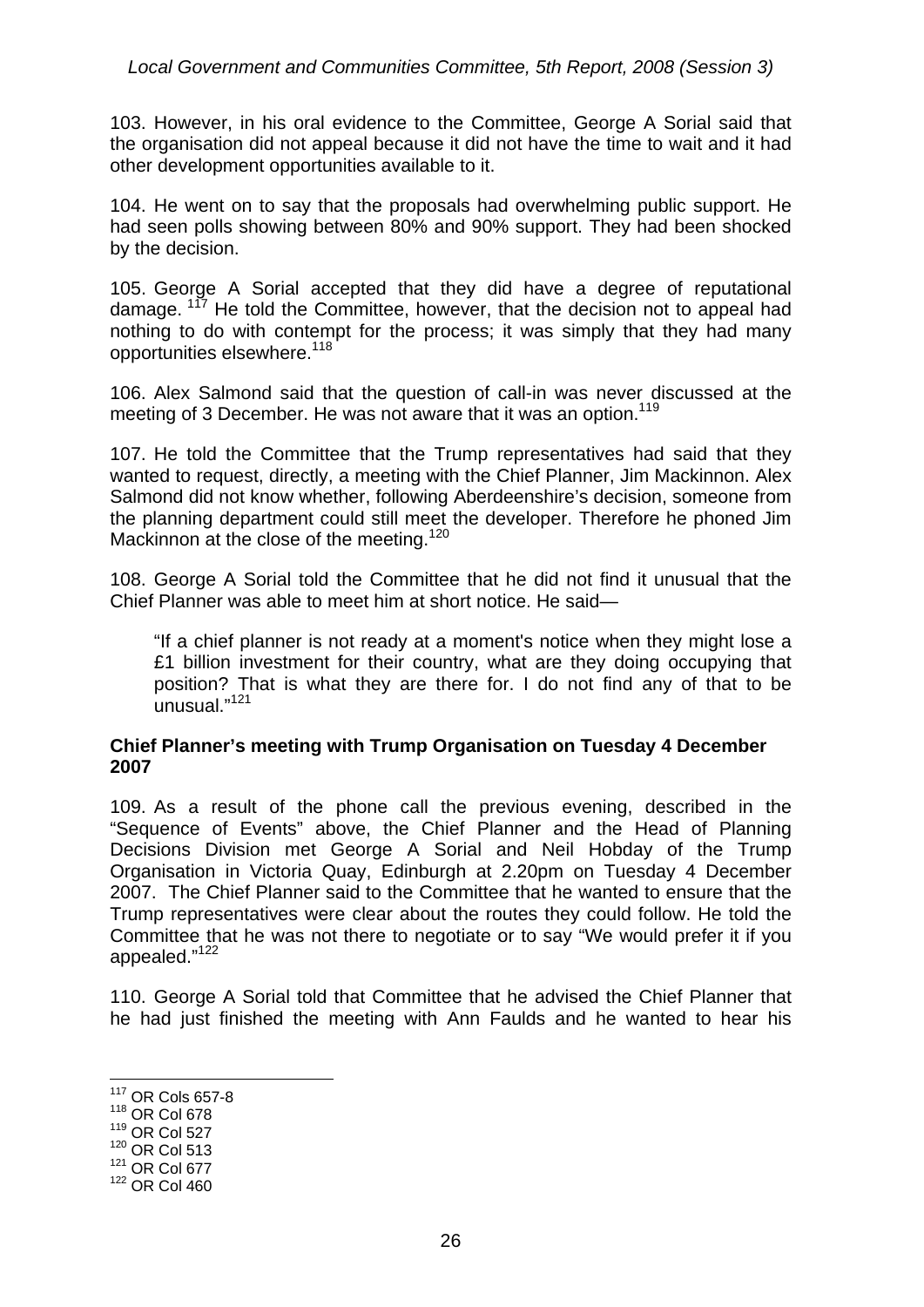explanation of the procedural aspects of a call-in. George A Sorial confirmed to the Committee that it was he who had raised the matter of call in.<sup>123</sup>

111. George A Sorial told the Committee that Jim Mackinnon explained in detail the appellate route and the call-in route.<sup>124</sup>

112. Gorge A Sorial told the Committee that they were not aware that call-in was an option before 4 December.<sup>125</sup> By the time of their meeting with the Chief Planner, Dundas and Wilson had fully explained the call-in procedure and they were also aware that it was still possible for the application to be called in.<sup>126</sup>

113. He said to the Committee that the Trump Organisation—

"did not ask for the application to be called in  $-$  it just happened to us".<sup>127</sup>

114. George A Sorial further said that at some point during the meeting, the Chief Planner telephoned Ann Faulds of Dundas and Wilson to ask what her understanding was of the Trump organisation's reluctance to appeal and the position with Aberdeenshire's Standing Orders.<sup>128</sup>

115. George A Sorial told the Committee that he did not recall the telephone call taking place. However, in a subsequent email to the Committee he said that while he did not remember the specifics of the discussion, to the best of his knowledge, Ms. Faulds subsequently reported to him that Mr. Mackinnon asked why the Trump Organization did not want to pursue an appeal. Ms. Faulds confirmed their position on an appeal, which he had already explained in evidence to the Committee.

116. He went on to say that Ms. Faulds also confirmed her view that the Council's Standing Orders precluded any review of the Infrastructure Committee's decision by the Full Council. Finally, Ms. Faulds confirmed her view that the Minister could call in an application up until the final notice was issued by the Council.

117. He did recollect discussing the three options with Ms. Faulds at the meeting between the Trump representatives and Ann Faulds at their meeting on December 4, 2007, which, he said, reinforced their decision not to pursue an appeal, because the process was long and expensive, and that they would be better off proceeding with another investment opportunity.<sup>129</sup>

118. During the meeting between the Chief Planner and the representatives of the Trump organisation, at around 3.00pm, the Chief Planner telephoned the Chief Executive of Aberdeenshire Council for an update on the Council's consideration of the planning application. During this call the Chief Planner indicated that representatives of the Trump Organisation were present in his office. The Chief

 $123$  OR Col 680

<sup>124</sup> OR Col 675

<sup>125</sup> OR Col 674

<sup>126</sup> OR Col 675

<sup>127</sup> OR Col 679

<sup>128</sup> OR Col 457

<sup>129</sup> Email from George A Sorial 18/2/08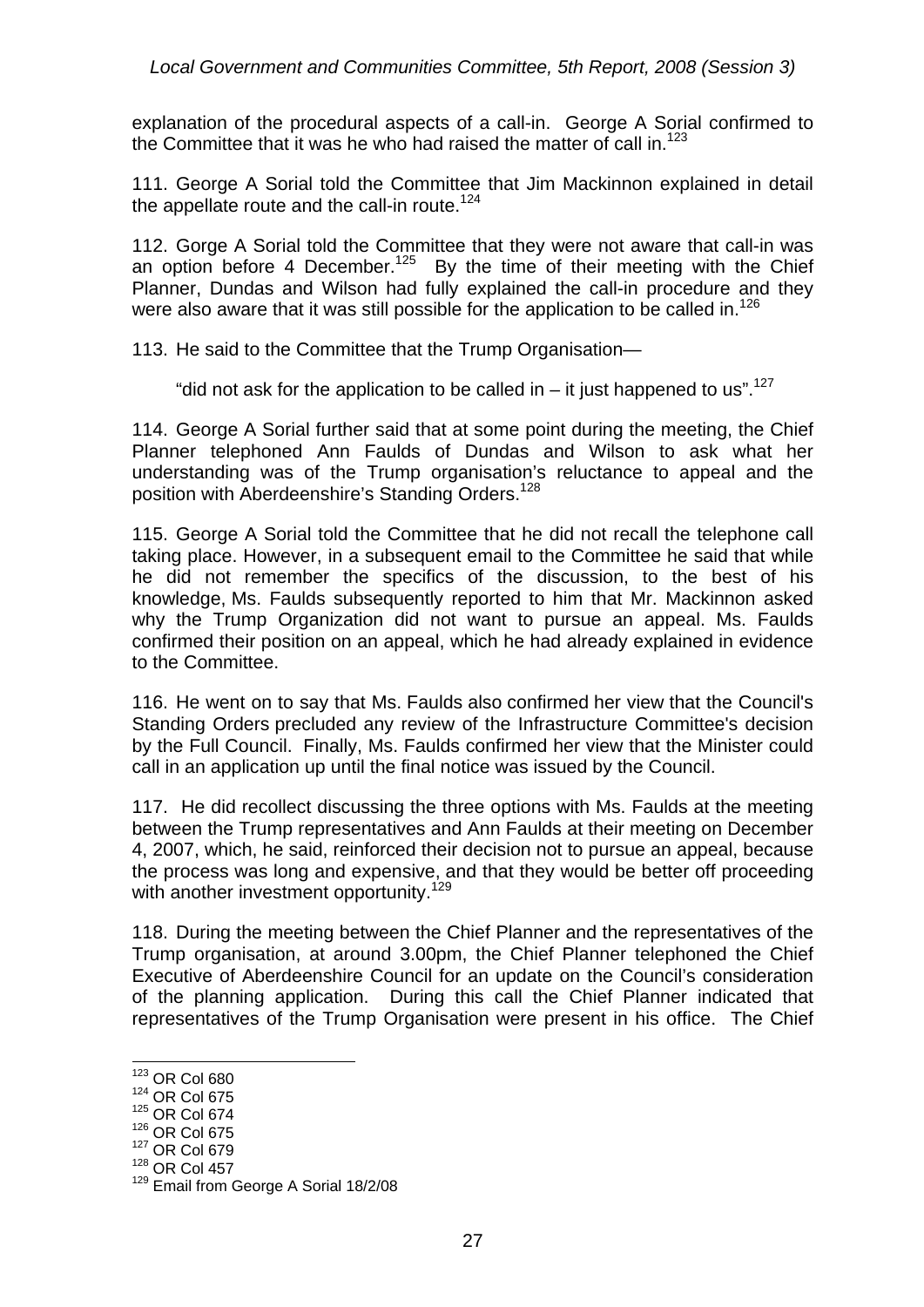Executive told the Committee in his oral evidence that he was surprised that the Chief Planner had them in his room.<sup>130</sup> The Chief Executive asked that they leave for the duration of the call, which they did.<sup>131</sup>

119. The Chief Executive told the Committee that he would have regarded it as irregular if they had stayed.<sup>132</sup> The Chief Planner told the Committee that he did not regard it as irregular to have called when the Trump representatives were in the room  $133$ 

120. The call took place at around 3.00pm. The Chief Executive confirmed that legal advice was indicating that the Council had exhausted its processes.<sup>134</sup> It looked as if the council could not resolve the matter in a way that was unchallengeable.<sup>135</sup> The Council was heading towards a situation in which it believed that it could not revisit the decision.<sup>136</sup> The call lasted 5, 6 or 7 minutes.<sup>137</sup>

121. The Committee notes that the official minute of the meeting between the Chief Planner and representatives of the Trump Organisation makes no reference to either of the above-mentioned telephone calls taking place.

#### **Process of making the decision to call in**

122. The Chief Planner told the Committee—

"I have been a practising planner for 33 years. I estimate that, during my career, a million planning applications have been determined in Scotland. Never though, in my professional experience, have I been aware of a development—widely reported as a billion-pound development—in relation to which a local authority resolved to refuse planning permission but many councillors who had been excluded from the decision-making process wanted the decision to be reversed. In addition, a broad cross-section of public opinion had expressed significant concerns about the way in which Aberdeenshire Council handled the application. The circumstances of the application for the Menie estate were, literally, one in a million. No circulars or internal procedure notes cover the circumstances."138

123. He said that he had thought over the options during the weekend of 1-2 December 2007 and felt that it would be a strange appeal by the Trump Organisation, with the Council formally refusing planning permission, but supporting the development at appeal. He formed the view that the simplest approach, which would give certainty to all parties and interests on the process to be followed, was to call in the application.<sup>139</sup>

- 132 OR Col 433
- 133 OR Col 460

<sup>1</sup>  $130$  OR Col 449

<sup>131</sup> S3W-7699

<sup>&</sup>lt;sup>134</sup> Aberdeenshire Council written submission

<sup>135</sup> OR Col 433

<sup>136</sup> OR Col 470

<sup>137</sup> OR Col 449

<sup>138</sup> OR Cols 450-1

<sup>139</sup> OR Col 451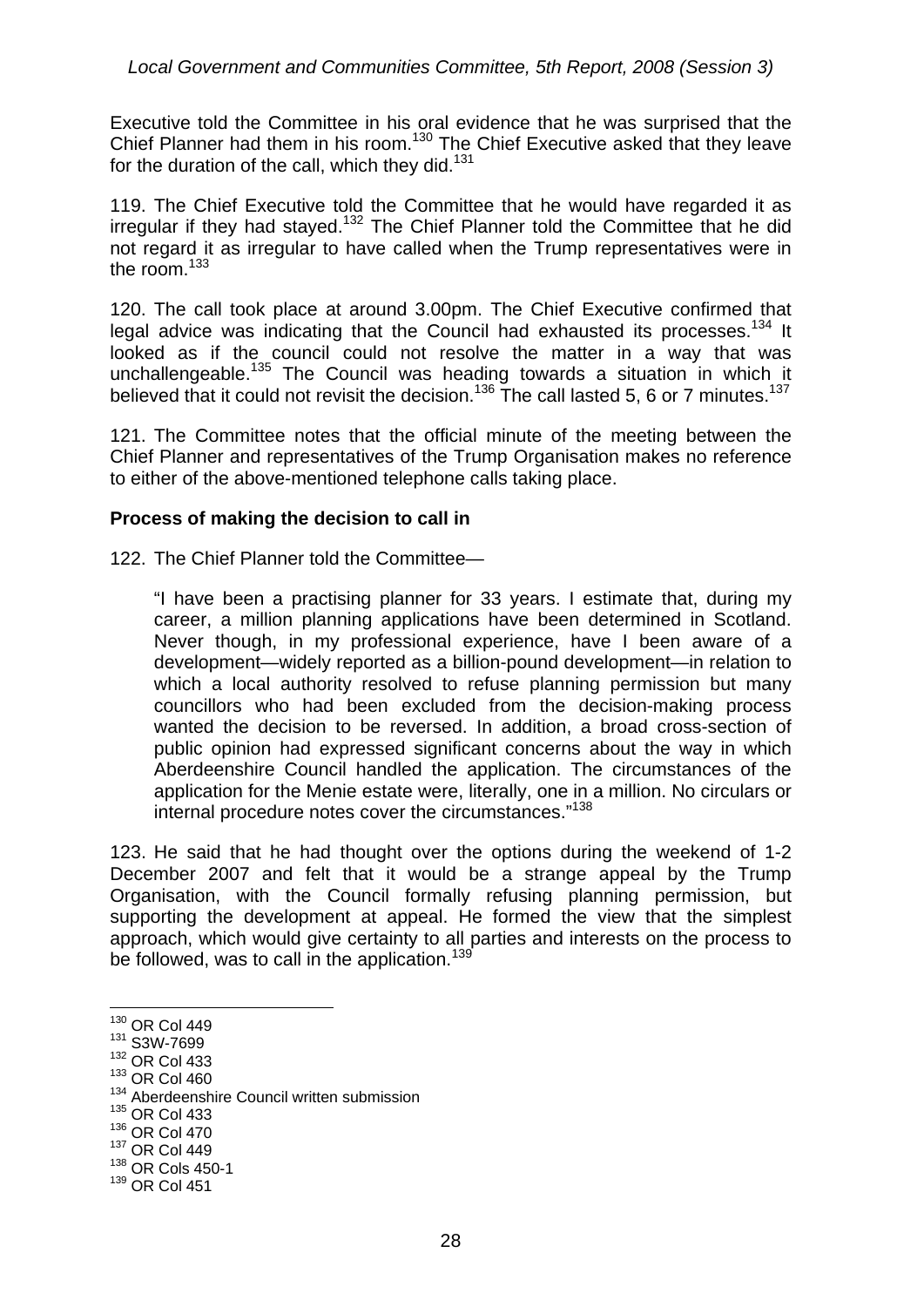124. The Committee notes that this was prior to any request to meet the Trump Organisation, or to discussing the matter with the Cabinet Secretary for Finance and to Mr Salmond's meeting with the Trump Organisation on 3 December.<sup>140</sup>

125. The Committee notes, however, that this explanation was not relied on by the Cabinet Secretary for Finance and Sustainable Growth, John Swinney, in his statement of 20 December 2007. He said in his statement that "the purpose of call in on this occasion is to provide enhanced scrutiny of a planning application which raises issues of national importance and has been the subject of widespread public interest. The recommendation to call in was based on a number of factors. The nature and scale of the proposals, and their potential impact on important natural heritage resources clearly raised issues of national importance."

126. The Chief Planner told the Committee that he wanted to recommend that course of action to ministers before there was any prospect of a decision letter going out. Had such a notice gone out, it would not have been possible to call in the application. He said that he did not want "an even more farcical situation in which a decision notice was going out just as the Scottish Government was issuing a direction. That would have been the worst of all possible worlds."<sup>141</sup>

127. He said that a decision letter could have been issued quite quickly - "in 10 minutes", and therefore he decided that action had to be taken quickly.<sup>142</sup>

128. He subsequently acknowledged to the Committee, however, that he had not asked the Chief Executive, during the telephone conversation with him, whether the letter was ready to be signed. He said to the Committee that it was "pretty clear that it was not." He accepted that it would have been possible to have waited another 24 hours.<sup>143</sup>

129. The Chief Executive, in his oral evidence, said to the Committee that such decisions normally take a couple of weeks to send out.<sup>144</sup>

130. The Committee notes that the Chief Planner would have been aware that the Council's legal opinion on whether the Infrastructure Services Committee's could be reversed would not arrive until the following day.<sup>145</sup>

131. In the early afternoon<sup>146</sup> (UK time) of Monday 3 December, the Cabinet Secretary for Finance and Sustainable Growth spoke with the Chief Planner, from the USA, about the Trump Organisation's application for planning permission.<sup>147</sup> The call lasted 5 or 6 minutes.<sup>148</sup> The Cabinet Secretary asked for an update on the situation, asked for the Chief Planner's opinion and asked him what options

- 1 140 OR Col 450-1
- 141 OR Col 454
- 142 OR Col 468
- 143 OR Col 470
- 144 OR Col 435
- 145 OR Col 474
- 146 OR Col 472 147 S3W-7675
- 148 OR Col 472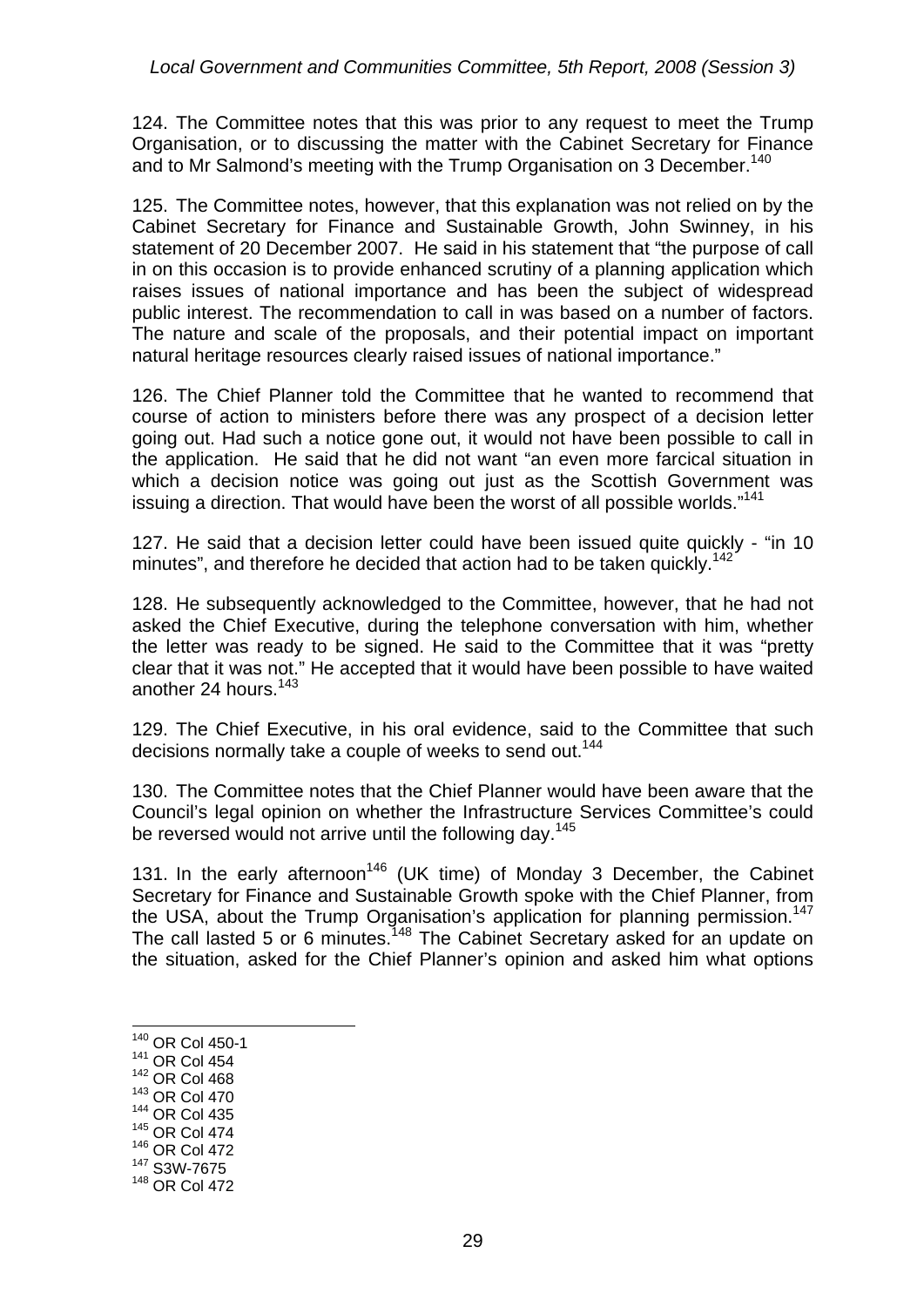existed.<sup>149</sup> The Chief Planner explained that he had become increasingly convinced that early call-in would provide certainty to all the parties.<sup>150</sup>

132. On Tuesday 4 December, after the meeting with the Trump representatives described above, which would have finished some time after 3.00pm, the Chief Planner and Head of Planning Decisions Division agreed to recommend to Ministers that the Trump Organisation's application be called-in for ministerial decision.<sup>151</sup>

133. Before the Cabinet meeting of that day<sup>152</sup>, at around 3.45pm or 3.50pm<sup>153</sup>, the Chief Planner telephoned the Cabinet Secretary for Finance and Sustainable Growth and recommended that the Trump Organisation's application be called-in. During the call, the Chief Planner told the Cabinet Secretary that he had ascertained from Aberdeenshire Council that it was unlikely that the Council's standing orders would allow the planning application to be reconsidered by the Council.154 The Cabinet Secretary agreed that the application should be called $in.<sup>155</sup>$ 

134. Members of the Committee put it to the Cabinet Secretary that there was a contrast between the scrutiny of the application over a period of time by two Committees of Aberdeenshire Council and the decision made by the Cabinet Secretary to call in the application after two five-minute conversations with the Chief Planner.

135. The Cabinet Secretary said that he had had time to reflect on the option of calling-in the application after the telephone call from the chief Planner on Monday 3 December and the conversation recommending call-in on Tuesday 4 December.<sup>156</sup>

136. He also said, in response to questions from the Committee, that it was perfectly possible for Ministers to consider issues without seeing everything on paper. He was perfectly able to have discussions with the Chief Planner, understand the issues that he set out to him and the points that were being considered. It was, he said, not particularly exceptional.<sup>157</sup>

137. He said that he took the decision in the context of the knowledge and experience he had gained since he had become a Minister, his understanding of the issues and the way in which Ministers exercise responsibility on planning matters.<sup>158</sup> He confirmed that he knew that it was possible to call in an application during the period between the date of a planning authority's meeting and the signature or delivery of the decision letter.<sup>159</sup> The Committee noted that the

<sup>149</sup> OR Col 489

<sup>150</sup> OR Col 451

<sup>151</sup> Minister's Statement 20 December 2007

<sup>152</sup> OR Col 488

<sup>153</sup> OR Col 471

<sup>154</sup> S3W-8014

<sup>155</sup> S3W-7675

<sup>156</sup> OR Col 489

<sup>157</sup> OR Col 561

<sup>158</sup> OR Col 498

<sup>159</sup> OR Cols 498-9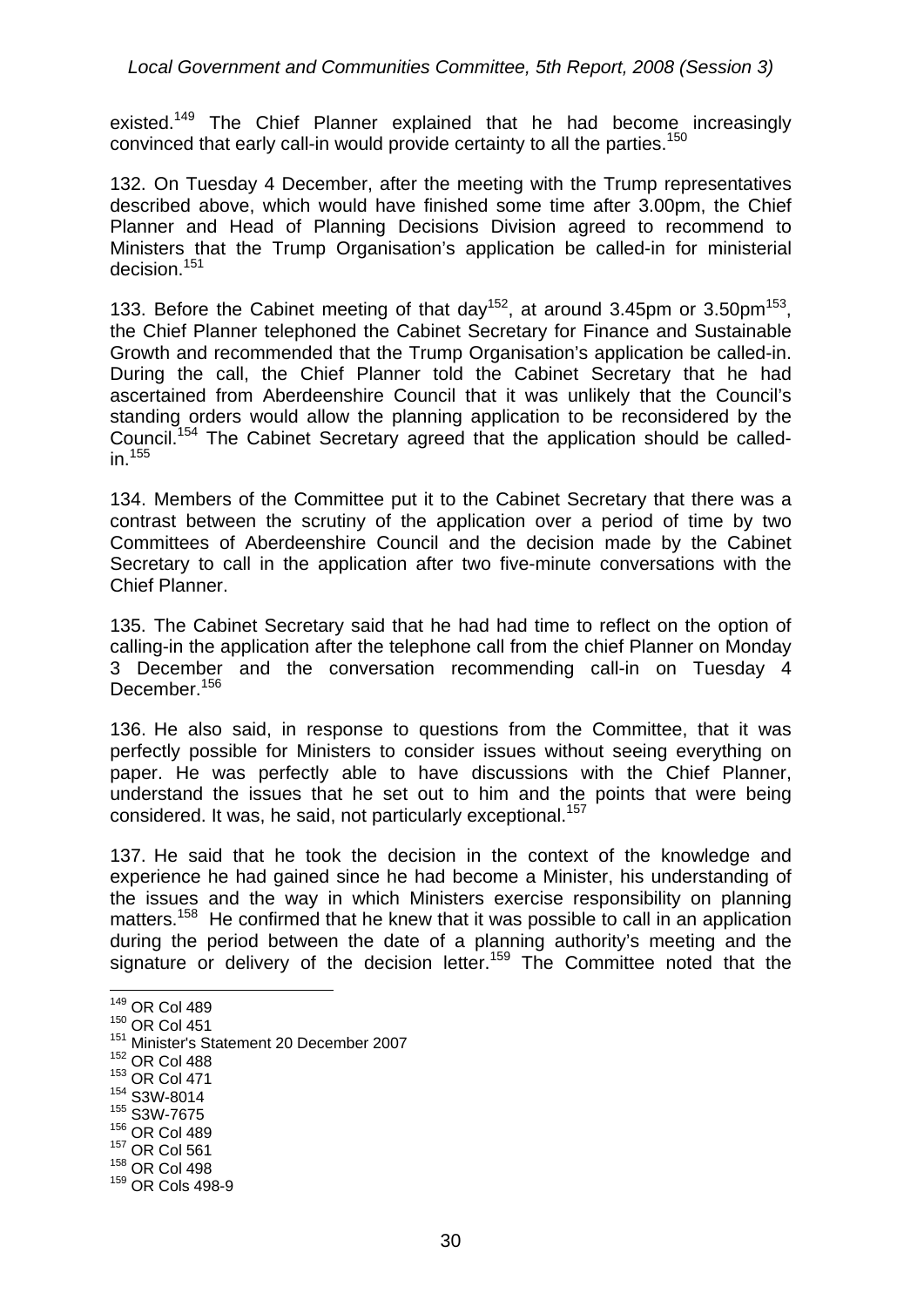*Local Government and Communities Committee, 5th Report, 2008 (Session 3)* 

Cabinet Secretary had experience of only one other planning case since the election and had only taken over responsibility for the Menie application in October.

138. He told the Committee that the application itself was not the question which he was addressing; the question was whether further consideration should be given to the planning application. He said that he took the decision that further consideration should be given to it.<sup>160</sup> He denied that he called the application in because that was the only way in which it would come to his desk for consideration. He said that the context in which the decision took place was that the overwhelming majority of the members of the Aberdeenshire Council felt that the application had not been given full and proper consideration by the Council.<sup>161</sup> He went on to say—

"I thought that the planning system was in danger of falling into disrepute because of the contradictory positions being adopted within Aberdeenshire Council."<sup>162</sup>

#### **Committee's comments on the decision making process**

139. **The Committee accepts the evidence that the decision making process of Aberdeenshire Council was appropriate and valid, and that the decision of the Infrastructure Sub Committee, albeit highly controversial, was both competent and represented the decision of the Council under its then Scheme of Delegation.** 

140. **However, the Committee has serious concerns about the course of events involved in the Scottish Government's decision making process from the time of the refusal of planning permission by Aberdeenshire Council on 29th November 2007 until the Ministerial call in of the application on 4th December 2007.<sup>163</sup>**

141. **These concerns surround a) the intervention of the First Minister; b) the Chief Planner's meeting with the Applicants c) the decision making process of the Cabinet Secretary for Finance and d) the disparity between the ostensible grounds for the call in and the actual reasons.164**

142. **The Committee notes in particular that the reasons given in the advice note to the Cabinet Secretary of 4 December 2007 which recommended callin were not the reasons given by him in his public statement of 20 December 2007 or to the Committee, and the reasons given by him in his statement of 20 December and to the Committee do not feature in the advice note given to him by Planning officials.165**

<sup>160</sup> OR Col 498

<sup>161</sup> OR Col 500

<sup>162</sup> OR Col 565<br><sup>163</sup> Alasdair Allan, Bob Doris and Kenneth Gibson dissented from this paragraph.

<sup>&</sup>lt;sup>164</sup> Alasdair Allan, Bob Doris and Kenneth Gibson dissented from this paragraph.<br><sup>165</sup> Alasdair Allan, Bob Doris and Kenneth Gibson dissented from this paragraph.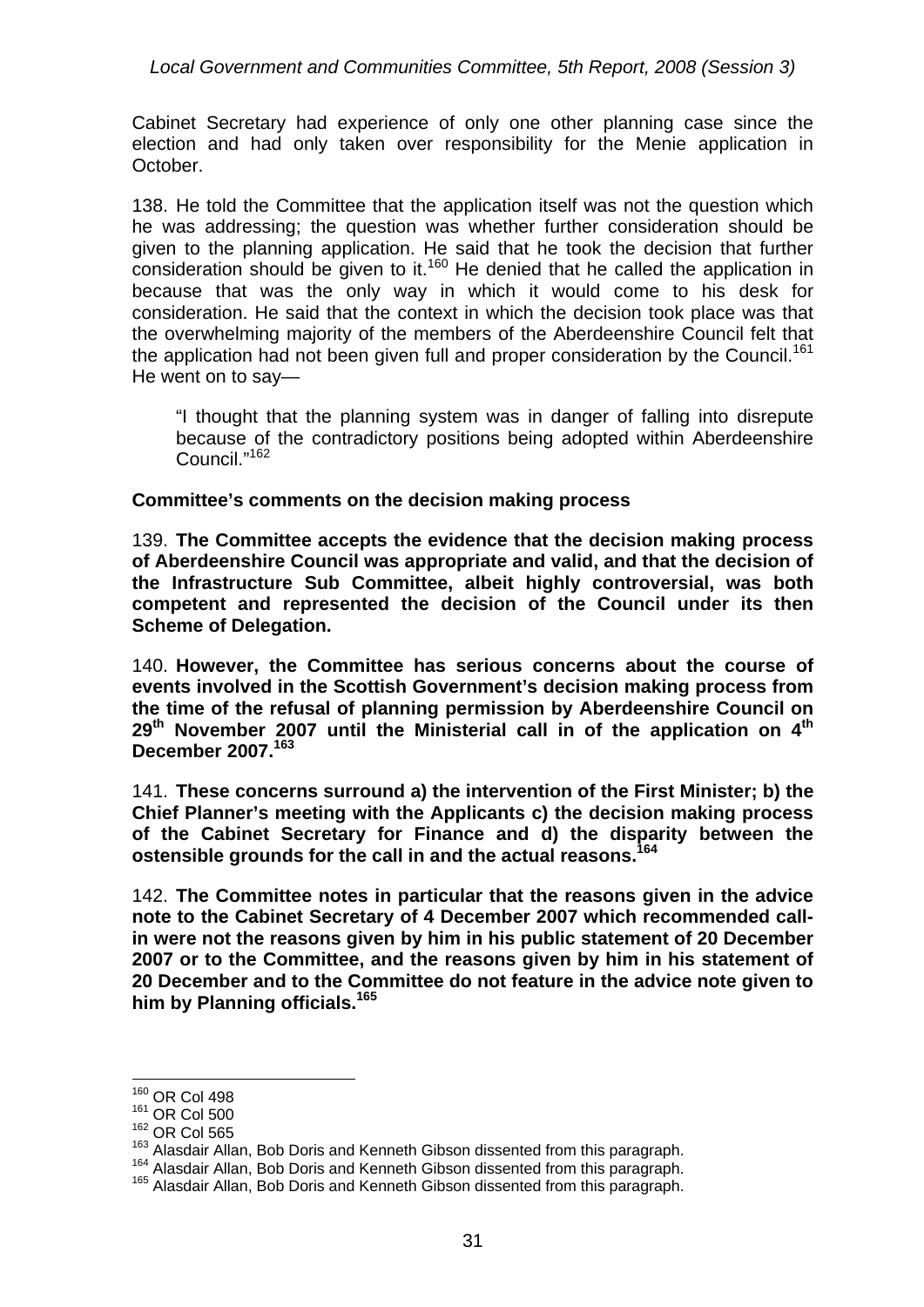143. **The Committee recognises that, both in terms of the Ministerial Code and of the quasi-judicial nature of the planning process, it is vital for Ministers to avoid imperilling the decision or exposing their actions to judicial challenge.** 

144. **The Committee is strongly of the view that there should be an accurate audit trail of arrangements leading to key decisions by Ministers.** 

145. **The Committee finds it difficult to accept that there was no connection between the First Minister facilitating a hastily arranged meeting for the Trump Organisation with the Chief Planner, the Trump representatives raising the option of a Ministerial call in at that meeting, and advising they were not going to appeal, the telephone call to the Trump legal consultants during that meeting and the Ministerial call in less than an hour later.166**

146. **The Committee also notes the evidence suggesting that there appeared to be little, if any, difference in timescale or procedure between an appeal by the applicants and a call in by Ministers. They accepted, however, that this may not have been the perception or expectation at the time of the Trump representatives.** 

147. **The Committee also wish to reiterate that the timetable and process undertaken by Ministers following the call in is not affected by the Committee Inquiry, and that the Committee has no jurisdiction over, nor influence on, these matters.** 

148. **The Chief Executive of the Council quite properly sought legal opinion as to whether it was competent for the Council to reconsider the decision of its ISC. The content of that legal opinion was not known until 4th December and subsequently received in writing on 5th December. Until this issue was resolved, it would have been premature for the Council to issue a decision notice in respect of the application which is why none was issued.** 

149. **The meeting of Aberdeenshire Council on 12th December also recommended that a hybrid process combining written submissions and a hearing should apply to the subsequent consideration of the application by Scottish Ministers following the call-in. Aberdeenshire Council did not recommend that a local public inquiry be held. The Committee also notes that it took Aberdeenshire Council only 8 days to come to a view about the appropriate process which should now apply, whereas it has taken 85 days for Scottish Ministers to come to a different conclusion.** 

150. **The Committee recommends that Local Authorities review their schemes of delegated authority on planning schemes.** 

151. **Aberdeenshire Council followed its own procedures and were entitled to follow the course of action they did. Aberdeenshire Council has since** 

<sup>1</sup> <sup>166</sup> Alasdair Allan, Bob Doris and Kenneth Gibson dissented from this paragraph.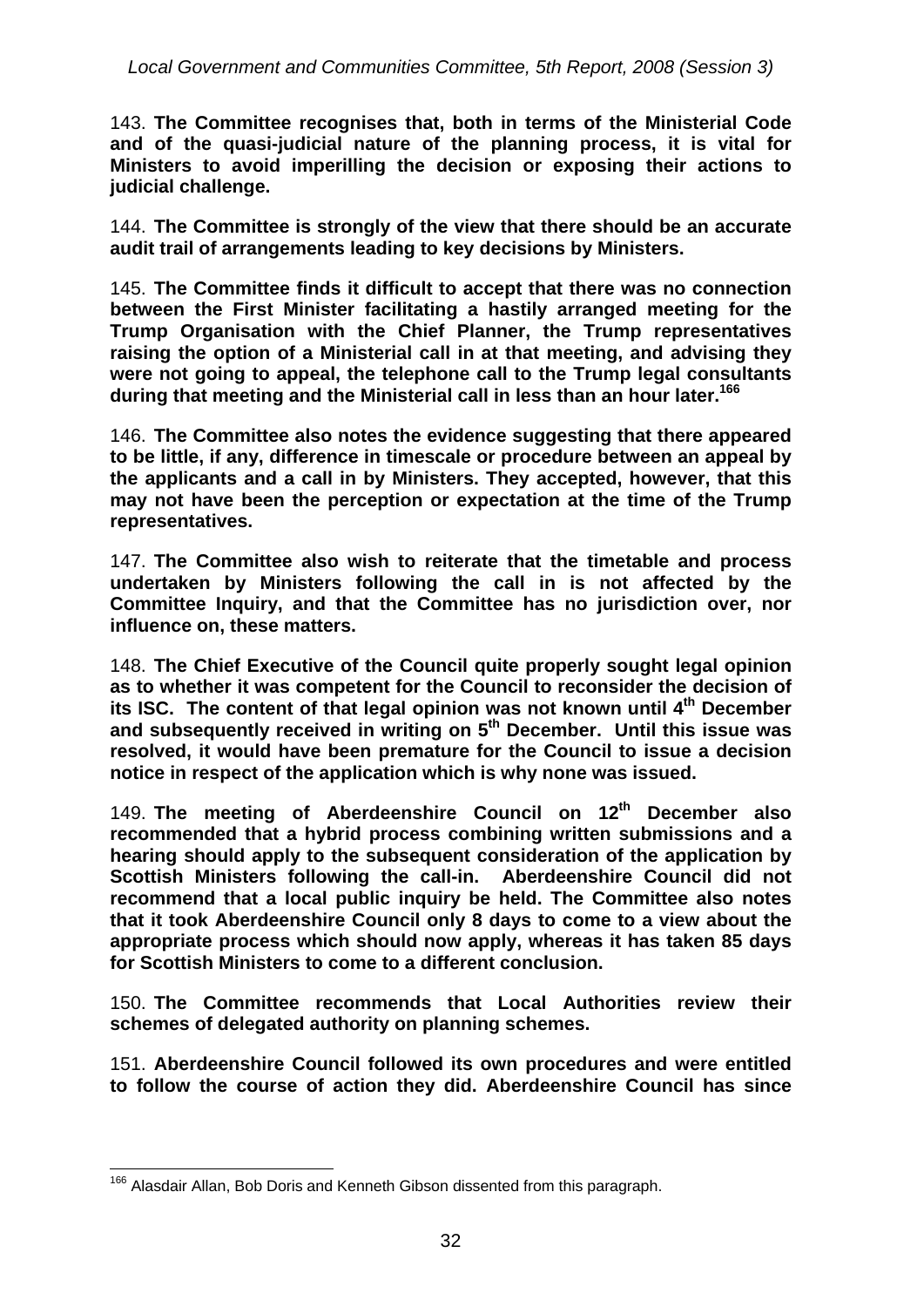**changed its scheme of delegation with a view to ensuring that the full Council will be able to decide on major planning applications.167** 

#### 152. **The Scheme of Delegation is entirely transparent and understandable. The Committee does not accept that the process was chaotic.**

#### **Grounds for calling in the application**

153. The Chief Executive of Aberdeenshire Council told the Committee that the application was always likely to be called in. It was contrary to the structure plan and to its local plans because of the intrusion on the SSSI, because of the housing element<sup>168</sup> and because of its scale.<sup>169</sup>

154. The Chief Planner also told the Committee that there was a clear expectation that, by virtue of their nature, scale and location, the proposals at Menie estate would have to come before the Government, either as a notified application if it had been approved or as an appeal if it had been refused.<sup>170</sup>

155. The Chief Planner told the Committee that, in his view, this project was "major". "National developments", within the hierarchy of the planning process, are, he said, essentially infrastructure developments in the fields of transport, energy and environmental infrastructure. He said that "major" developments are essentially speculative applications of a scale which requires agreement with the planning authority about how to handle them.<sup>171</sup>

156. John Swinney, in his oral evidence, drew a distinction between the reason for the call-in and the context in which the decision was made. He said that the call-in letter of 4 December made it clear that the Scottish Ministers gave the direction in view of

"the proposal raising issues of importance requiring scrutiny at national level."<sup>172</sup>

157. He said that the context of the decision made on 4 December was that one Council Committee had supported the application and one had refused it, and the overwhelming majority of Council members were excluded from the process but were making it obvious that they wanted to be involved in it. He said that—

"We believed, on the basis of information from council members, that the council was likely to express support for the application, which it did in its discussion on 12 December. However, in that situation, we could have faced an appeal by the Trump Organization for which the council could send officials to a planning inquiry to justify a refusal while the council also made the case for endorsement and approval. As I am mindful of the need to protect the planning system's integrity, I felt that the way to resolve the

<sup>&</sup>lt;sup>167</sup> Jim Tolson dissented from this paragraph.<br><sup>168</sup> OR Col 428

 $168$  OR Col 428<br> $169$  OR Col 434

<sup>170</sup> OR Col 451

<sup>171</sup> OR Col 465

<sup>172</sup> OR Col 493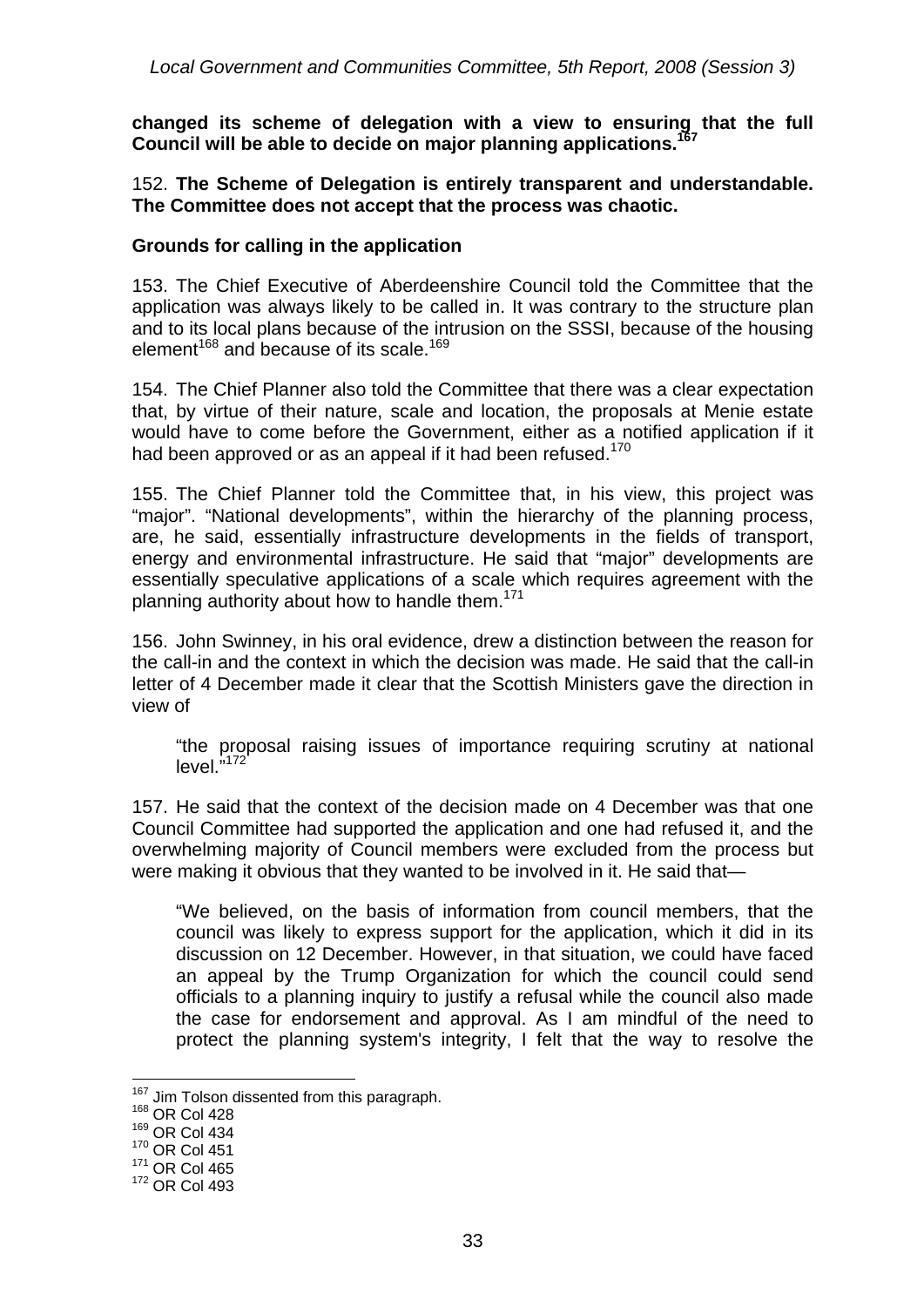#### *Local Government and Communities Committee, 5th Report, 2008 (Session 3)*

situation was to ensure that ministers could provide for greater consideration of the application."<sup>173</sup>

158. John Swinney said that there was a danger to the integrity of the planning system as a result of the scenario which they faced.<sup>174</sup> He said that his view of the events was that it was likely that Aberdeenshire Council would be pointing in two directions and that the planning system would be perceived in a very poor light as a consequence. $175$ 

159. The Committee notes, however, that the decisions made by the Formartine Area Committee and then by the Infrastructure Services Committee were not, in some way, opposites. Having been supported by the Area Committee, the application, which was contrary to the Council's Development Plan, required to be referred to the Infrastructure Services Committee. The decision of the Infrastructure Services Committee, in terms of planning law, was the final decision of the Council even though the planning decision notice had still to be issued.

160. The Chief Planner said that the application had not been called in earlier, because the clear practice of the Scottish Government, the former Scottish Executive and the former Scottish Office was to let planning applications run their course.176

161. John Swinney told the Committee that—

"The application was properly considered by Aberdeenshire Council. When the stage was reached at which the consideration process could potentially have undermined the integrity of the planning system in Scotland, ministers exercised their right to call in the application."<sup>177</sup>

162. It is evident from the position of the Chief Planner and the Cabinet Secretary that they were fully aware of the process by which a decision was to be reached and that under such a process it was possible for the majority of members to be excluded from the decision making process.

163. Mr Swinney acknowledges that the application was properly considered.

164. The Chief Planner said that call-in would not have been possible after the decision notice on the refusal had been issued.<sup>178</sup> The Council expected that if it turned down the application, then it would be the subject of an appeal. It had not been anticipated that the application would be called in after rejection, but before the decision notice had been issued.<sup>179</sup> When the Council checked the position, it came to the view that the situation was legal and regular, although it was not within the normal experience.<sup>180</sup>

- <u>.</u> 173 OR Col 492
- 174 OR Col 493
- 175 OR Col 560
- 176 OR Col 486
- 177 OR Col 494
- 178 OR Col 435 179 OR Col 429
- 180 OR Col 448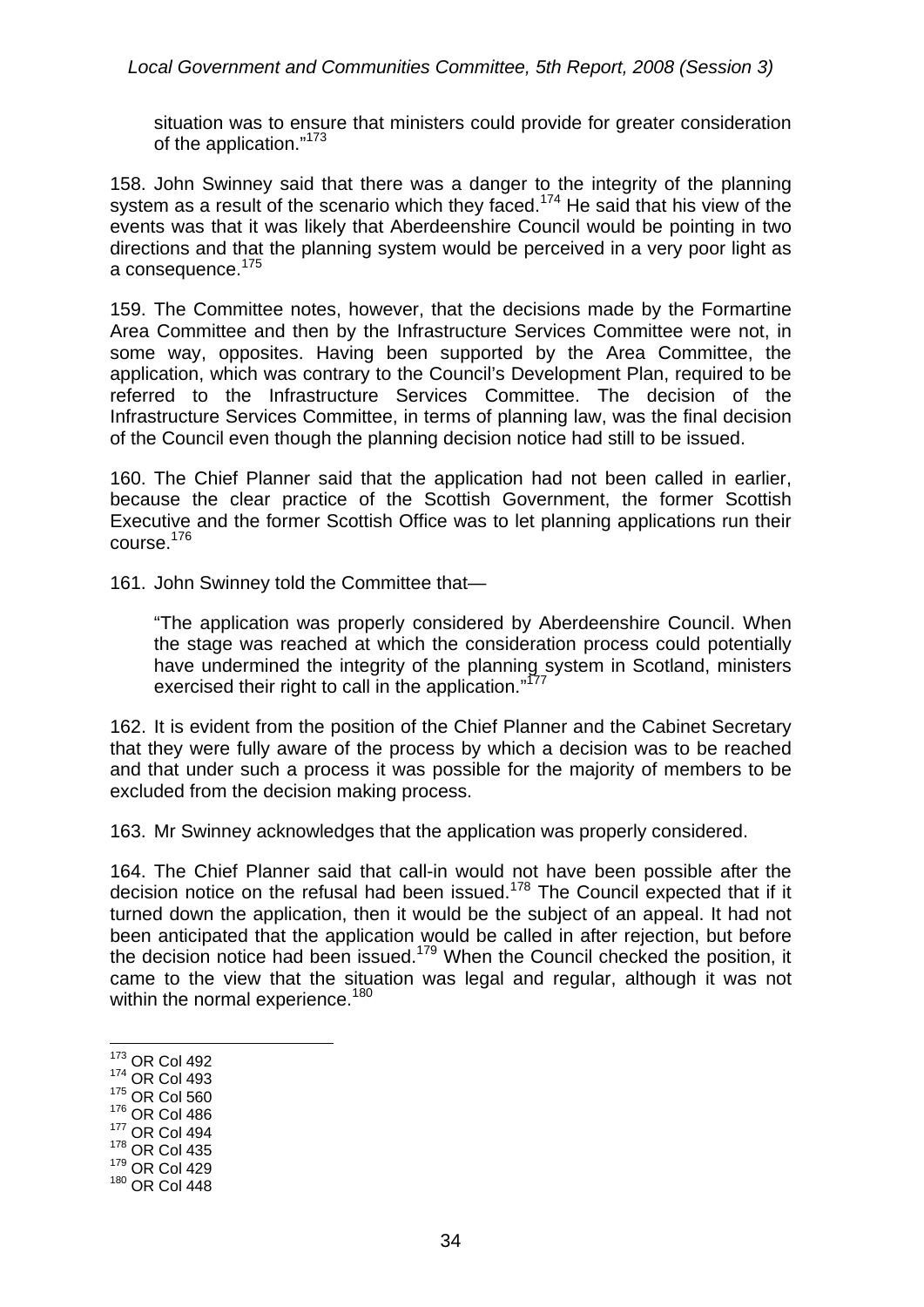165. According to the Royal Town Planning Institute there are around 50,000 planning applications every year, the Scottish government is notified of about 300 or 400 every year and about 10% of those are called in for determination.<sup>181</sup>

166. The representatives of the RTPI told the Committee that they did not recollect a case where Ministers had called in an application after a decision had been made but before the decision letter had been written.<sup>182</sup>

**Committee's comments on the decision to call in the application after the relevant Committee of the Council had decided to reject the application, but before the decision letter had been issued** 

167. **The Committee accepts that the decision to call in the application after the decision of the Infrastructure Services Committee but before the issue of the decision letter was a competent one, albeit unprecedented.** 

168. **The Committee is very concerned at the disparity between the stated and apparent reasons for the call in and the actual reasons. They are particularly concerned that the Cabinet Secretary failed to explain the actual reasons for the call in his statement of 20th December 2007 or at any time prior to giving evidence to the Committee, nor to recognise that such a disparity might be an issue.183**

169. **The Committee notes that the real reasons for calling in the application, as stated by the Cabinet Secretary, were a) the desire to retain the potential for the substantial investment by the Trump Organisation in the development, b) the fact that the Trump organisation had indicated that they would not be appealing, c) the belief that the planning system in Scotland would be perceived in a very poor light d) the view that Aberdeenshire Council might face an award of expenses in an appeal process.184**

170. **The Committee also takes the view that none of these reasons were valid reasons for Ministerial call in terms of the planning legislation.185**

171. **The Committee is concerned that the unprecedented decision to call in after a refusal can only suggest that Ministers were unhappy with the refusal and this runs the risk of creating an impression of bias by Ministers on the matter – a perception which is not raised by a call in prior to decision, or by an appeal by applicants.186**

172. **The decision by the Cabinet Secretary to call-in the application in circumstances in which it had been rejected by the planning authority was unprecedented. The Committee is surprised that such an unprecedented decision was taken on the back of two short telephone conversations with the Chief Planner, the latter call being the one in which this course of action** 

<sup>&</sup>lt;sup>181</sup> RTPI Written evidence

<sup>&</sup>lt;sup>182</sup> OR Col 634<br><sup>183</sup> Alasdair Allan, Bob Doris and Kenneth Gibson dissented from this paragraph.

<sup>&</sup>lt;sup>184</sup> Alasdair Allan and Bob Doris dissented from this paragraph.<br><sup>185</sup> Alasdair Allan, Bob Doris and Kenneth Gibson dissented from this paragraph.<br><sup>186</sup> Alasdair Allan, Bob Doris and Kenneth Gibson dissented from this par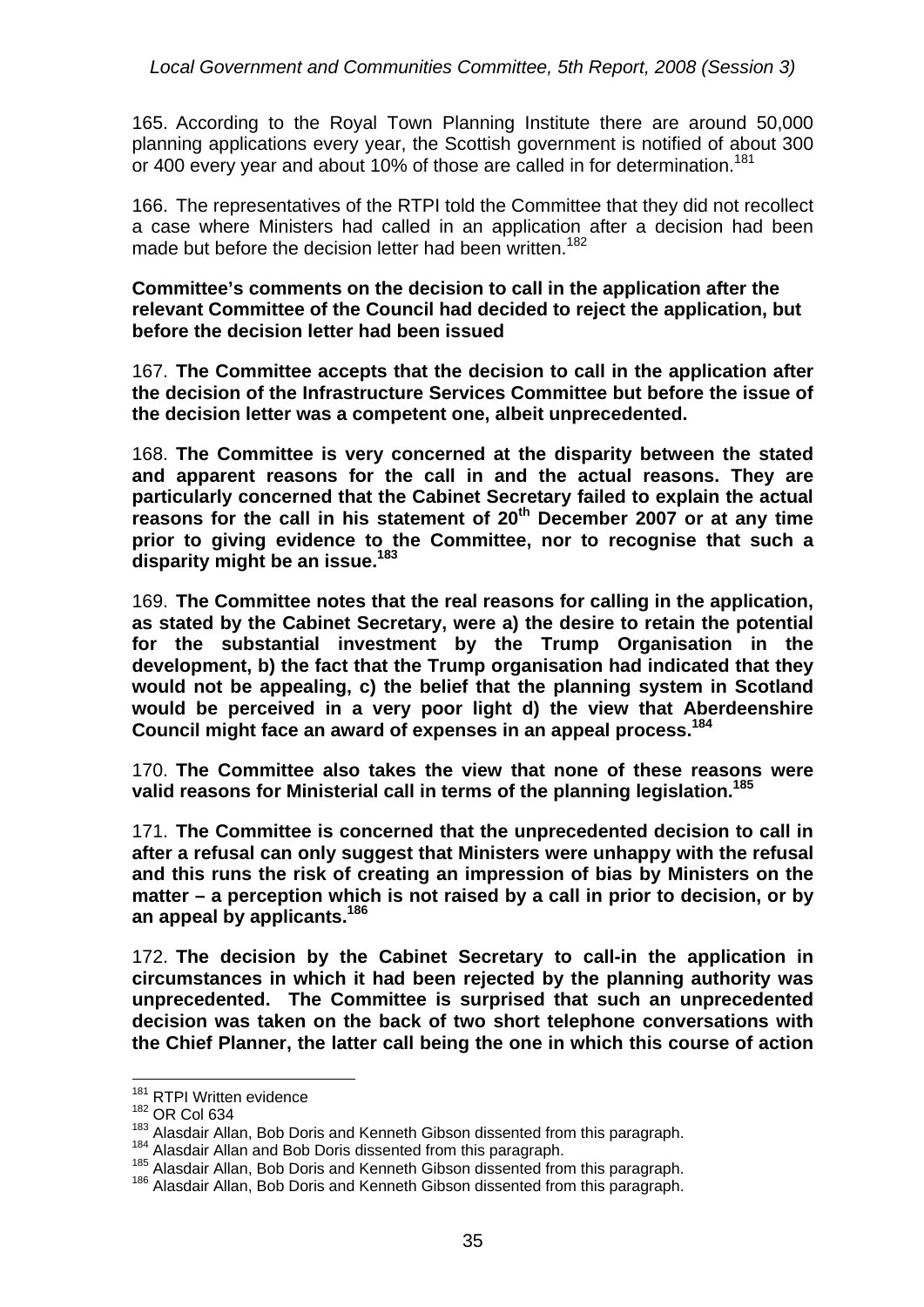**was recommended to him. The Committee rejects the view that this decision was time critical. It notes that the power to call in the application only subsisted until such time as the decision notice was issued by Aberdeenshire Council. It was suggested in evidence by the Chief Planner that this created a degree of urgency since such a notice could be issued unbeknown to the Scottish Government in 10 minutes. It was later accepted by the Chief Planner that he could have waited another 24 hours. However all of this is contradicted by the evidence of the Chief Executive of the Council who said that it could have taken up to a fortnight and by the fact that until the Council received its legal opinion from Senior Counsel it would not have issued a decision notice anyway as it may have been advised that it was indeed competent for the Council to review the decision of the ISC. It is noteworthy that in the telephone conversation which took place between the**  Chief Planner and the Chief Executive of the Council on 4<sup>th</sup> December no **request was made for information as to the timing of the issue of the decision notice which is surprising given the subsequent reliance placed on this timing as a reason for the speed with which the call-in decision was made by the Cabinet Secretary.187** 

173. **If a call-in of this application was justified on the grounds that it was of national importance at the time it was made, then the application was equally of national importance when it was submitted. Indeed the Scottish Government was fully aware of its significance both in economic terms and in respect of the planning issues which would arise from the location of the SSSI and the housing component of the proposal. The application was not called-in because Scottish Ministers expected it to be approved and accordingly that their subsequent consideration of it would have been in the context of an approval rather than a rejection. When the application was rejected by the Council as planning authority, the application was called in during the legal window of opportunity which existed prior to issue of the decision letter because if it had not been called in then the application would have "died" given the refusal of the Trump Organisation to appeal. In the opinion of the Committee that is the real reason for the call-in and subsequent explanations or justifications are ex post facto rationalisations of the decision. This is borne out by the terms of the advice note to the Cabinet Secretary of 4 December 2007.188**

174. **The Scottish Government quite properly attaches great importance to economic development and the Trump Organisation's proposal for a major development on this scale in the North East was clearly of interest to it as it was to the previous administration. It was also properly concerned about the reputational damage to Scotland as a place for major inward investment. It can be difficult to reconcile these goals with the operation of the planning system in which ministers are required to perform a quasi judicial role.** 

175. **The Committee believes that greater efforts should have been made by Scottish Government officials to inform the Trump Organisation about the conduct of the appeal process and how this would not necessarily be any** 

<sup>1</sup> 

<sup>&</sup>lt;sup>187</sup> Alasdair Allan, Bob Doris and Kenneth Gibson dissented from this paragraph.<br><sup>188</sup> Alasdair Allan, Bob Doris and Kenneth Gibson dissented from this paragraph.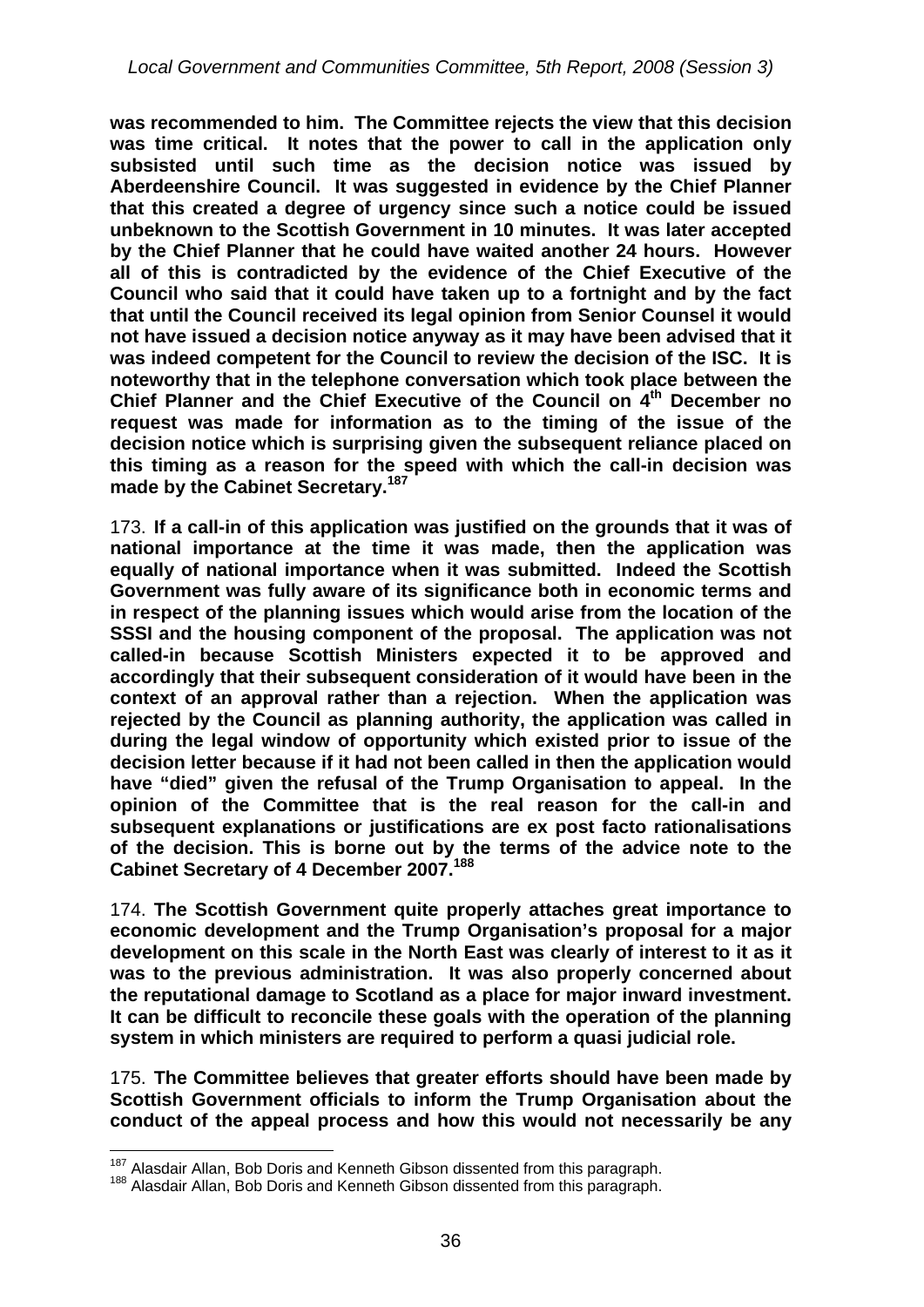**longer or more expensive than a call-in process which involved a public inquiry if one was ordered by Ministers.189**

176. **While many of the provisions of the 2006 Act are still to be enacted, the culture change signalled by the legislation is already being developed. Critically planning should be development plan led, the process should be transparent and the key role of early engagement with the local community in promoting a shared understanding of development proposals should already be regarded as good practice.** 

177. **The Committee believes that the culture change agenda has been called into question. Up to date local plans such as existed for Aberdeenshire must have significant weight and being 'open for business' cannot mean that the planning process should be used to accommodate the impatience of developers. If the balance in the current system is not honoured, the consequence will be pressure to increase the rights of communities in the planning process such as the introduction of a TPRA and may feed again the cynicism that many feel about the priority given to development interests.190**

178. **The Committee notes that it was not necessary for the application to be called in to maintain the integrity of the planning system. The appeal mechanism provides the checks and balances required.<sup>191</sup>**

179. **As the Cabinet Secretary with his stated confidence in his knowledge of planning legislation would be aware, the process adopted by Aberdeenshire Council was entirely comprehensible and predictable; the 2 Committees were 2 stages of a process with the decision by the Infrastructure Services Committee always having the potential to refuse the application, having considered the report of the Area Committee. This charge by the Cabinet Secretary of incoherence in the local process is a means of rationalising the decision to call in and has no regard for a key tenet of planning legislation for planning authorities – that decisions must be made on planning grounds and local authorities must not take a corporate view on applications being considered by them.192**

180. **The requirement on local authorities to formally notify Scottish Ministers when they are minded to grant planning permission to certain types of development and the fact that local authorities are not required to notify applications they are minded to refuse make the decision to call in all the more remarkable. Ministers should have been alive to the charge that it would appear to be responding to the decision and not the process and yet there is no paper trail , no reasoned argument - only two five minute phone calls and Mr Swinney's very limited experience of this and one other planning case as justification.193**

<sup>&</sup>lt;sup>189</sup> Alasdair Allan and Bob Doris dissented from this paragraph.

<sup>&</sup>lt;sup>190</sup> Alasdair Allan, Bob Doris and Kenneth Gibson dissented from this paragraph.<br><sup>191</sup> Alasdair Allan, Bob Doris and Kenneth Gibson dissented from this paragraph.<br><sup>192</sup> Alasdair Allan, Bob Doris and Kenneth Gibson dissent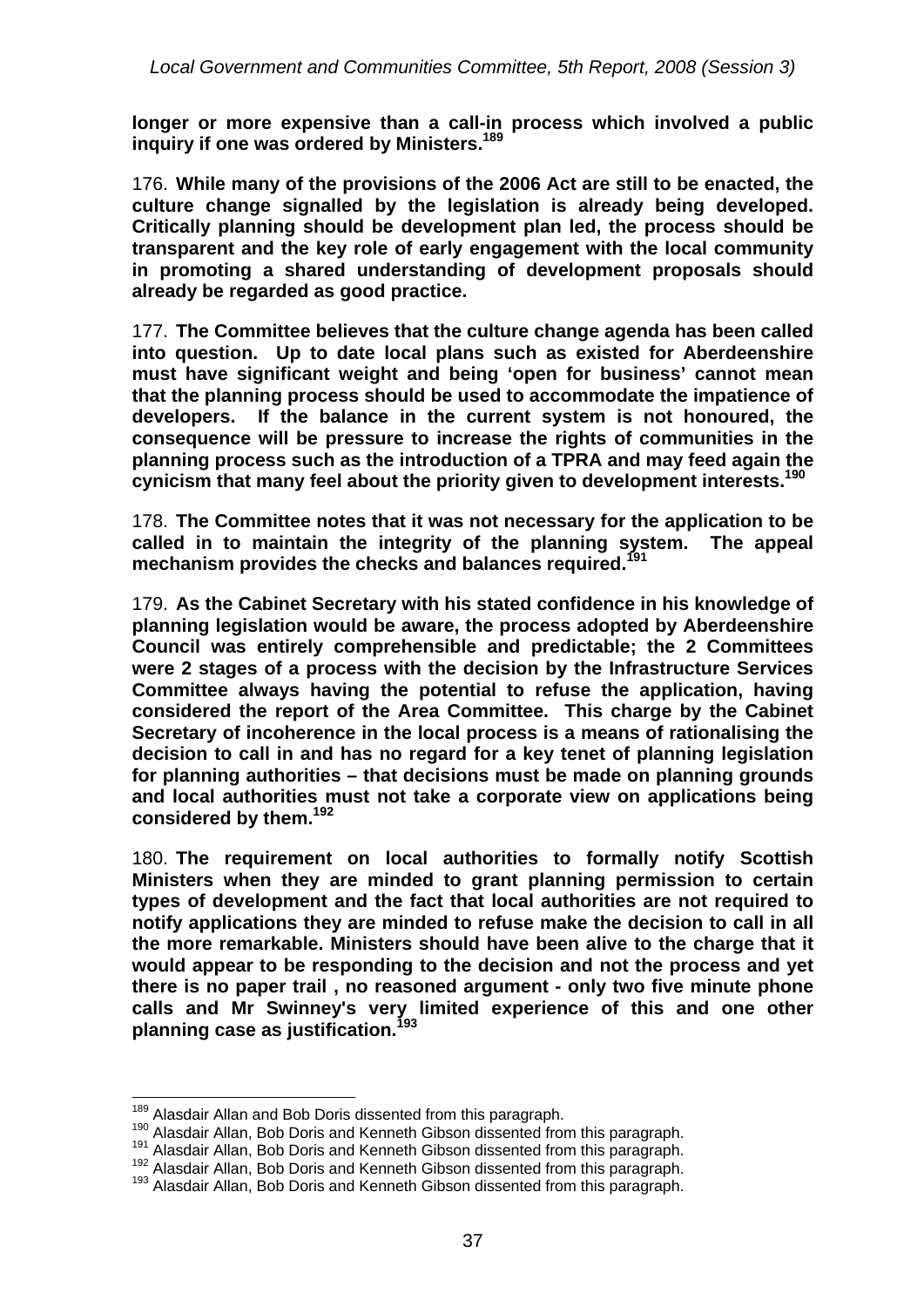181. **The Committee does not accept that this development was of national significance - and this is backed up by the Chief Planner. The Committee does not accept that it was of such significance that it merits "one in a million"194 treatment.** 

182. **The Committee notes that the Chief Planner and the Planning Minister (Cabinet Secretary for Finance and sustainable Growth, John Swinney) acted in accordance with planning laws when issuing the decision to call in the application. The Committee notes the evidence of the Chief Planner that he had decided over the weekend of 1-2 December that call-in would be the simplest solution for all parties.195 The Committee notes that there are no definitive criteria for call-in and that each case is decided on its own merits (see para 36). The Committee notes the evidence that the planning minister took advice from the Chief Planner in reaching his decision. The Committee further notes that neither the Chief Planner nor the Planning Minister asked Aberdeenshire Council if the decision notice had been issued on 4 December.** 

183. **Between 2.20pm and 3.45pm on 4 December the Chief Planner, meets with Mr. Sorial et al, speaks on the telephone with Ann Faulds, calls Aberdeenshire Council for an update, reconvenes the meeting with Mr. Sorial, calls Mr. Salmond, makes the decision following discussion with Mr. Ferguson, calls Aberdeenshire Council again and finally calls Mr. Swinney to have a conversation which results in the call in. This is not an appropriate timescale within which to take an unprecedented decision of this nature.<sup>196</sup>**

184. **The Committee notes that neither the position on the planning system being brought into disrepute nor the issues of costs against Aberdeenshire Council featured at all in the explanation given in the 'full account' of 20th December, despite such weight being given to these positions by the First Minister, the Chief Planning Officer and John Swinney in evidence to the committee.** 

## **Costs of an appeal**

185. The Chief Planner also told the Committee that the costs of an appeal, which would involve hundreds of thousands of pounds arising from legal fees and planning consultant's fees, could have been awarded to the Trump Organisation. He said that a circular from 1990 makes it clear that a planning authority is likely to face accusations of unreasonable behaviour if it is unable to defend its decision at appeal.<sup>197</sup> John Swinney told the Committee that it would have been difficult for the Council to do this if it had then decided to take the stance that it subsequently took.<sup>198</sup>

186. However, the RTPI, in its oral evidence confirmed that it saw no great difficulty in principle in its members, as planning professionals, making a

<sup>1</sup> 194 OR Col 451

<sup>195</sup> OR Cols 450-1

<sup>&</sup>lt;sup>196</sup> Alasdair Allan, Bob Doris and Kenneth Gibson dissented from this sentence.

<sup>197</sup> OR Col 453

<sup>198</sup> OR Col 558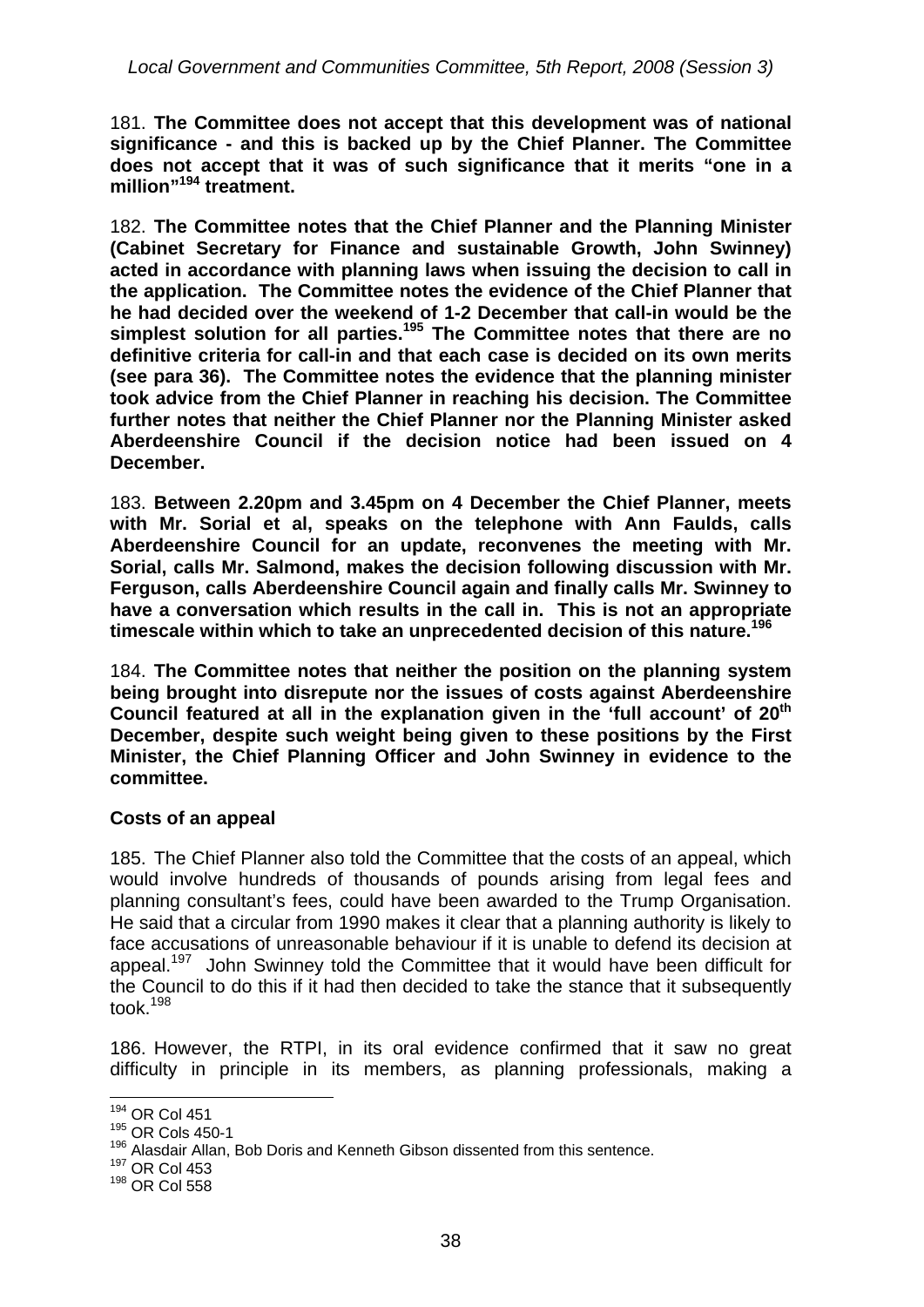*Local Government and Communities Committee, 5th Report, 2008 (Session 3)* 

submission in an appeal process to Scottish Ministers that said that they favoured rejection of an application because it contravened the Council's planning policies.<sup>199</sup>

187. The RTPI confirmed in oral evidence that, in considering an award of expenses against an authority, where the proposal was in contravention of the Council's planning policies, and proper procedure had been followed, the question would be whether any reasonable authority could have reached the same decision. Alistair Stark, the former Convener of the RTPI in Scotland said—

"If the answer to that question is yes, there is no claim for expenses."<sup>200</sup>

#### 188. **Committee's comments on the Scottish Government's view that costs could have been awarded against Aberdeenshire Council**

189. **It seems to the Committee that it was highly unlikely that an appeal by the applicants would have raised any real issue as to costs for Aberdeenshire Council, given that there were substantial grounds relating to the SSSI and the housing element departing from the Structure Plan and the Local Plan which would have justified refusal, and that no less than 62 conditions would have been attached if permission had been granted.201**

190. **The Committee does not accept the evidence of the Chief Planner that planning officials in Aberdeenshire Council would have been unable to stipulate valid reasons for the refusal of the application by the ISC just because it had been recommended for approval. It does not accept the evidence that Aberdeenshire Council was at risk of having a substantial award of legal expenses made against it had the Trump Organisation appealed the decision and Scottish Ministers found in its favour. The evidence given by the Chief Planner in this respect was contradicted by the evidence from the RTPI. Rejection of the planning application was entirely consistent with the local development plans which were up to date and had already been approved by the Council. The decision was fully justifiable on that basis and the expenses issue was not germane.202**

191. **The argument on costs was at no stage presented as grounds for call in prior to the Committee enquiry. It should also be noted that the decision to award costs against Aberdeenshire Council would have been a matter for Scottish Ministers.** 

**Committee's comments on the views of the Trump Organisation on the appeal process.** 

192. **The Trump Organisation is a major developer of projects both in the United States and abroad. It has ample and expert legal and other professional advice available to it both in house and through the employment of third party lawyers, consultants and advisers to guide it in all** 

<sup>199</sup> OR Cols 627-8

<sup>&</sup>lt;sup>200</sup> OR Cols 628-9<br><sup>201</sup> Alasdair Allan. Bob Doris and Kenneth Gibson dissented from this paragraph.

<sup>202</sup> Alasdair Allan, Bob Doris and Kenneth Gibson dissented from this paragraph.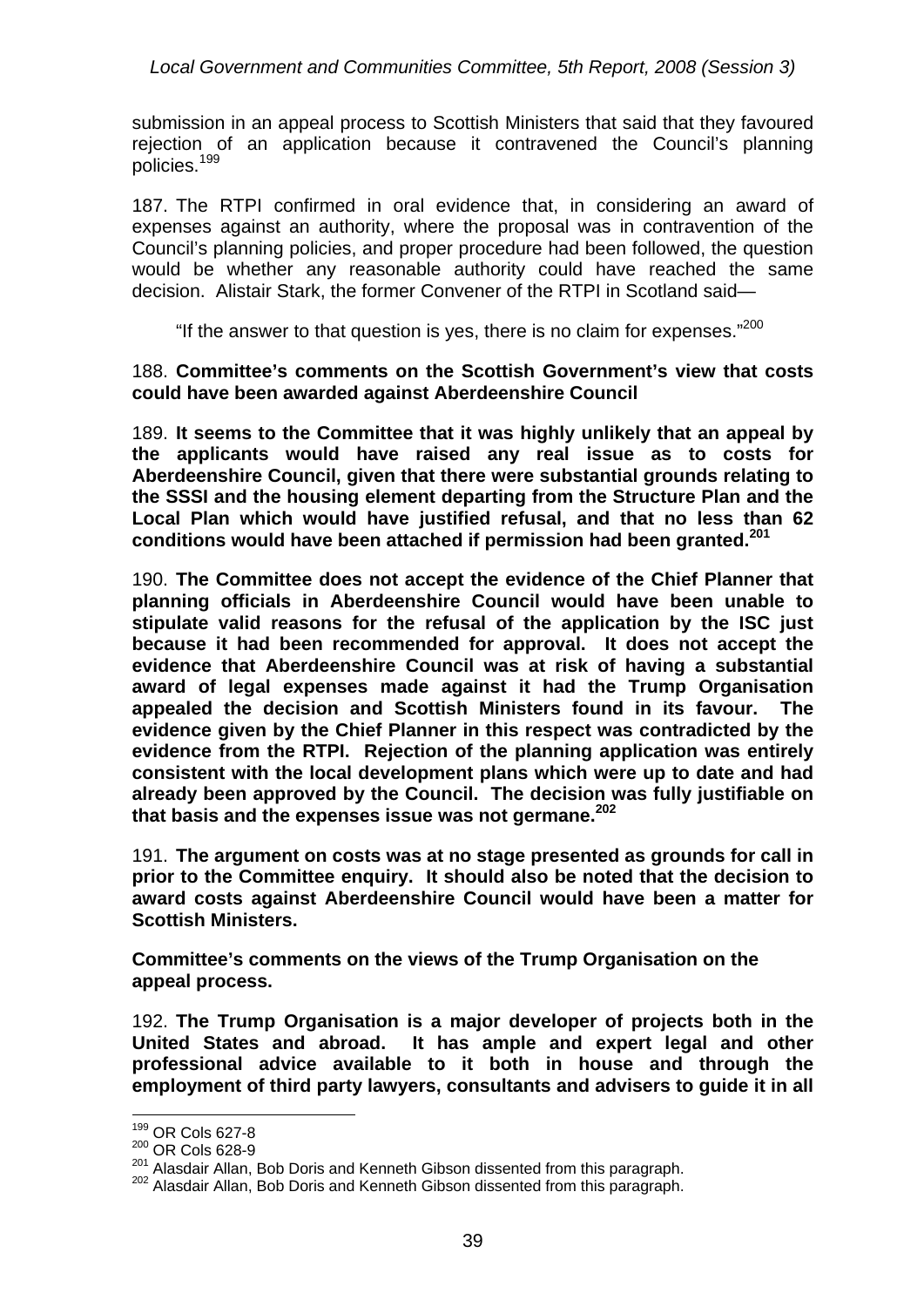**matters relating to its developments. Such advice was available to it in respect of the Menie Estate application. The Chief Planner knew this. The Trump Organisation was not confused by the process.** 

193. **The only area of legal uncertainty in relation to the planning application was whether or not Aberdeenshire Council had power to reconsider the**  decision of its ISC. That uncertainty was removed on 4<sup>th</sup> December not only **by the advice which came via Aberdeenshire Council but by the advice which the Trump Organisation was given by Ann Faulds of Dundas & Wilson. However that advice was not material in determining its position since the Trump Organisation had already announced that it would not appeal against a refusal of its application because of the delay and expense which it perceived would result from the appellate process and its expressed preference to devote such time and resource in pursuit of development opportunities elsewhere.** 

194. **The Committee believes that the true purpose of the meetings with Alex**  Salmond and the Chief Planner on 3<sup>rd</sup> and 4<sup>th</sup> December was not to seek **advice from either of them about legal processes but to emphasise the**  Trump Organisation's position following the decision of 29<sup>th</sup> November, its **concern about that decision and in the case of the meeting with Mr Salmond to ask if he could facilitate a meeting with the Chief Planner.203** 

195. **We note from the evidence of the Trump Organisation that it did not specifically request the Chief Planner to recommend the call-in of the application to the Cabinet Secretary. However, at the time of this meeting, it was known to both the Trump Organisation and the Chief Planner that this option existed. Furthermore, in view of the Trump Organisation's apparently irrevocable decision not to appeal and the conclusion that the application could not be revisited by Aberdeenshire Council, the situation was that a call-in by Scottish Ministers was the only way in which the application could be kept "alive". This was known to all concerned and accordingly there was no need to make an explicit request.** 

196. **Whilst respecting the decision of the Trump Organisation that it would not appeal against the refusal of its planning application, there is no evidence that an appellate process would be any longer or more expensive than a call-in process involving a local public inquiry which Scottish Ministers have now determined to hold. The Trump Organisation believed that call-in would be more streamlined and less expensive. However an appeal by the Trump Organisation would have been in line with established procedure and would not have involved the Cabinet Secretary taking "a one**  in a million" decision<sup>204</sup> which has given rise to controversy and concern **about the integrity of the planning process.205** 

<sup>&</sup>lt;sup>203</sup> Alasdair Allan, Bob Doris and Kenneth Gibson dissented from this paragraph.<br><sup>204</sup> OR Col 451

 $204$  OR Col 451<br> $205$  Alasdair Allan, Bob Doris and Kenneth Gibson dissented from the words "and concern about the integrity of the planning process".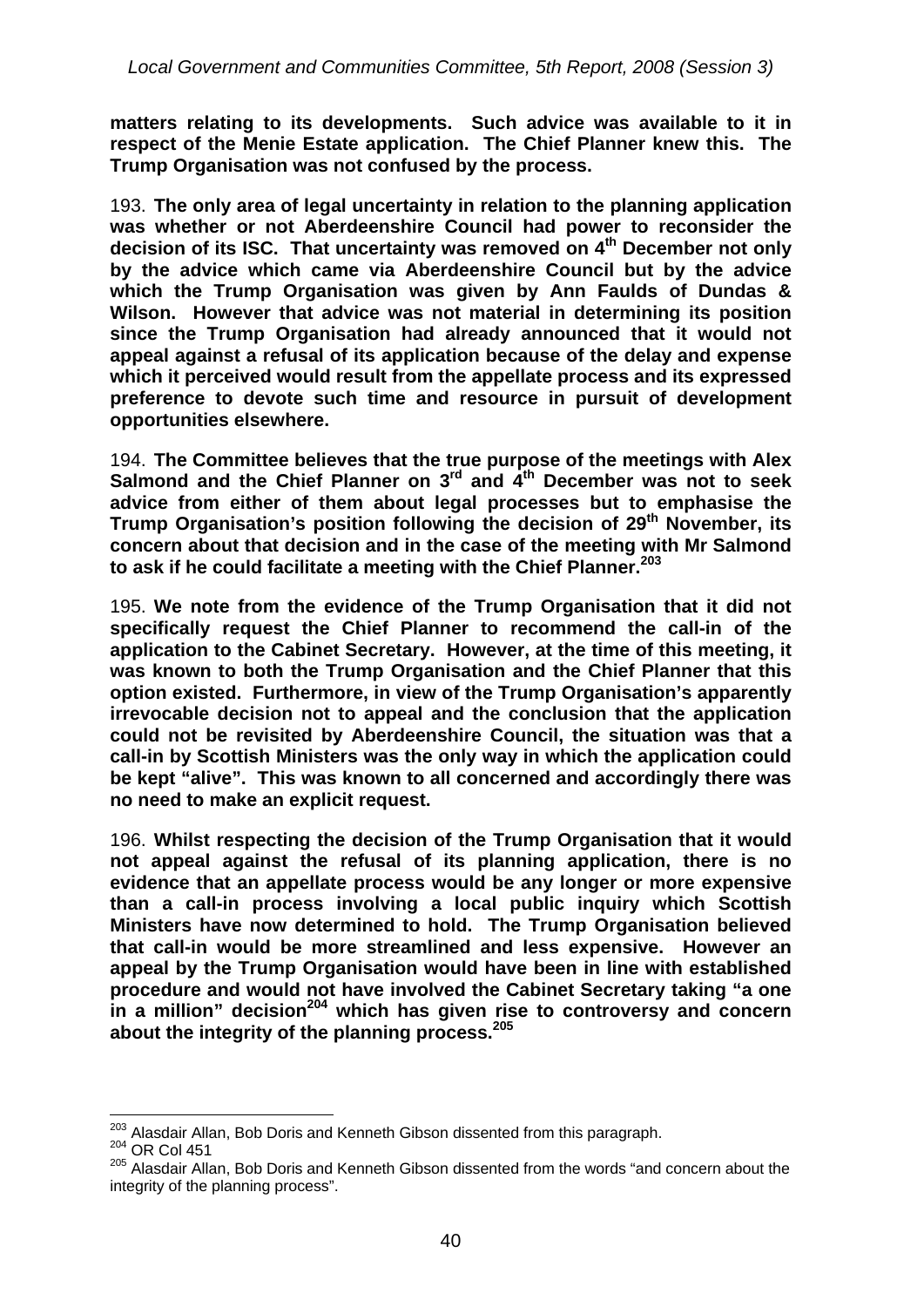*Local Government and Communities Committee, 5th Report, 2008 (Session 3)* 

197. **The Chief Planner told the Committee that the Trump Organisation appeared to find the appeal process confusing. He thought that for Americans, appeals tended to be directed to a court. He was not sure to what extent the Trump Organisation understood that any appeal would be based not on points of law or procedure but on the merits of the application.<sup>206</sup>**

198. **The position taken by the Chief Planner was refuted by the Trump representative at the Committee. Indeed, in evidence Mr Sorial made it clear that the decision not to appeal had nothing to do with reputational damage or a lack of understanding of the system; it was because the organisation could look elsewhere.** 

#### RELEVANCE OF THE MINISTERIAL CODE TO THE HANDLING OF THIS APPLICATION

199. As previously set out, it is important to note that the Code is not a rulebook and it is up to individual Ministers to decide how best to act in any particular situation. Enforcement of the Code is a matter for the First Minister, although the Permanent Secretary can provide advice to Ministers on the application of the Code.

200. The Committee, in pursuing this inquiry, has no power, nor does it intend, to judge whether or not any Minister is in breach of the Code.

201. The Cabinet Secretary for Finance and Sustainable Growth, John Swinney, did not accept that there was a perception of the Scottish Government taking sides by calling in an application only when it had been refused rather than allowing the application to go to appeal. He said that his response to the issue was designed to ensure that there was proper opportunity to consider the application.<sup>207</sup>

202. John Swinney said that in early November 2007, he decided that, to make the process as transparent as possible, there should be no involvement on the part of the designated planning minister, Stewart Stevenson, because he had a reasonably close constituency interest in the Menie estate application, as he represents the neighbouring constituency of Banff and Buchan.<sup>208</sup>

203. Other than the two occasions, when he told the First Minister that he would be acting as the Planning Minister and when he notified him that the application would be called in, John Swinney told the Committee that he had had no conversations with the First Minister on this application.<sup>209</sup>

204. He had not, until 16 January 2008, known that the First Minister had expressed an opinion on the application at a public meeting in Inverurie during the 2007 election campaign. $210$ 

 $206$  OR Col 455

<sup>&</sup>lt;sup>207</sup> OR Col 501

<sup>208</sup> OR Col 499

<sup>209</sup> OR Col 572

<sup>210</sup> OR Col 571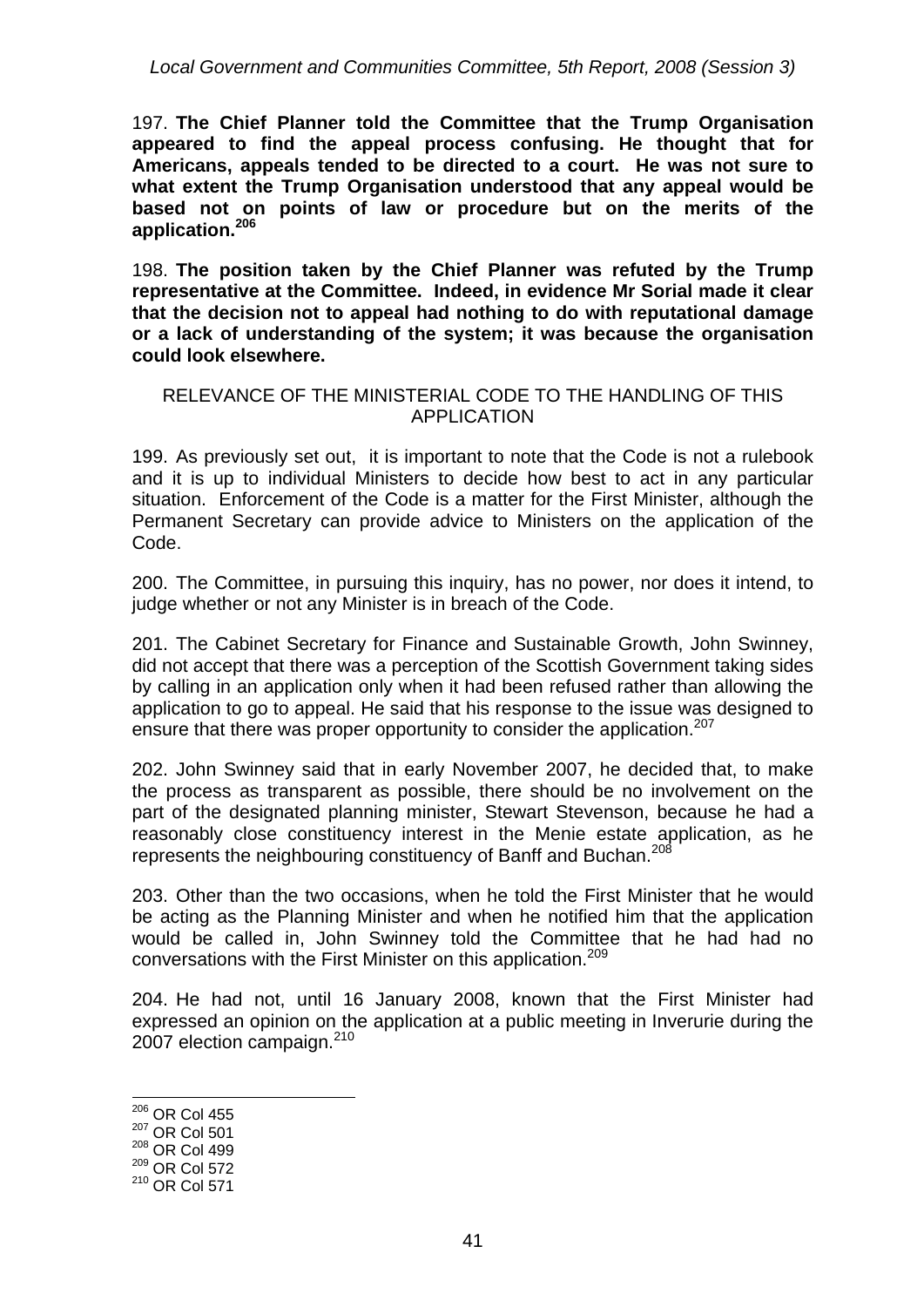205. John Swinney told the Committee—

"What is known beyond dispute is that I took the decision to call in the application. Mr Salmond has sat in front of the committee and has been at pains to say that he knew nothing about the decision—and neither did Mr Campbell, the chief executive of Aberdeenshire Council. Mr Mackinnon did not have a conversation with Mr Salmond about a call-in, because that would not have been appropriate. That was a conversation for Mr Mackinnon and me to have.

"I can only ask members to take at face value the fact that, when I took the decision on 4 December, Mr Salmond was out of the process as a minister, because he is the MSP for Gordon—I viewed him as I would view any other MSP in relation to this issue. I was aware that I had to take a decision about the application and would be held accountable for it—and into the bargain I had no idea that Mr Salmond had ever expressed an opinion on the subject. I can only say that honestly in front of a parliamentary committee."<sup>211</sup>

#### **Committee's comments on John Swinney's actions in relation to the Ministerial Code and the Code of Conduct for MSPs**

206. **The Committee notes the Cabinet Secretary's statement that he did not know at the time of the call in that the First Minister had expressed public support for the Trump application.** 

207. **The Committee is very concerned that the Cabinet Secretary did not obtain legal advice nor official advice in written form before making a decision on a complex and unprecedented call in which could have the potential to imperil the decision, and taint the process. This contrasts with the careful action by the highly experienced Chief Executive of Aberdeenshire Council who took steps to carefully evaluate the legality of all relevant courses of action and indeed to take Counsel's Opinion.212**

208. **The Committee considered that the Cabinet Secretary did not appear to have assessed the risk that Ministerial or official actions could imperil the decision. This goes to the heart of the issue. Accordingly it is difficult for a neutral observer to have any clarity on what senior Ministers had been doing, who they had been meeting and in what capacity. It appears that no guidance was taken – as is appropriate – from the Permanent Secretary at**  any point during these events.<sup>2</sup>

209. **The Committee notes the evidence of the Cabinet Secretary that the First Minister had made no representations to him on the merits of the planning application even although it was permissible for the First Minister to do so in terms of Section 6.10 of the Code.214** 

 $^{211}$  OR Cols 576-7

<sup>&</sup>lt;sup>212</sup> Alasdair Allan, Bob Doris and Kenneth Gibson dissented from this paragraph.<br><sup>213</sup> Alasdair Allan, Bob Doris and Kenneth Gibson dissented from this paragraph.<br><sup>214</sup> Kenneth Gibson dissented from the words "even althou Minister to do so in terms of Section 6.10 of the Code".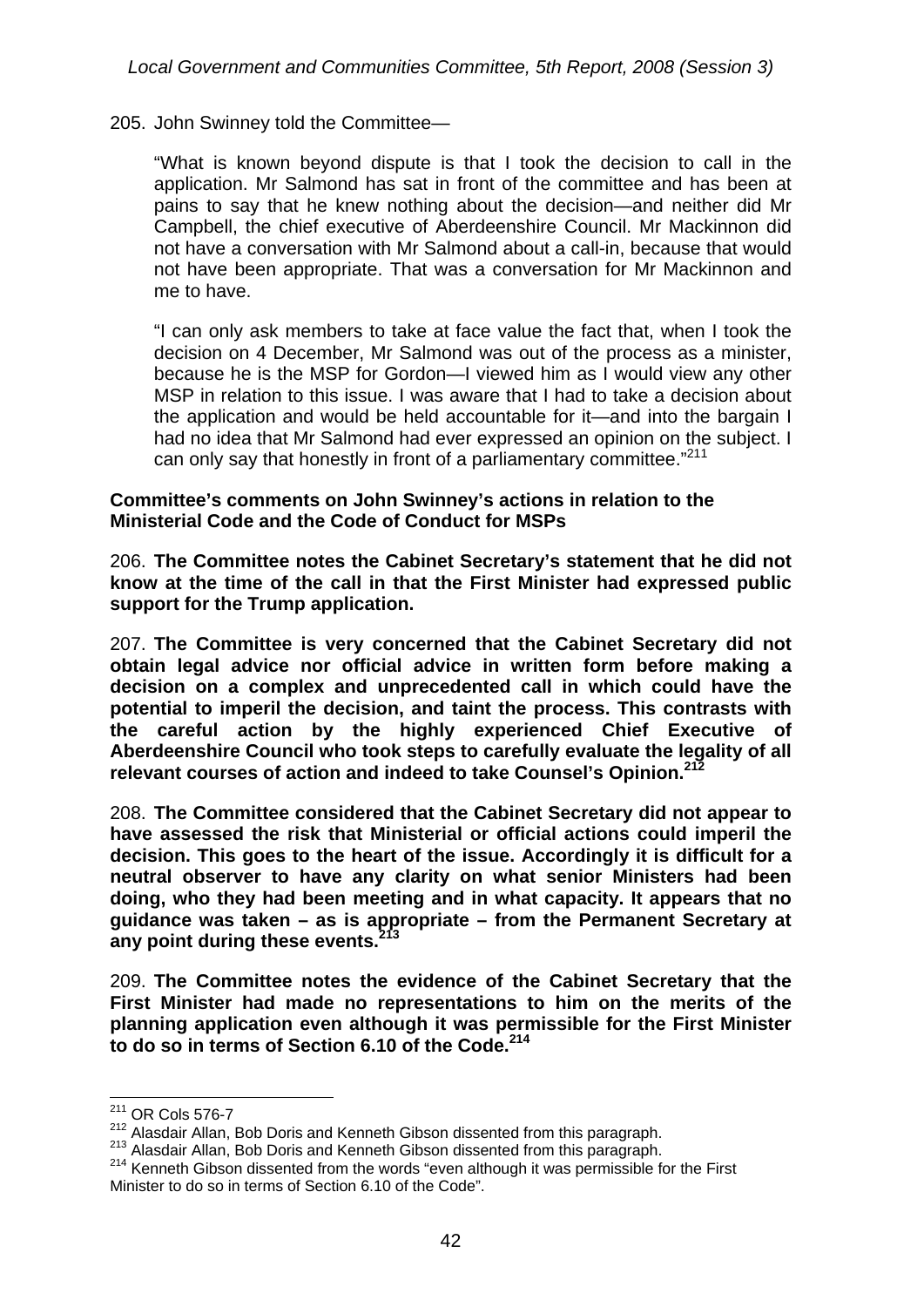210. **Given that a call-in decision happens in a very small proportion of cases, that call-in after refusal is unprecedented and that a normal call-in decision is allowed a minimum 28 days consideration, the Committee believes that the timescale for the decision exposed the Cabinet Secretary further to the charge that the key issue was keeping the application alive. The Cabinet Secretary's judgement in acting this way was unwise, given that it exposed his actions to the charge that his position was not neutral.215**

211. **The Committee believes that John Swinney's acknowledgement that the application was properly considered by Aberdeenshire Council is the clearest indication that the issue at stake for Ministers was not the integrity of the planning system, nor the process used to determine the application.**  If it had been otherwise, the application would have been called in earlier.<sup>216</sup>

212. **The process was known but no call-in was made. It is clear that the application was called in because of the decision to refuse. This is confirmed by the terms of the advice note from officials to the Cabinet Secretary of 4 December 2007. It is the view of the Committee that the Cabinet Secretary acted inappropriately and potentially opened his decision to legal challenge.217**

#### **Alex Salmond's actions in relation to the Ministerial Code and the Code of Conduct for MSPs**

213. The First Minister, Alex Salmond, stated in oral evidence to the Committee that as the constituency MSP, he was debarred from taking any role in the decision making process on the application. His actions in connection with the issue had been undertaken in his constituency rather than his ministerial capacity. He pointed out that Ministers were properly able to engage in a range of activities with regard to planning decisions in pursuing their legitimate constituency interest. He had adopted a cautious approach of not expressing in public his view on the merits of the planning application. He had followed that approach at private merits of the planning application. He had followed that approach at private meetings,<sup>218</sup> and had never discussed the merits of the application with journalists.<sup>219</sup>

214. The Committee notes that, before returning as an MSP and becoming First Minister, Alex Salmond had expressed qualified support of the application at a public meeting in Inverurie in March 2007, during the election campaign.

215. He said that, in representing the interests of his constituents he had met people from all sides of the debate. He said that—

<sup>&</sup>lt;sup>215</sup> Alasdair Allan, Bob Doris and Kenneth Gibson dissented from this paragraph.

<sup>&</sup>lt;sup>216</sup> Alasdair Allan, Bob Doris and Kenneth Gibson dissented from this paragraph.<br><sup>217</sup> Alasdair Allan, Bob Doris and Kenneth Gibson dissented from this paragraph.<br><sup>218</sup> OR Col 505

<sup>219</sup> OR Col 523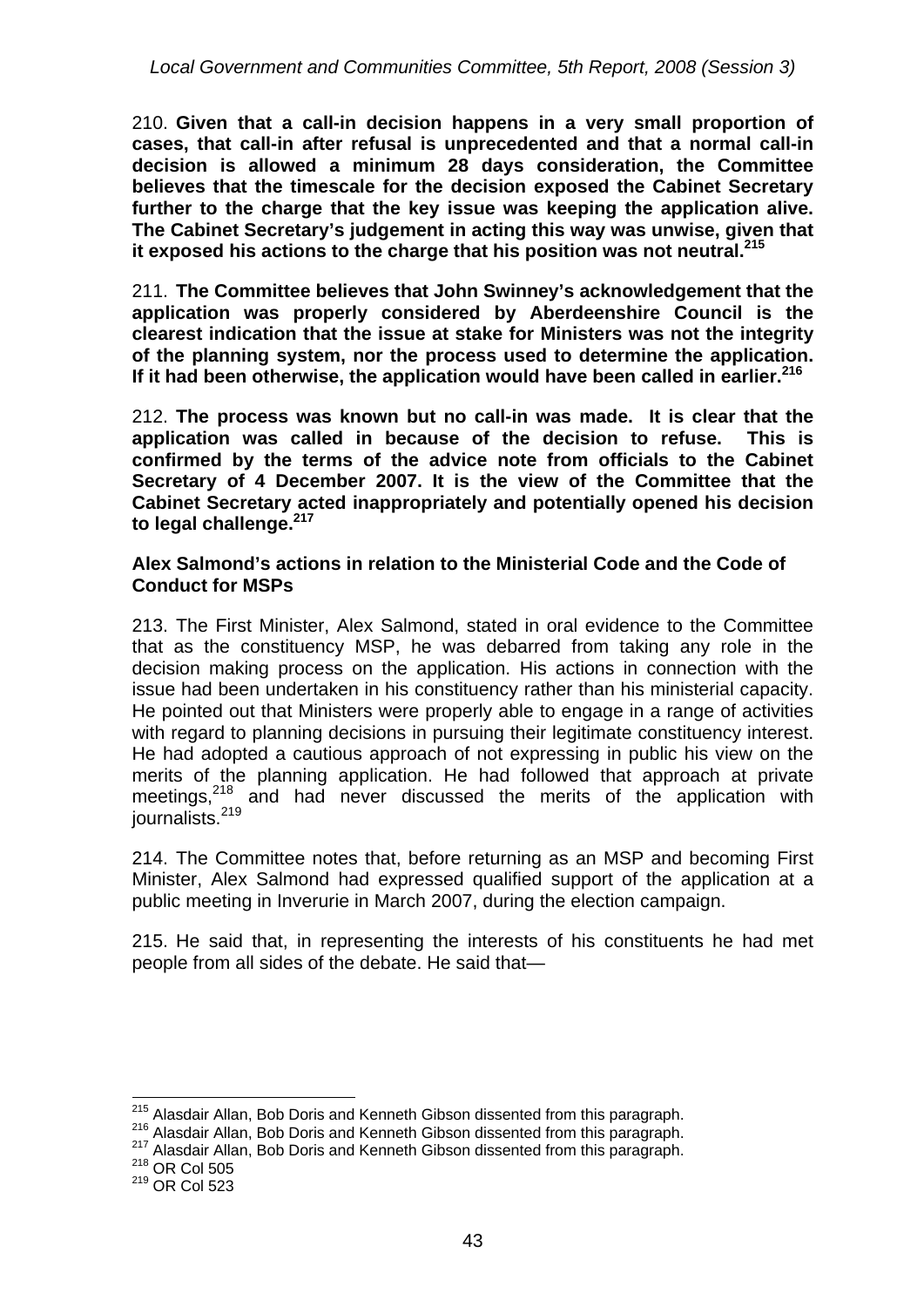"Each and every one of those answers made my role as a constituency MSP crystal clear and emphasised that as a minister I am debarred from decision making on a planning application in my constituency."<sup>220</sup>

and—

"In every single phone call and meeting, I have gone through the limits that are placed on me by being the constituency MSP. No one can be in any doubt about that whatsoever."<sup>221</sup>

216. In answer to questions, he did not agree that it would have been better to delegate a regional MSP to act on his behalf in planning matters. He said that he believed that it was his responsibility as the constituency MSP to respond to requests for meetings.<sup>222</sup>

217. The Chief Executive of Aberdeenshire told the Committee that Alex Salmond always made it clear that he was talking as local MSP and not as First Minister.<sup>223</sup> He did not express an opinion to the Chief Executive about the merits and outcome of the application.<sup>224</sup>

218. George A Sorial of the Trump Organisation told the Committee that in any dealings with Alex Salmond in connection with the meeting on 3 December, the Trump representatives were well aware that he was acting in his capacity as the constituency MSP for Gordon.<sup>225</sup>

219. George A Sorial further said that he had not been looking for any help from Alex Salmond and that he (George A Sorial) did not know whether or not Alex Salmond supports the application. He (George A Sorial) further said that he had never had such a discussion with Alex Salmond because he (George A Sorial) knew that it would be grossly inappropriate. $226$ 

220. Alex Salmond told the Committee that the only conversations that he had had with John Swinney on this application were when he was advised that John Swinney would take over the role of Planning Minister from Stewart Stevenson and when he was told of his decision to call the application in. <sup>227</sup>

221. In response to questions, Alex Salmond said that paragraphs 6.7-6.10 of the Ministerial Code deal with how Ministers are able to represent a constituency interest on planning matters. He said that the Code does not say that a constituency interest relates only to people who are on the voters roll.<sup>228</sup>

222. Alex Salmond stated that the Code makes a distinction between a Minister with a constituency interest, who must not be involved in the planning process, but

1  $220$  OR Col 505 221 OR Col 506 222 OR Col 507 223 OR Col 441 224 OR Col 442 225 OR Col 668 226 OR Cols 676-7 227 OR Col 515 228 OR Col 517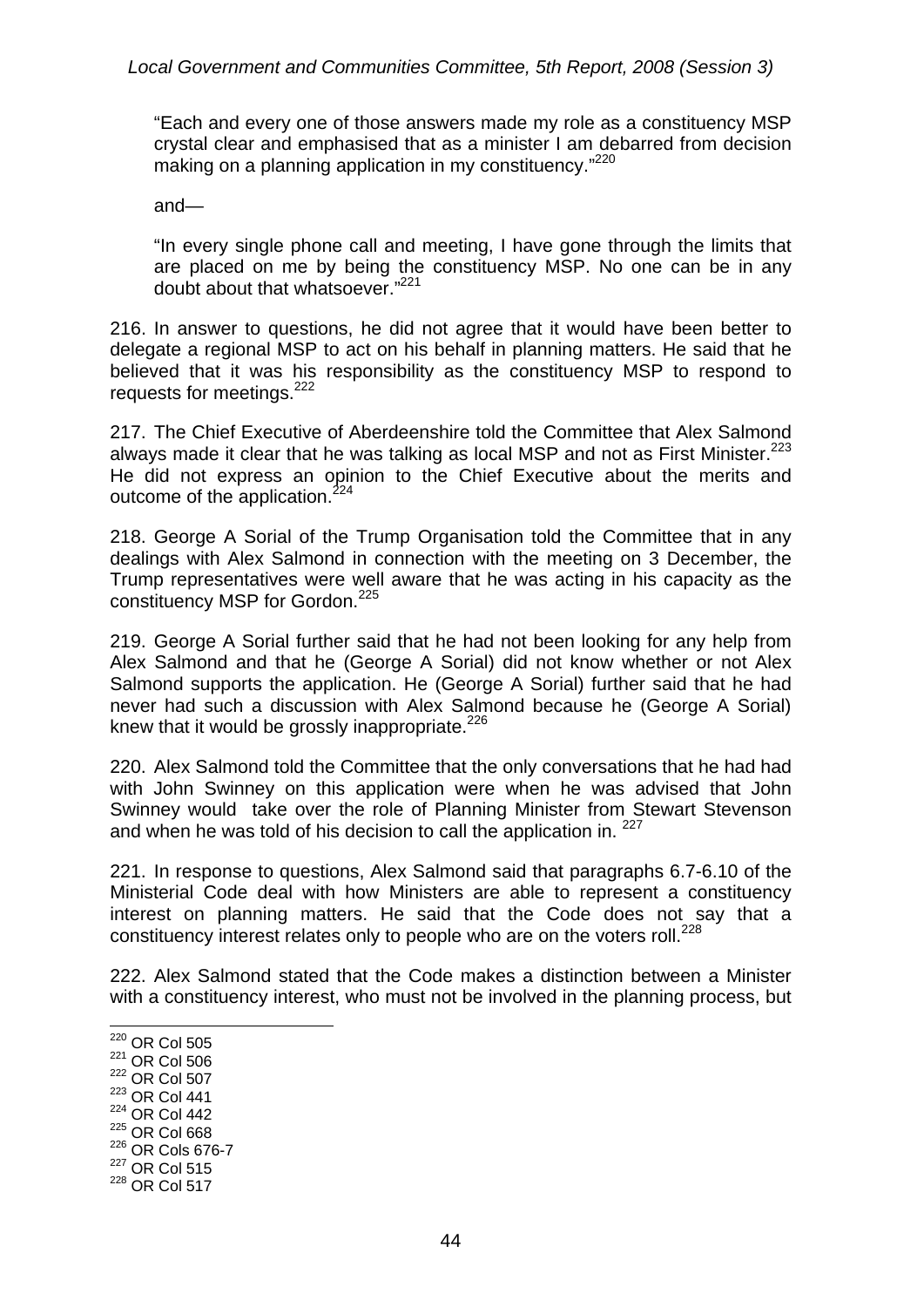who can undertake a range of activity; and the Minister who is the Planning Minister or who is involved in the decision making process.<sup>229</sup>

223. The Committee notes that the wording of the Code makes reference to "electorate's views" on planning cases, rather than to a "constituency interest".

224. The Committee asked Alex Salmond why a special adviser to the First Minister had issued statements to the press on meetings that he had had in his capacity as constituency MSP, not as First Minister. Alex Salmond responded that the better approach is to respond but to make it clear what he does as a First Minister and as a constituency MSP.<sup>230</sup>

225. Alex Salmond said, in answer to questions, that the duty of the First Minister does not lie in the terms of the Ministerial Code or the Parliamentary Code. He said that we should not get into the situation where the First Minister or the economic Minister is not regarded as having the general responsibility to generally promote Scotland's economic development.<sup>231</sup> (See also paragraph 241 below.)

226. He went on to say—

"I would express it as follows: if I am the constituency MSP, I have a bounden duty. That is for the reasons that I have already stated. As First Minister, I have a duty—like any minister—to respond to MSPs who ask questions. That is perfectly legitimate and has been done very many times by ministers. It would be shocking if ministers did not respond to MSPs' queries. There is a general duty within the context and the confines of the ministerial code that must be followed. Scottish ministers should be promoting the best interests of the country, as long as they stay within the requirements of the ministerial code—which are there for a purpose."<sup>232</sup>

227. Following the First Minister's explanation to the Committee as to how he interpreted the Ministerial Code and the Code of Conduct for MSPs, members asked him about Ministers' involvement in the application for a development at Aviemore, which had taken place at around the same time as decisions were being made in relation to calling in the Menie estate development.

228. The Committee notes that an in-depth investigation into the decision-making processes which took place in relation to the proposed Aviemore development would not be within the terms of reference of this inquiry. However, at the time of agreeing this report, the Committee still awaits a full response from the First Minister to questions about what Ministerial discussions took place in relation to that application.

229. The Committee notes that on many occasions in the Chamber and elsewhere where Ministers have been asked to comment on 'live' planning applications, they have declined with the usual position that they are unable as Ministers to do so. This well-known response, in the view of the Committee, is given as a

<sup>1</sup>  $^{229}$  OR Col 524

<sup>230</sup> OR Cols 540-1

<sup>231</sup> OR Col 542

<sup>232</sup> OR Col 544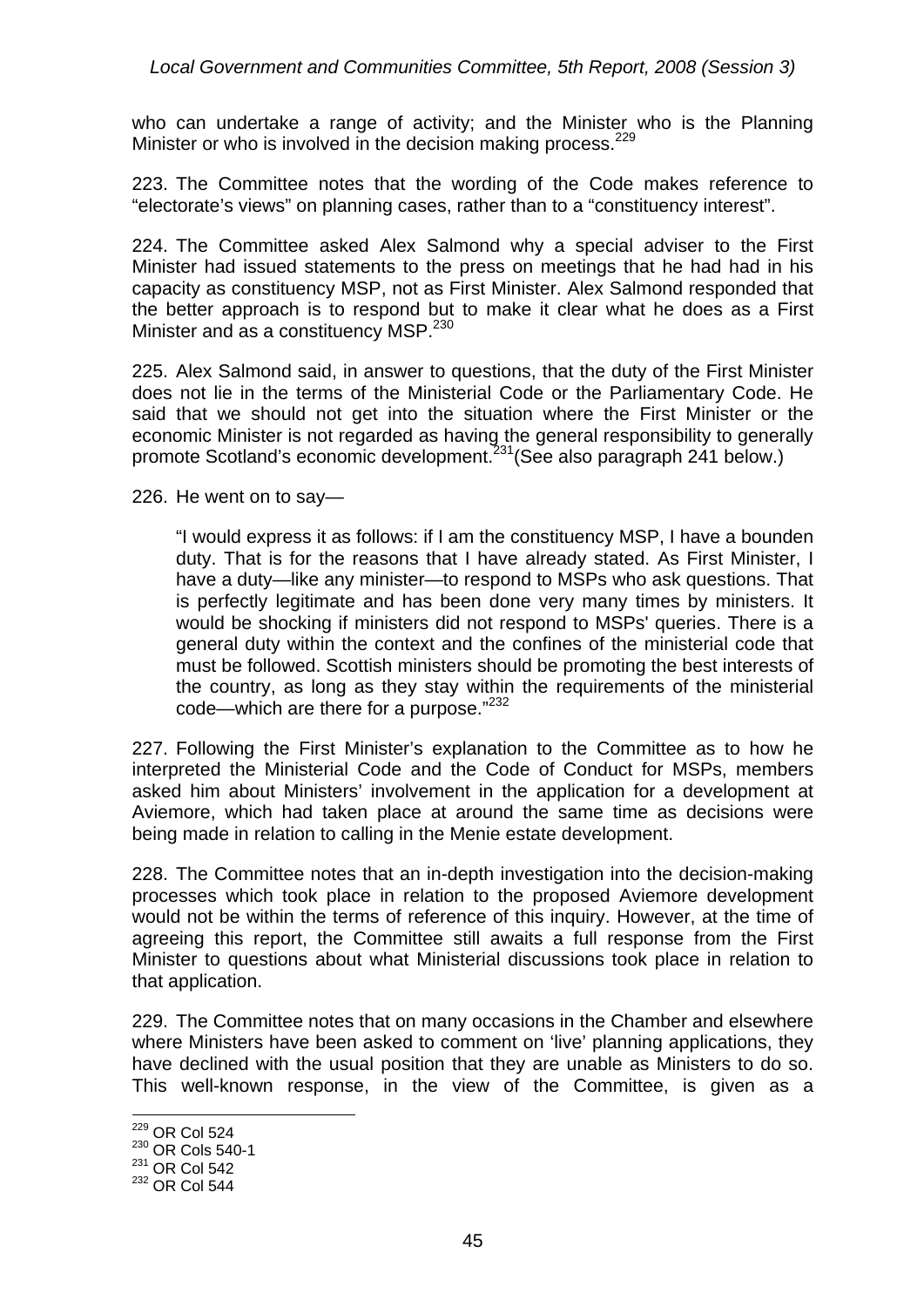consequence of official advice about the constraints placed on Ministers in responding to MSPs about live planning applications. It is evident that it is possible to promote economic opportunity in Scotland, without responding to specific planning applications. This has been the normal practice in the past.

230. The First Minister told the Committee that on 7 December he asked the Chief Planner about the status of the Aviemore application and about the relevant bodies. He did that so that he could reply to MSPs who had asked. Anything that he had done about Aviemore or anywhere else stayed exactly within the confines of the Ministerial Code.<sup>233</sup>

231. The Cabinet Secretary, John Swinney, said he had had no discussions with Stewart Stevenson or with the Chief Planner about the Aviemore development.<sup>234</sup>

232. He told the Committee that the First Minister had sought an update on the progress of the application in order to ensure that he could properly address the concerns that were drawn to his attention by members of the Westminster and Scottish Parliaments. He thought that was an entirely reasonable thing for the First Minister to do. $235$ 

**Committee's comments on Alex Salmond's actions in relation to the Ministerial Code as it relates to planning matters and also to the Code of Conduct for MSPs** 

233. **The Committee entirely accepts the right of Alex Salmond MSP in his constituency capacity to meet with anyone he chooses about an issue in his constituency. However, in doing so and in any follow up action he takes, he must follow both the letter and the spirit of the Ministerial Code.236**

234. **The Committee are of the view that it was extremely unwise of the First Minister to directly facilitate a meeting between the Trump representatives and the Chief Planner.237** 

235. **Alex Salmond MSP indicated repeatedly in evidence that his purpose was not to influence the process.238 He said his purpose was to assist his constituents,239 but in fact he did not do any of the things permitted by the Ministerial Code. He did not correspond with the Minister, lead a deputation or have a personal interview to make his electorate's views known. Instead he went directly to the Chief Planner. At the vital time between the Council decision and the call in, he met only one side of the case, that of the applicants** 

<sup>&</sup>lt;u>.</u>  $^{233}$  OR Col 544

<sup>&</sup>lt;sup>234</sup> OR Col 579

<sup>235</sup> OR Col 580

<sup>&</sup>lt;sup>236</sup> Alasdair Allan, Bob Doris and Kenneth Gibson dissented from this sentence.

<sup>237</sup> Alasdair Allan, Bob Doris and Kenneth Gibson dissented from this paragraph.<br><sup>238</sup> OR Cols 515 and 550

<sup>&</sup>lt;sup>239</sup> Alasdair Allan, Bob Doris and Kenneth Gibson dissented from the rest of this paragraph after the word "constituents".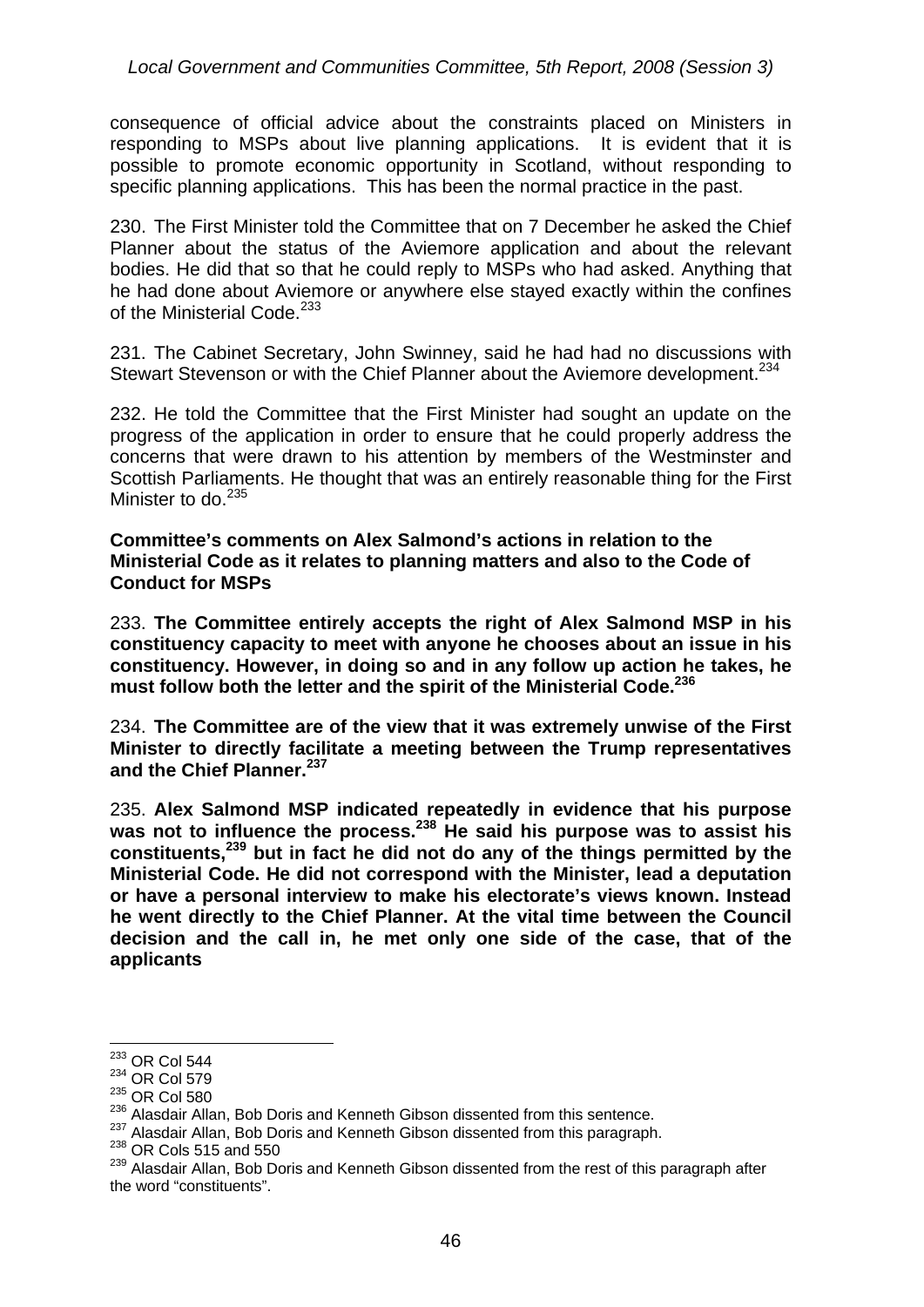236. **The applicants had previously met the Chief Planner in connection with this application and were able to seek a meeting with him without the intervention of Alex Salmond.** 

237. **The Committee take the view that a request by the First Minister, whether in his constituency capacity or not, for an urgent meeting by a planning applicant with Government officials carries with it an implication that officials should be as helpful as possible to that applicant.240**

238. **It is not the role of the Committee to consider whether there have been any breaches of the Ministerial Code by either the First Minister or John Swinney as Cabinet Secretary. However the Committee wishes to highlight the following points.** 

239. **Mr Salmond sought guidance from the Chief Planner before agreeing to**  meet with the representatives of the Trump Organisation on 3<sup>rd</sup> December. **However he did not seek guidance on this matter from the Permanent Secretary and it is the Permanent Secretary and not the Chief Planner who is specified in the code as the person who can provide advice to Ministers on the application of the code. It is not clear why the Permanent Secretary was**  not consulted by the First Minister about this.<sup>241</sup>

240. **Mr Salmond as constituency MSP for Gordon was not obliged to meet with the representatives of the Trump Organisation on 3rd December by reason of the Code of Conduct for MSPs. It was not his "bounden duty".242 He had no particular expertise in relation to planning law or processes on which he could provide advice or guidance to the Trump Organisation which in any event claimed in evidence to be fully familiar with the law and relevant processes and had just engaged the services of Ann Faulds of Dundas & Wilson, one of the leading planning lawyers in Scotland.243 Mr Salmond could have declined to meet with the representatives of the Trump Organisation at that time given that he was aware from his conversations of 29th and 30th November that the whole situation was under active consideration by the Chief Planner and the Cabinet Secretary. He chose not to do so not just because of his constituency interest in the matter but because of what he believed to be his overall responsibility as First Minister**  to promote the economic development of Scotland. Whilst<sup>244</sup> the Committee **agrees that the First Minister has such a wider responsibility, the issue is whether the decision made by Mr Salmond to meet with the representatives at that time was wise given the quasi judicial role which Ministers play in the determination of planning applications.245 246** 

<u>.</u>

<sup>&</sup>lt;sup>240</sup> Alasdair Allan, Bob Doris and Kenneth Gibson dissented from this paragraph.<br><sup>241</sup> Alasdair Allan, Bob Doris and Kenneth Gibson dissented from all after "However" in this

paragraph.

<sup>&</sup>lt;sup>242</sup> Kenneth Gibson dissented from this sentence.

<sup>&</sup>lt;sup>243</sup> Kenneth Gibson dissented from this sentence.

 $244$  Kenneth Gibson dissented from the word "Whilst".<br> $245$  Kenneth Gibson dissented from the clause beginning "the issue is whether...".

<sup>246</sup> Netherm Gibson Bob Doris and Kenneth Gibson dissented from the whole of this paragraph.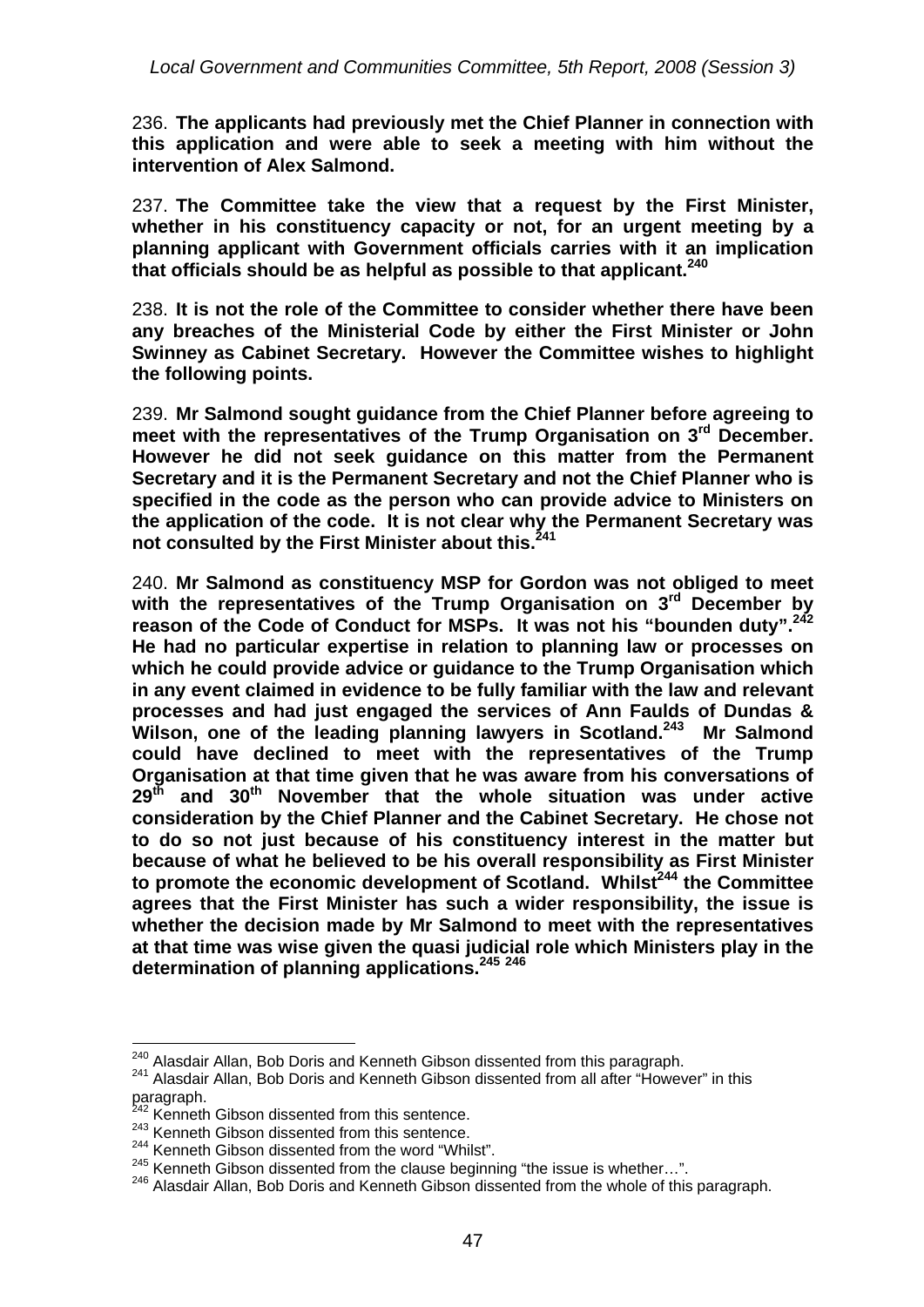241. **Alex Salmond said that the duty of the First Minister does not lie in the terms of the Ministerial Code or the Parliamentary Code. He said that we should not get into the situation where the First Minister or the economic Minister is not regarded as having the general responsibility to generally promote Scotland's economic development.** 

242. **As noted in above (para 238) the Committee has no power and does not intend to judge whether of not any Minister is in breach of the Ministerial Code or Code of Conduct for MSPs. The Committee notes the efforts made by Mr Salmond to ensure all stakeholders were clear that he was acting as Constituency MSP for Gordon and not as First Minister. The Committee notes that stakeholders have made it clear they were aware that Mr Salmond was acting as Constituency MSP for Gordon and not as First Minister at all times.** 

243. **Given a) the controversy already surrounding the proposal, b) the fact the First Minister had never acted in this way on any development in his public life before, c) the fact that the First Minister had no detailed knowledge of the planning process, d) the First Minister maintains he understood he was constrained in what he could discuss with the developer, it seems astonishing to accept that the First Minister did not perceive there might be a risk in his actions, that his actions might be open to question and that as a consequence the decision might be open to legal action. The Committee believes that, far from taking a precautionary approach, the First Minister was cavalier in his actions and displayed, at best, exceptionally poor judgement and a worrying lack of awareness about the consequence of his actions.<sup>247</sup>**

244. **The Committee believes that the Code of Conduct for Members gave Alex Salmond discretion whether or not to meet with the representatives of the Trump Organisation but did not require him to do so.** 

245. **It is the view of the Committee that, far from distancing himself from the proposal, the First Minister's overriding concern - as First Minister - was the charge that Scotland was not open for business. As a result he risked the accusation of Ministerial interference to meet Trump representatives to refute that charge.248**

246. **The issue of perception and the capacity of Alex Salmond to secure access for the developer to the Chief Planner are critical. Mr Salmond reports that he always acted as a constituency member. Despite Mr Mackinnon's reputation for being willing to meet with MSPs, it stretches credibility to breaking point to suggest that any MSP sitting in a room with any developer could make direct personal contact with the Chief Planner and set up a meeting at 24 hours notice.249**

<sup>1</sup> 

<sup>&</sup>lt;sup>247</sup> Alasdair Allan, Bob Doris and Kenneth Gibson dissented from this paragraph.<br><sup>248</sup> Alasdair Allan, Bob Doris and Kenneth Gibson dissented from this paragraph.<br><sup>249</sup> Alasdair Allan, Bob Doris and Kenneth Gibson dissent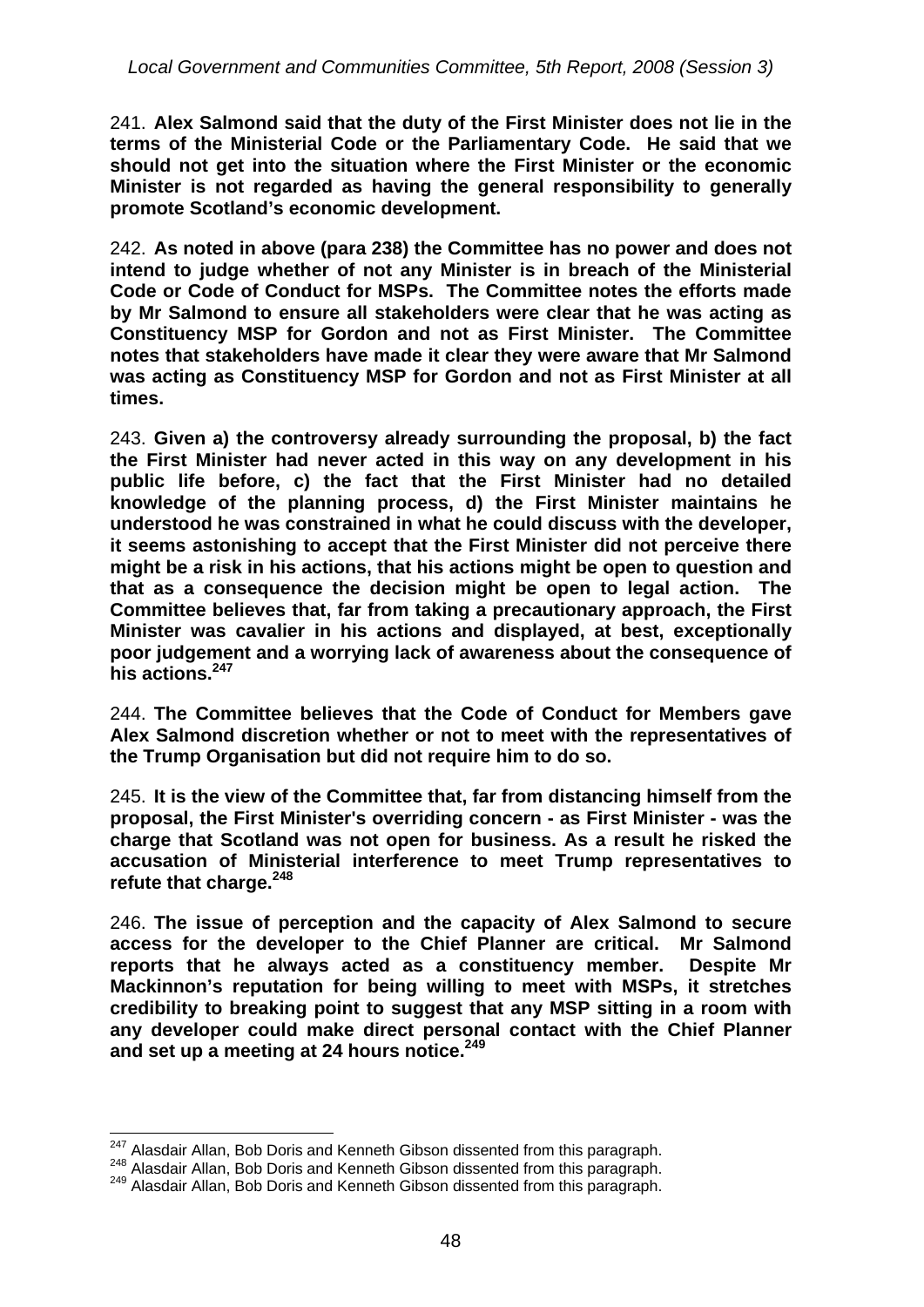#### 247. **If that explanation is not credible, then it does expose the First Minister to the charge of behaving in an unwise and inappropriate way.<sup>250</sup>**

#### **Review of Ministerial Code**

248. In response to a question, the first Minister confirmed that the Ministerial Code is currently under review. It had essentially been inherited from the Westminster Ministerial Code, which itself had recently been changed. He said that he was reflecting on whether the conduct of Ministers should be left to the First Minister to determine.<sup>251</sup>

249. In its written submission, the RTPI noted that guidance in England and Wales, *'Guidance on propriety issues in handling planning casework in Communities and Local Government'* published in 2006 is more precise in providing detailed guidance on the basis for decisions relating to the call-in of applications and the appropriateness of levels of involvement and contact with applicants at different stages in the process.  $252$ 

250. In oral evidence, Roger Kelly, the current Convener of the RTPI in Scotland, told the Committee—

"It is an excellent moment for that to take place because we are reforming the planning system."253

#### **Committee's comments on the First Minister's review of the Ministerial Code**

251. **The Parliament, at its meeting of 28 February 2008 agreed "That the Parliament believes that government should be open and accountable; affirms its support for the Seven Principles of Public Life established in the first report of the Nolan Committee and for the further principles governing ministerial conduct as set out in the Scottish Ministerial Code; notes that the First Minister is reviewing the code, in line with practice after each Scottish parliamentary election; acknowledges the increasing calls for independent oversight of the code; considers that a modern and progressive government has nothing to fear from ensuring transparency and accountability in all that it does, and therefore calls on the First Minister to include independent authority to direct ministers in the appropriate arrangements for ensuring that their conduct as ministers is in accordance with the Scottish Ministerial Code to avoid conflict or potential conflict of interest, and to oversee its administration, and to bring forward a statement to the Parliament on this when the review is concluded and further believes that the best way of ensuring independent oversight is for the Parliament to appoint a person independent of government to investigate alleged breaches of the Scottish Ministerial Code."** 

<sup>&</sup>lt;sup>250</sup> Alasdair Allan, Bob Doris and Kenneth Gibson dissented from this paragraph.<br><sup>251</sup> OR Col 549

 $251$  OR Col 549<br> $252$  RTPI Written evidence

<sup>253</sup> OR Col 625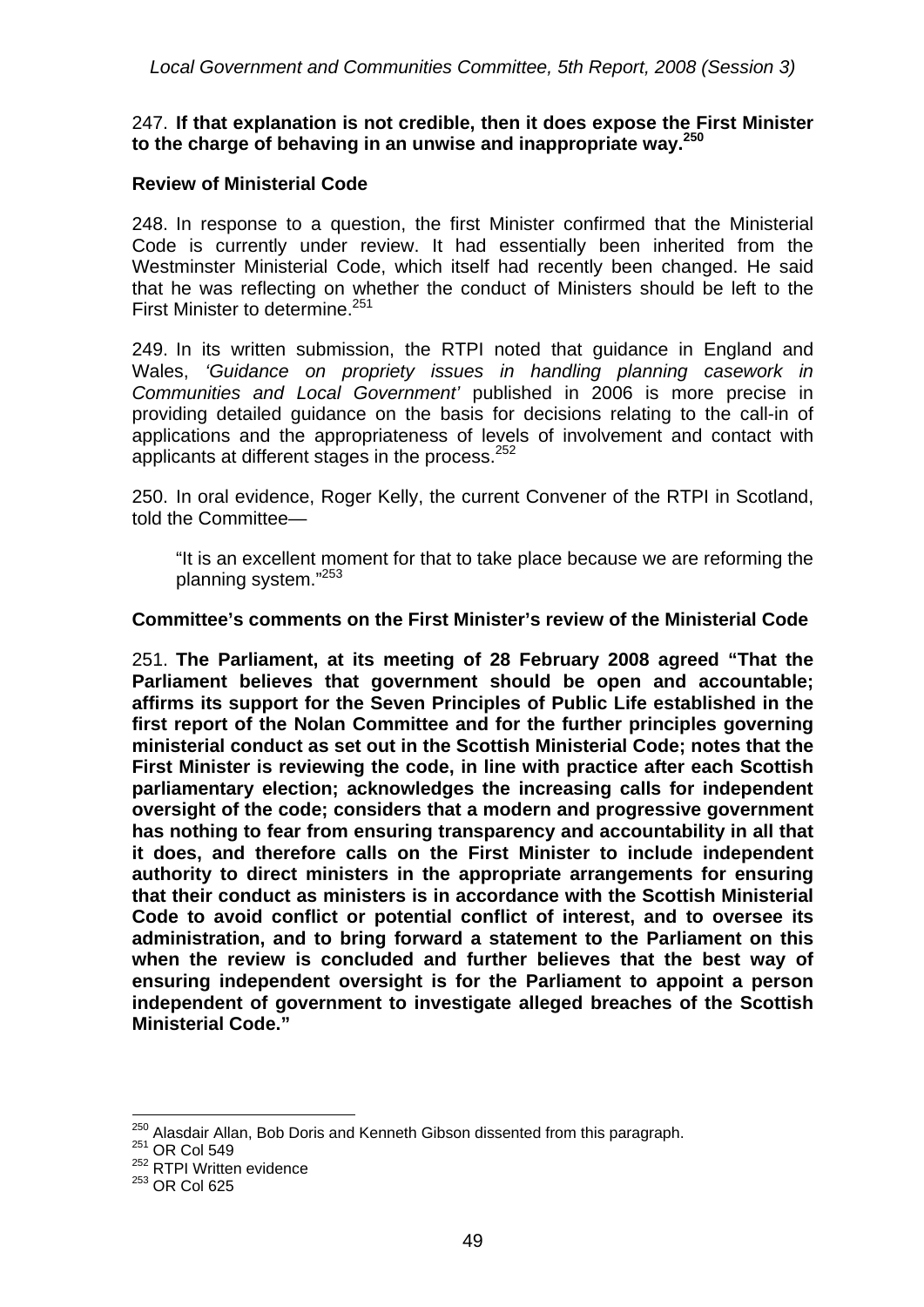252. **The Committee notes the above resolution and looks forwards to the conclusions of the review being brought to the Parliament at the earliest opportunity** 

253. **The Committee recommends that the Ministerial Code should be reviewed and, in particular that the appropriateness of Ministerial contact with senior officials in the context of planning applications should be examined.<sup>254</sup>**

#### **Role of the Chief Planner**

254. In his evidence, John Swinney told the Committee that Alex Salmond made no representations to him whatsoever in his capacity as the Minister responsible for this application, neither on behalf of his constituents nor in any other way.<sup>255</sup>

255. The Chief Planner told the Committee that he was under no pressure, far less an instruction, from any Minister to act in a specific way.<sup>256</sup> Indeed, he made it clear in his evidence that he had formed the view over the weekend of 1-2 December that the simplest approach was to call in the application and that he suggested this option to John Swinney when John Swinney telephoned him on Monday 3 December for an update. Following the meeting with the Trump Organisation on 4 December, it was the Chief Planner who decided to recommend call-in immediately, <sup>257</sup>

256. The Committee notes, however, that the responsibility for seeking that advice and acting on it remains with the Planning Minister and it is for the Planning Minister to ensure that he is satisfied that he has sufficient information to make a decision.

257. Alex Salmond said to the Committee that the Chief Planner had not advised him that call-in was a possible option during their telephone conversation of 3 December.<sup>258</sup>

258. Alex Salmond told the Committee that he suspected that the Chief Planner deliberately did not advise him that call-in was a possible option because at that stage the Chief Planner was forming in his mind what his advice was going to be to the Minister, and had not considered it appropriate to tell Alex Salmond of this, or to give him advance warning of what the advice was going to be.<sup>259</sup>

259. George A Sorial said in evidence to the Committee that he was not aware that call-in was an option until 4 December, so on 3 December, when he met Alex Salmond, there was no discussion about a call-in.<sup>260</sup>

<sup>&</sup>lt;sup>254</sup> Alasdair Allan, Bob Doris and Kenneth Gibson dissented from this paragraph.<br><sup>255</sup> OR Col 499-500

 $^{255}$  OR Col 499-500<br> $^{256}$  OR Col 452

<sup>257</sup> OR Col 451

<sup>258</sup> OR Col 536

<sup>259</sup> OR Col 537

<sup>260</sup> OR Col 674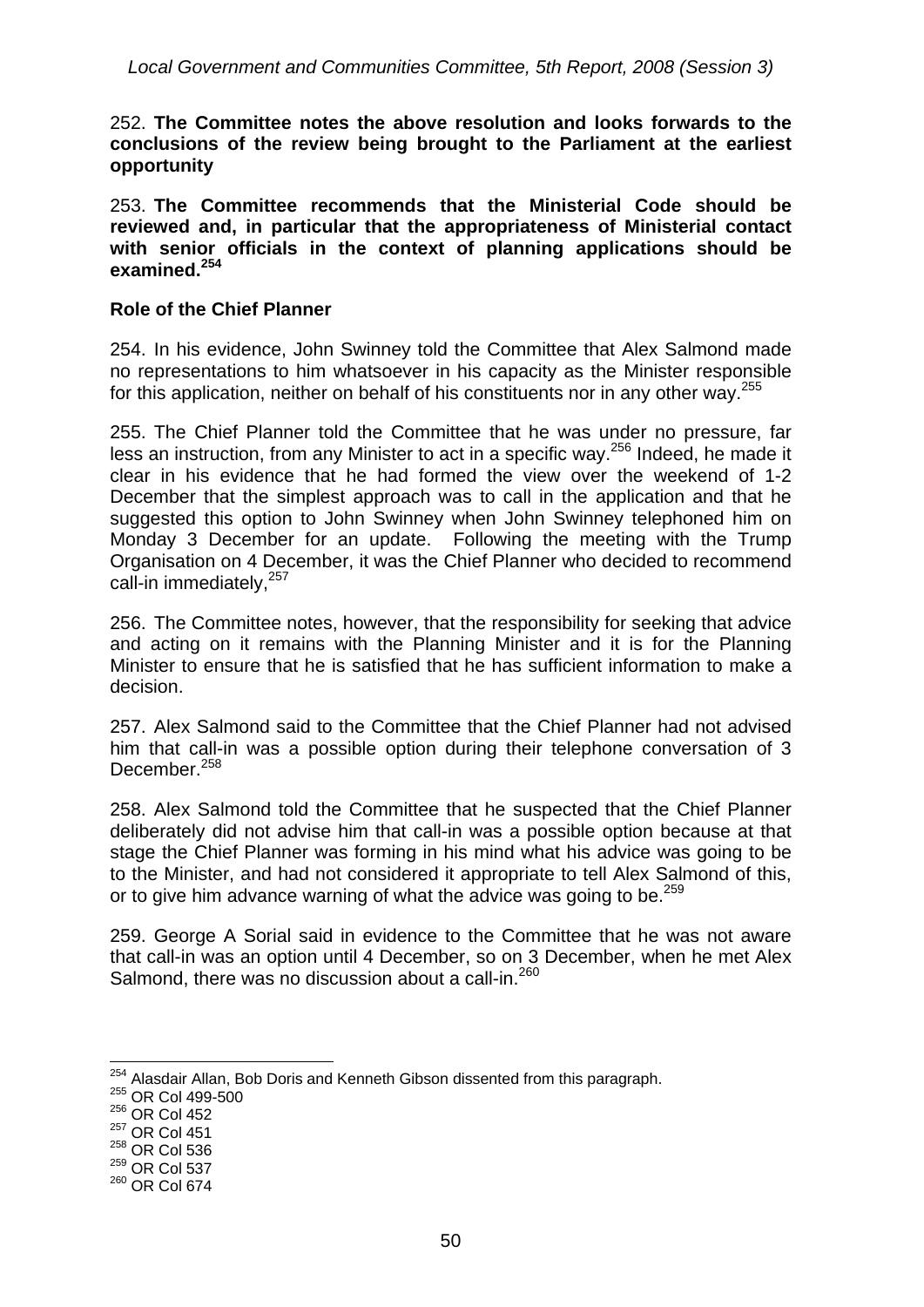#### *Local Government and Communities Committee, 5th Report, 2008 (Session 3)*

260. George A Sorial, in his oral evidence, said that he did not see it as an irregular move that he sought a meeting with the Chief Planner. When asked whether there was a need to find out details that he did not already have access to from his on sources, he said—

"There is always a need. Someone in my position makes decisions based on information. You never have enough information. It is always worth talking to someone else, whether they are a lawyer, another business person, a cab driver or a civil servant. You should always gather information. That is the only way in which you can make an accurate decision. It never hurts. As a matter of routine, in every jurisdiction in which we have operated worldwide, we talk to Government officials."<sup>261</sup>

261. The Committee notes that it is unusual too for a developer not to exercise its right to appeal, where the developer is very committed to the proposal.

262. George A Sorial stated in his oral evidence to the Committee that he believed that the same rules that applied to everyone had applied to the Trump Organisation. They had asked no special favours and had been extended no special courtesies. $^{262}$  The Committee notes, however, that it would be unusual for an applicant for a planning development to seek a meeting with the Chief Planner at short notice, via a meeting with Alex Salmond. George a Sorial, in his oral evidence said—

"I do not find it so unusual. What else is a chief planner there for if not to meet at short notice in an emergent situation with a highly unusual application? We must acknowledge that the situation is different. If a chief planner is not ready at a moment's notice when they might lose a £1 billion investment for their country, what are they doing occupying that position? That is what they are there for. I do not find any of that to be unusual."<sup>263</sup>

263. The Chief Planner told the Committee that he was accessible to all MSPs, dealt with requests in whatever form they came and tried to be as helpful and constructive as possible.<sup>264</sup>

264. The Chief Planner put it on record that he was not put under any pressure by Ministers.

#### CONCLUSIONS AND RECOMMENDATIONS

265. **The Committee notes that, although the Trump Organisation was advised by its expert advisers that the call-in process is more streamlined than the appeal process, it was 85 days after the call-in decision was announced, before the Cabinet Secretary announced how the application is now to be taken forward. This is to be done by means of a local inquiry. To the Committee, it appears that the process of call in was no more streamlined than the appeals process.** 

<sup>&</sup>lt;sup>261</sup> OR Cols 662-3

<sup>262</sup> OR Col 683

<sup>263</sup> OR Col 677

<sup>264</sup> OR Col 476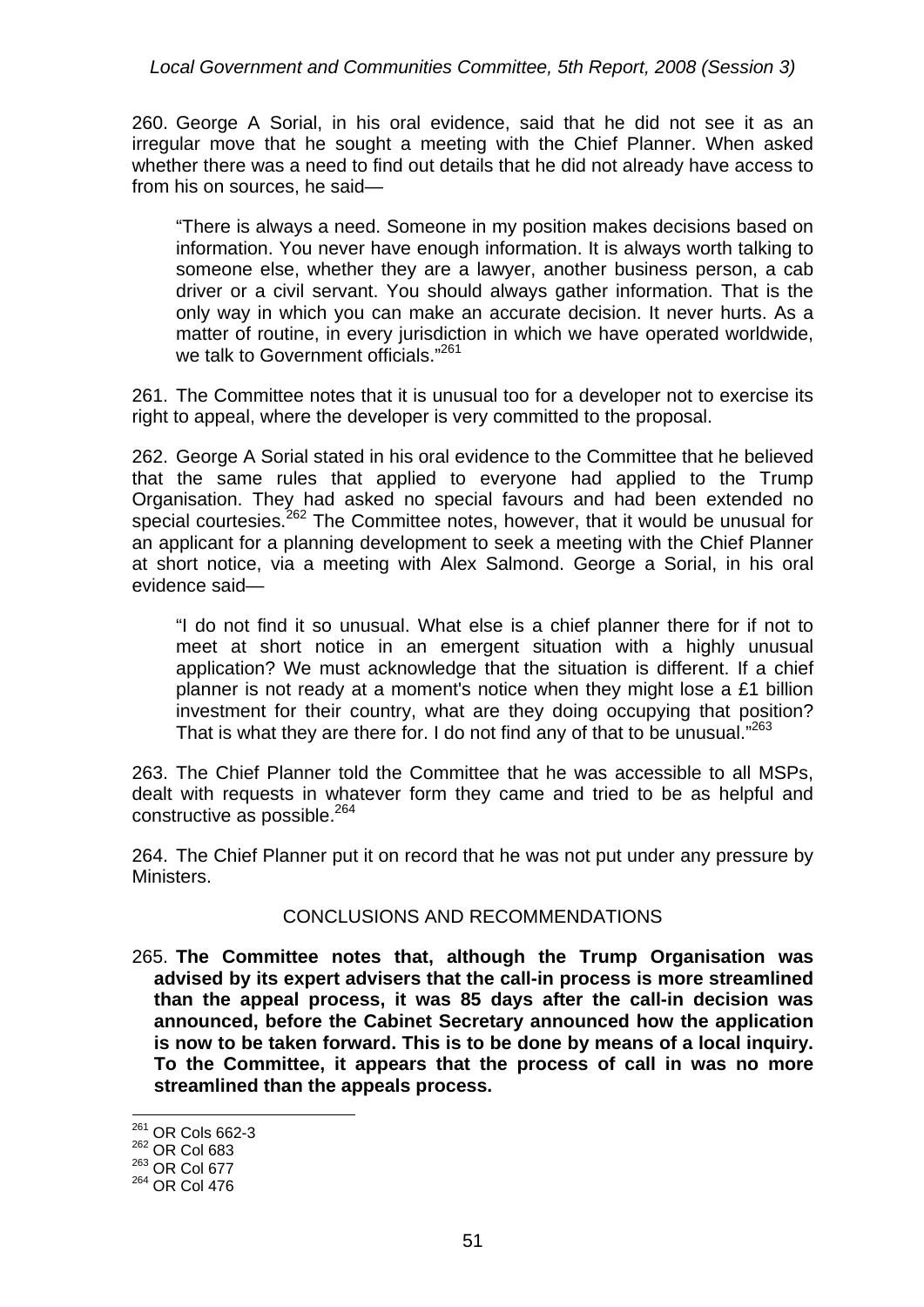- 266. **Given that the representatives of the Trump Organisation contrasted the reception which their application had had in Scotland compared to other countries, the Committee notes that they did not offer any views on how it might be improved despite being given the opportunity to do so. 265**
- 267. **The Committee recommends that Ministers should only take significant decisions, particularly in exercising their planning functions, on the basis of proper written advice from officials, and that officials should ensure there is a full audit trail, including full Minutes of Meetings, and assessment of the risks to impartial decision making in the process and/or decision.**
- 268. **The Committee recommends that Ministers intervening in the Ministerial decision making process affecting planning applications should be particularly mindful of the Ministerial Code, how particular actions might affect the perceptions of the public, and whether Ministerial or official action might have the potential to imperil the decision.<sup>266</sup>**
- 269. **The Committee is concerned by the implications of Ministerial intervention in the Aviemore case. FOI evidence reveals that intervention by 5 Scottish Ministers pre-dates any request for action by a cross-party group of MSPs. Critically, the case reveals Ministerial intervention which favoured one planning proposal over another with which it was in competition.<sup>267</sup>**
- 270. **The Committee is concerned by Ministerial action which reinforces the view that there is preferential access for some developers and some developments over others and this clearly will undermine confidence in the balance of the planning system.268**
- 271. The Committee notes that on Thursday 28<sup>th</sup> February the Cabinet **Secretary for Finance announced that a public local inquiry would be held to determine the Trump Organisation application.**

 $^{265}$  OR Cols 657 and 667

<sup>&</sup>lt;sup>266</sup> Alasdair Allan, Bob Doris and Kenneth Gibson dissented from this paragraph.<br><sup>267</sup> Alasdair Allan, Bob Doris and Kenneth Gibson dissented from this paragraph.<br><sup>268</sup> Alasdair Allan, Bob Doris and Kenneth Gibson dissent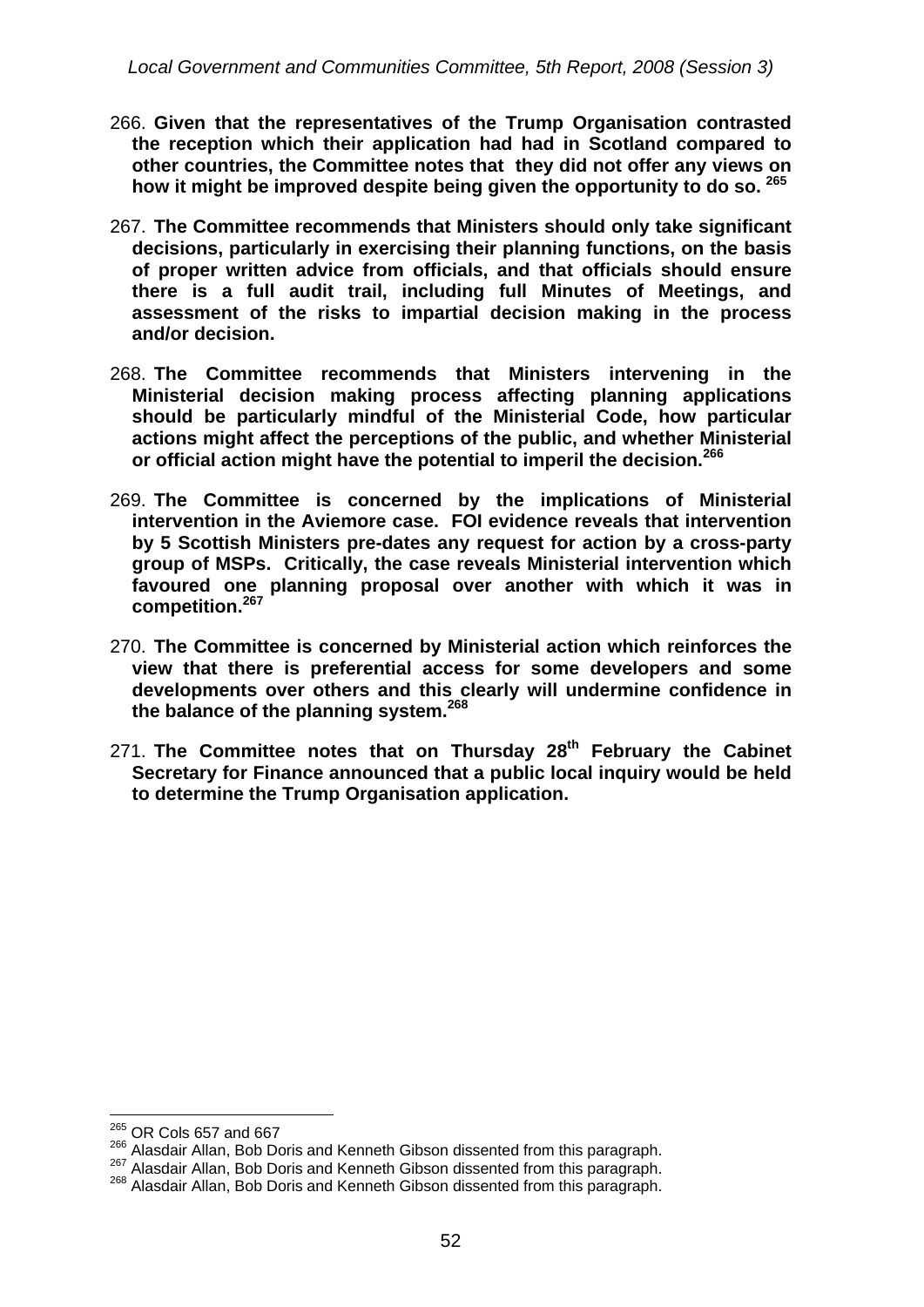

## **LOCAL GOVERNMENT AND COMMUNITIES COMMITTEE**

## **MINUTES**

## **9th Meeting, 2008 (Session 3) Wednesday 12 March 2008**

Present: Alasdair Allan Bob Doris Kenneth Gibson (Deputy Convener) David McLetchie The meeting opened at 9.00 am.

Jim Tolson Patricia Ferguson Johann Lamont Duncan McNeil (Convener)

- 1. **Decision on taking business in private:** The Committee agreed to take item 3 in private.
- 2. **Subordinate legislation:** The Committee considered the following negative instrument—

the Home Energy Efficiency Scheme (Scotland) Amendment Regulations 2008, (SSI 208/38).

The Committee agreed it had nothing to report on the instrument.

- 3. **Housing and Regeneration Bill (UK Parliament Legislation) (in private):**  The Committee considered a draft report on legislative consent memorandum LCM(S3) 10.1. Various changes were agreed to.
- 4. **Planning application processes (Menie estate) (in private):** The Committee considered a draft report. Various changes were agreed to.

The meeting closed at 1.00 pm.

**Martin Verity Clerk to the Committee** 

#### **Record of division in private**

Bob Doris MSP proposed the inclusion of the following paragraph to be included in the section of the report entitled *Committee's comments on the decision making process:*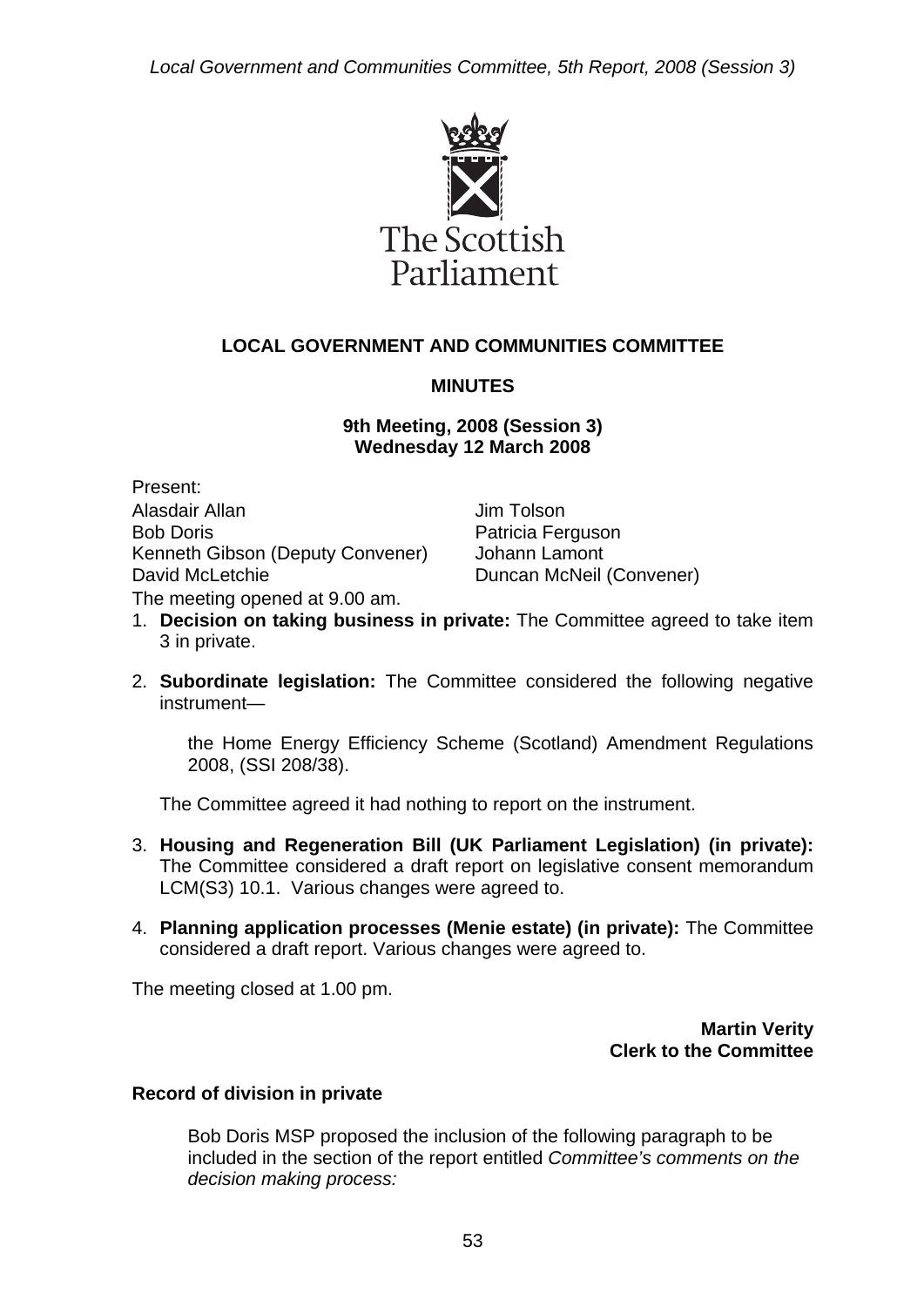The Committee notes Aberdeenshire Council has changed its scheme of delegation in light of the perceived shortcomings following the Trump application.

The proposal was not agreed to by division: For 3 (Alasdair Allan MSP, Bob Doris MSP, Kenneth Gibson MSP), Against 5 (Patricia Ferguson MSP, Johann Lamont MSP, David McLetchie MSP, Duncan McNeil MSP, Jim Tolson MSP), Abstentions 0.

Bob Doris MSP proposed the inclusion of the following paragraph to be included in the section of the report entitled *Committee's comments on the decision making process:* 

The Committee recommends Local Authorities review their scheme of delegated authority on planning.

The proposal was agreed to by division: For 4 (Alasdair Allan MSP, Bob Doris MSP, Kenneth Gibson MSP, David McLetchie MSP), Against 4 (Patricia Ferguson MSP, Johann Lamont MSP, Duncan McNeil MSP, Jim Tolson MSP), Abstentions 0. The Convener exercised his casting vote to support the proposal.

Alasdair Allan proposed the inclusion of the following sentence to be inserted at the end of paragraph 151 in the section of the report entitled *Committee's comments on the decision making process:* 

This is a measure which is understandable in light of the confusion which their previous arrangements created.

The proposal was not agreed to by division: For 3 (Alasdair Allan MSP, Bob Doris MSP, Kenneth Gibson MSP), Against 5 (Patricia Ferguson MSP, Johann Lamont MSP, Duncan McNeil MSP, David McLetchie MSP, Jim Tolson MSP), Abstentions 0.

Johann Lamont MSP proposed to insert after paragraph 151 the following paragraph:

The Scheme of Delegation is entirely transparent and understandable. The Committee does not accept that the process was chaotic.

The proposal was agreed to by division: For 5, (Patricia Ferguson MSP, Johann Lamont MSP, David McLetchie MSP, Duncan McNeil MSP, Jim Tolson MSP), Against 4 (Alasdair Allan MSP, Bob Doris MSP, Kenneth Gibson MSP), Abstentions 0.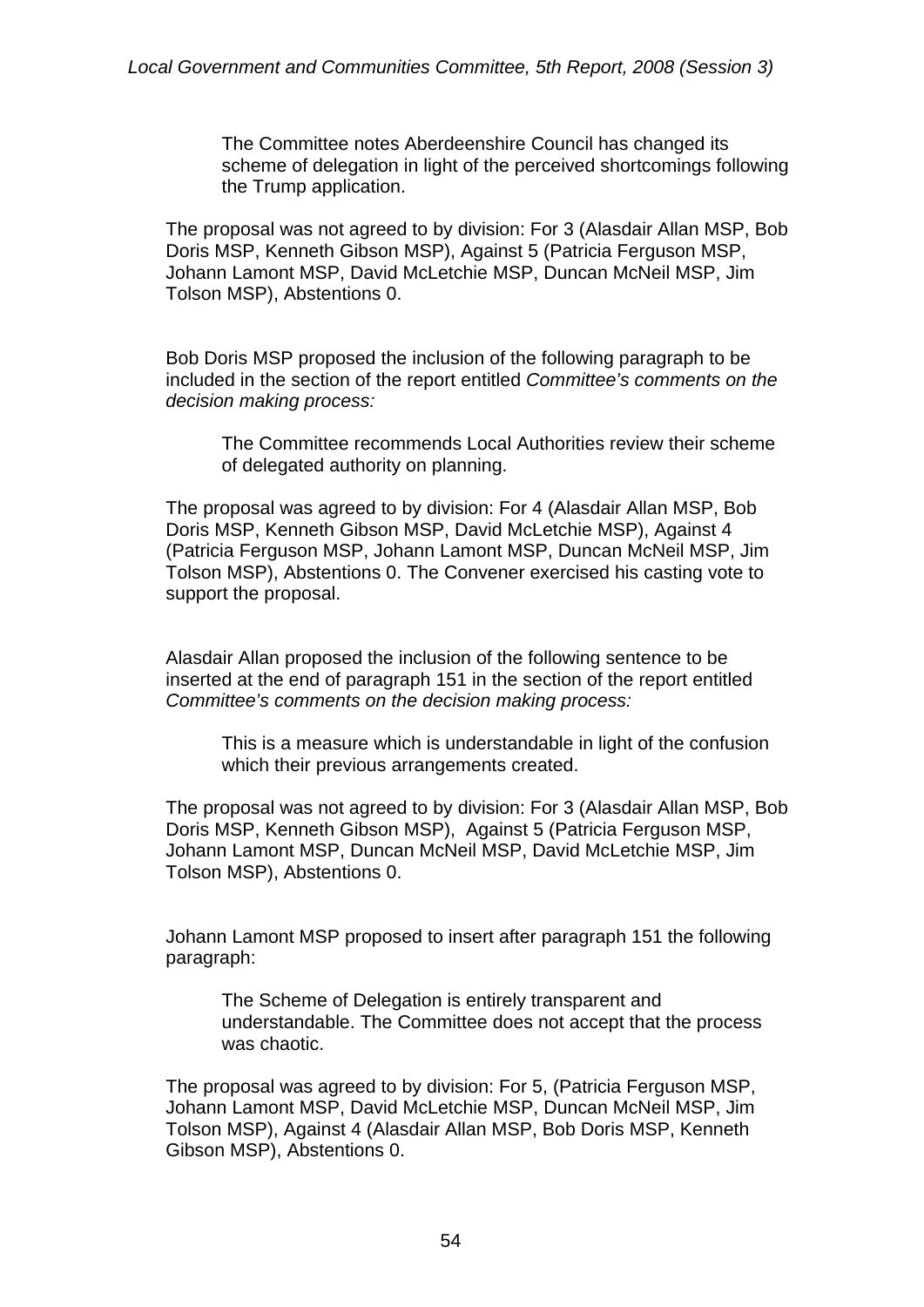Kenneth Gibson MSP the inclusion of the following paragraph to be included in the section of the report entitled *Committee's comments on John Swinney's actions in relation to the Ministerial Code of Conduct for MSPs*:

As noted in above (para 144) the Committee has no power and does not intend to judge whether of not any Minister is in breach of the Ministerial Code or Code of Conduct for MSPs. The Committee did not find any evidence that Mr Swinney acted in any way other than in accordance with both codes.

The proposal was not agreed to by division: For 3 (Alasdair Allan MSP, Bob Doris MSP, Kenneth Gibson MSP), Against 5 (Patricia Ferguson MSP, Johann Lamont MSP, David McLetchie MSP, Duncan McNeil MSP, Jim Tolson MSP), Abstentions 0.

Kenneth Gibson MSP proposed the inclusion of the following paragraph to be included in the section of the report entitled *Committee's comments on Alex Salmond's actions in relation to the Ministerial Code as it relates to planning matters and also to the Code of Conduct for MSPs*:

The Committee did not find any evidence that Mr Salmond acted in any way other than in accordance with both codes.

The proposal was not agreed to by division: For 3 (Alasdair Allan MSP, Bob Doris MSP, Kenneth Gibson MSP), Against 5 (Patricia Ferguson MSP, Johann Lamont MSP, David McLetchie MSP, Duncan McNeil MSP, Jim Tolson MSP), Abstentions 0.

Kenneth Gibson MSP proposed the inclusion of the following paragraph to be included in the section of the report entitled *Committee's comments on Alex Salmond's actions in relation to the Ministerial Code as it relates to planning matters and also to the Code of Conduct for MSPs*:

The Committee did not find any evidence that Mr Salmond acted in any way other than in accordance with both codes.

The proposal was not agreed to by division: For 3 (Alasdair Allan MSP, Bob Doris MSP, Kenneth Gibson MSP), Against 5 (Patricia Ferguson MSP, Johann Lamont MSP, David McLetchie MSP, Duncan McNeil MSP, Jim Tolson MSP), Abstentions 0.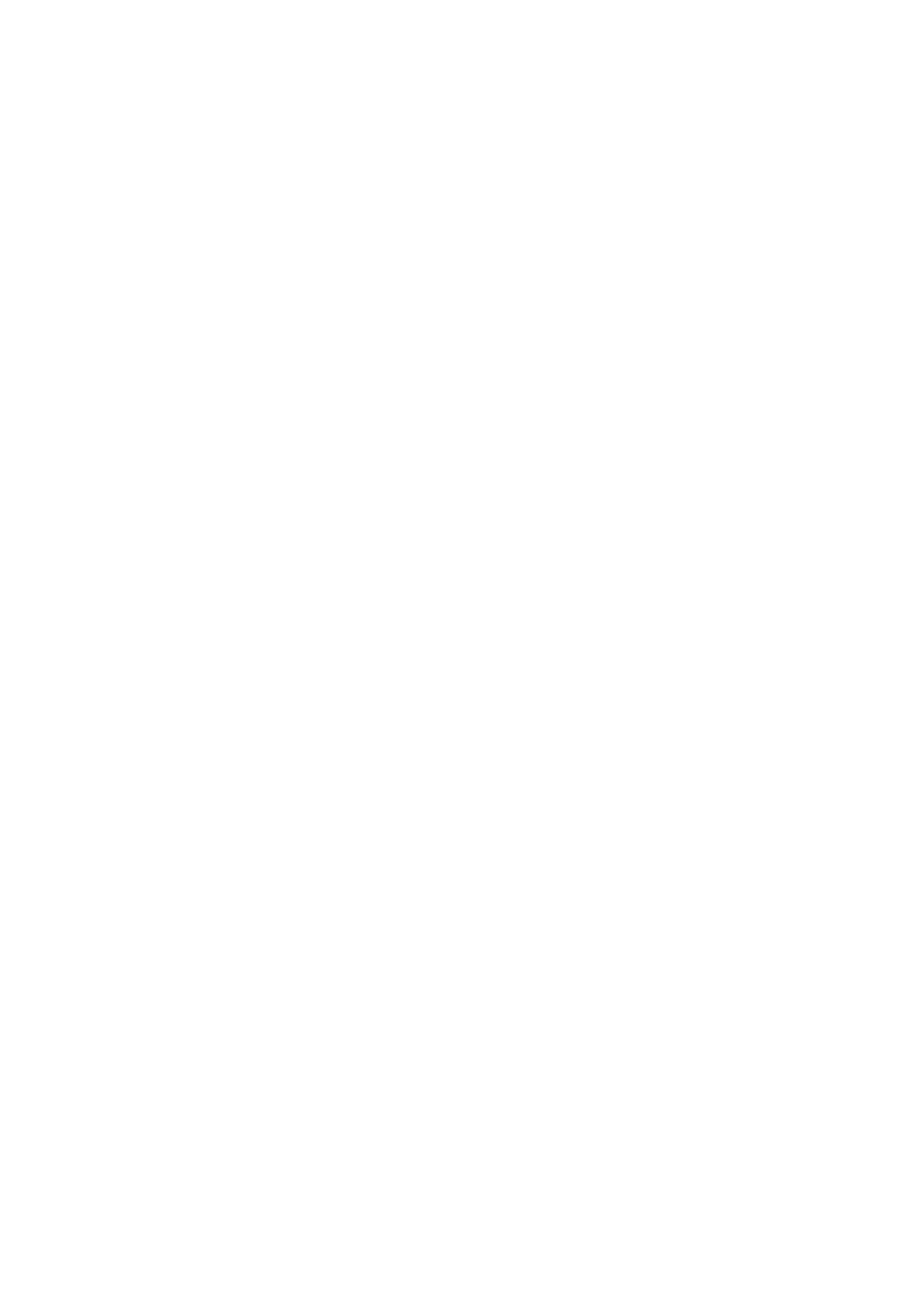Members who would like a printed copy of this *Numbered Report* to be forwarded to them should give notice at the Document Supply Centre.

Published in Edinburgh by RR Donnelley and available from:

| <b>Blackwell's Bookshop</b>                                                                                                                                                                             | <b>Blackwell's Scottish Parliament Documentation</b><br>Helpline may be able to assist with additional information | <b>Scottish Parliament</b>                                                              |
|---------------------------------------------------------------------------------------------------------------------------------------------------------------------------------------------------------|--------------------------------------------------------------------------------------------------------------------|-----------------------------------------------------------------------------------------|
| 53 South Bridge<br><b>Edinburgh EH1 1YS</b><br>0131 622 8222                                                                                                                                            | on publications of or about the Scottish Parliament,<br>their availability and cost:                               | <b>RNID Typetalk calls welcome on</b><br>18001 0131 348 5000<br>Textphone 0845 270 0152 |
| <b>Blackwell's Bookshops:</b><br>243-244 High Holborn<br>London WC1 7DZ<br>Tel 020 7831 9501<br>All trade orders for Scottish Parliament<br>documents should be placed through<br>Blackwell's Edinburgh | Telephone orders and inquiries<br>0131 622 8283 or<br>0131 622 8258                                                | sp.info@scottish.parliament.uk                                                          |
|                                                                                                                                                                                                         | <b>Fax orders</b><br>0131 557 8149                                                                                 | All documents are available on the<br>Scottish Parliament website at:                   |
|                                                                                                                                                                                                         | E-mail orders                                                                                                      | www.scottish.parliament.uk                                                              |
|                                                                                                                                                                                                         | business.edinburgh@blackwell.co.uk                                                                                 | <b>Accredited Agents</b><br>(see Yellow Pages)                                          |
|                                                                                                                                                                                                         | <b>Subscriptions &amp; Standing Orders</b><br>business.edinburgh@blackwell.co.uk                                   | and through good booksellers                                                            |

Printed in Scotland by RR Donnelley **ISBN 978-1-4061-4128-3**